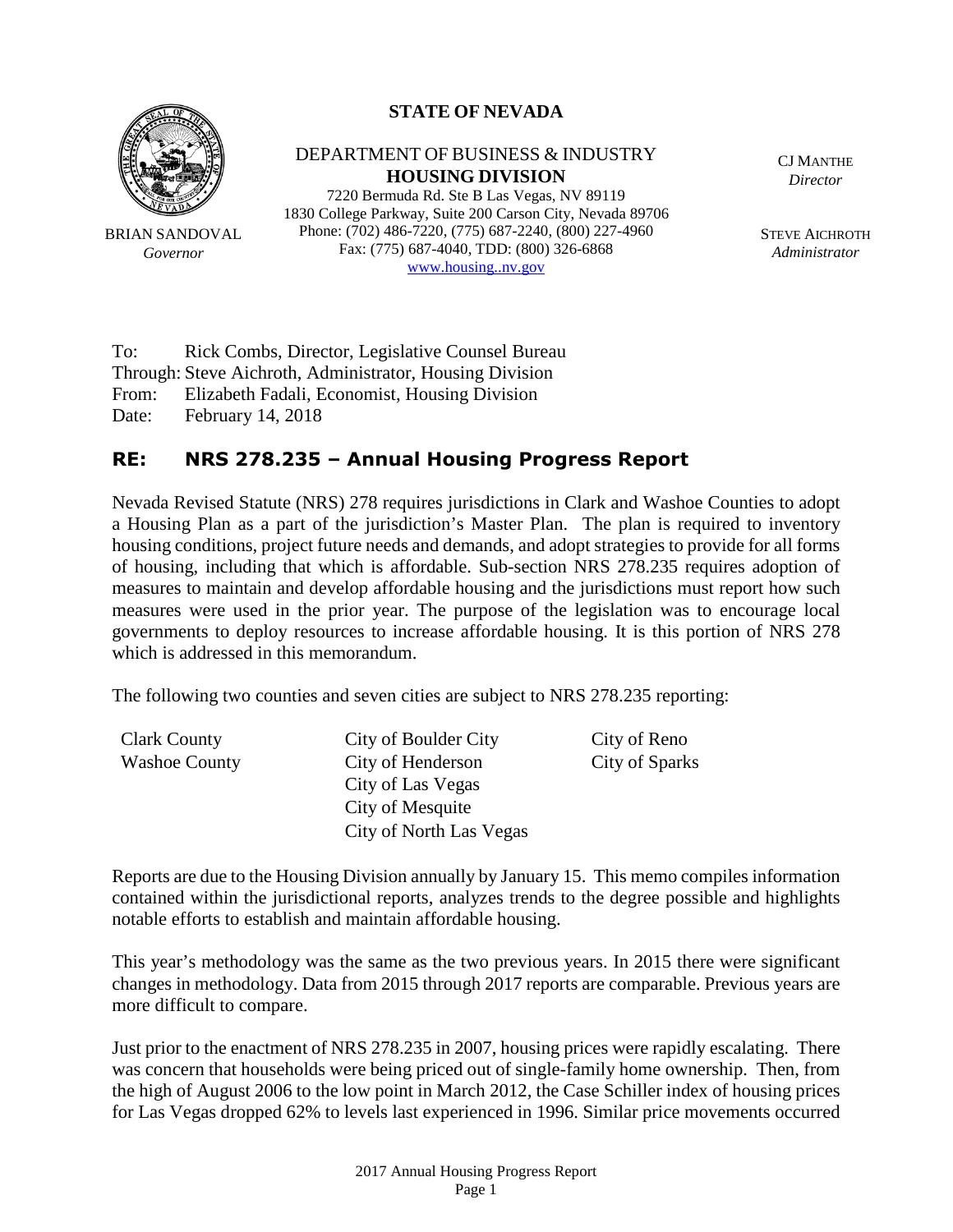in most areas of the state. Although unemployment sky-rocketed, the Great Recession produced a glut of housing, much of it affordable to middle and low income households. Since that time Nevada home prices have been rebounding, with the Las Vegas Case Schiller index increasing 88% over the lows of March 2012 and back to price levels that occurred in early 2004.<sup>i</sup> This increase reflects better economic conditions in Nevada, but has decreased affordability. Home prices increased in Las Vegas by about 10% from November 2016 to October of 2017.ii

Figure 1 gives the housing opportunity index from the National Association of Home Builders. The index gives the share of homes sold which were affordable to the median income family. At the peak of the housing boom in 2006, this share was only 15.3% in Reno-Sparks and 13.0% in Las Vegas- Paradise. As prices plummeted, the share rose to 87.5% in Reno-Sparks and 88.7% in Las Vegas-Paradise. For the third quarter of 2017, the affordability index stands at 58.7% for Las Vegas-Paradise and 43.3% in Reno/Sparks. Reno-Sparks experienced a leveling out with a slight increase of 1.5 points in the affordability index from 2016 to 2017, while Las Vegas' decreased 10 points.





National Association of Home Builders. NAHB-Wells Fargo Housing Opportunity Index. http://www.nahb.org/en/research/housing-economics/housing-indexes/housing-opportunity-index.aspx accessed 1- 17-2018

Some remarkable changes took place in Nevada's housing market over the period of the housing boom, bust and recovery. One notable change is homeownership decreased from a high of 65.7% in 2006 to 54.5% in 2016.<sup>iii</sup> The last year that the Census Bureau's Nevada homeowner rate series was that low was in 1989. Despite an improving economy, this series has shown a stagnation or a decrease in homeownership over the last three years. At the same time the proportion of renter households that are experiencing severe rent burden has increased. Severe rent burden occurs when a household pays more than 50% of its income for gross rent. For example, in the 2000 Census 48% of Nevada's extremely low and very low income renter households (households with incomes under 50% of median income) experienced severe rent burden.<sup>iv</sup> Estimates from the five year 2010 to 2014 American Community Survey indicate that 61% of Nevada's extremely and very low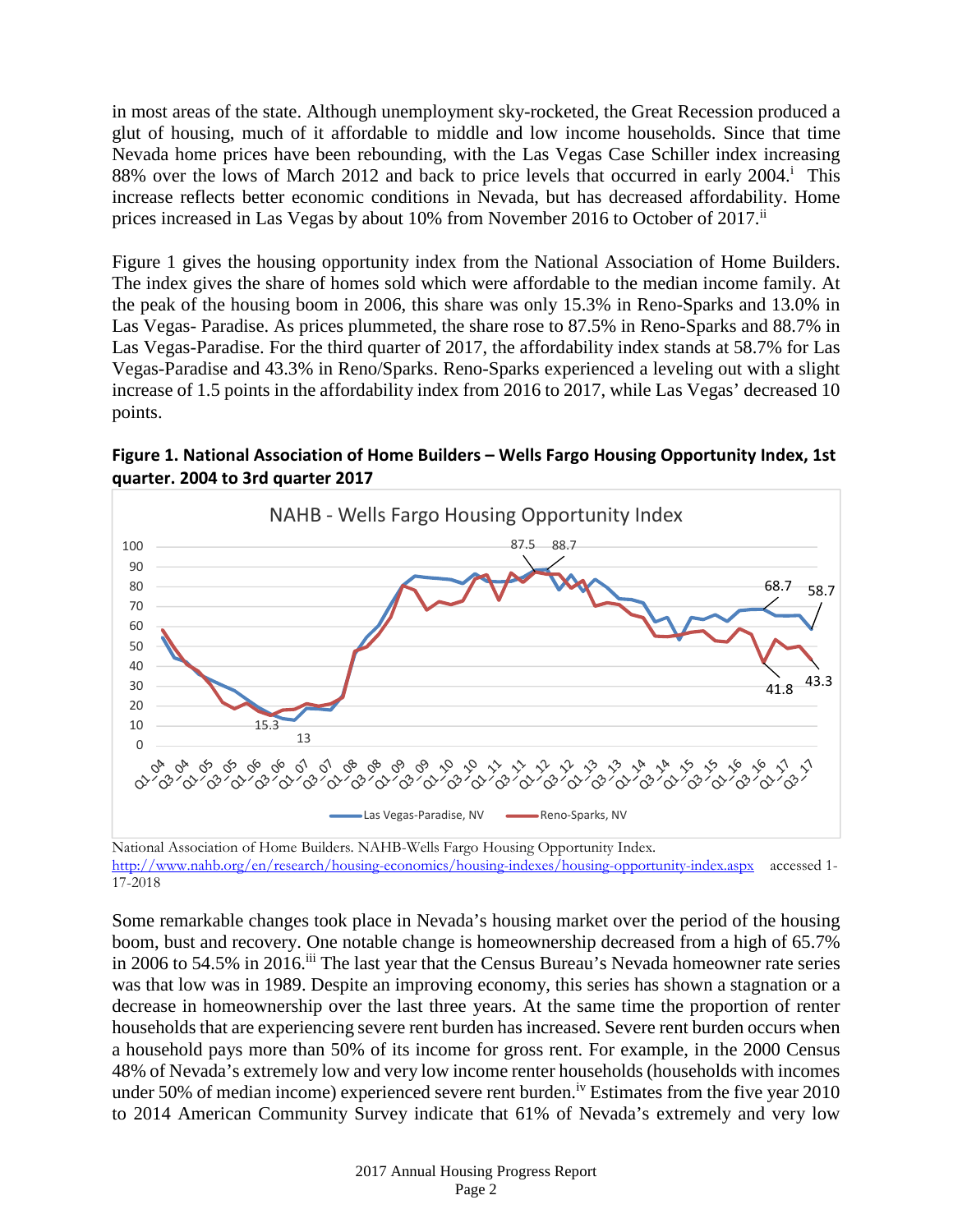income renter households experienced severe rent burden. A study from the Joint Center for Housing Studies projects the proportion of American households with severe rent burden will continue to increase for the next decade under all but the most optimistic scenarios.<sup>vi</sup> There is increasing need for affordable housing in Nevada.

The housing market crash also resulted in reduced fiscal capacity for local governments. For example, in real terms, Clark County tax revenue peaked in fiscal year 2007-08, after which it decreased each year until 2012-2013, for a total decrease of 25%. Only in 2013-2014 did county revenue finally begin increasing; however, as measured in 2015-2016 constant dollars, the county has revenues 14% lower than it did in the peak year of 2007-2008 despite having population growth of 8% over the period.<sup>vii</sup> Real per capita revenues decreased 21% from \$1,020 in 2007-08 to \$810 in 2015-16. The data for fiscal year 2017 was not yet available at the time of writing.



**Figure 2. Per capita Clark County tax revenues (2015-2016 dollars)** 

**Figure 3. Per capita City of Reno total revenues (2015-2016 dollars)** 

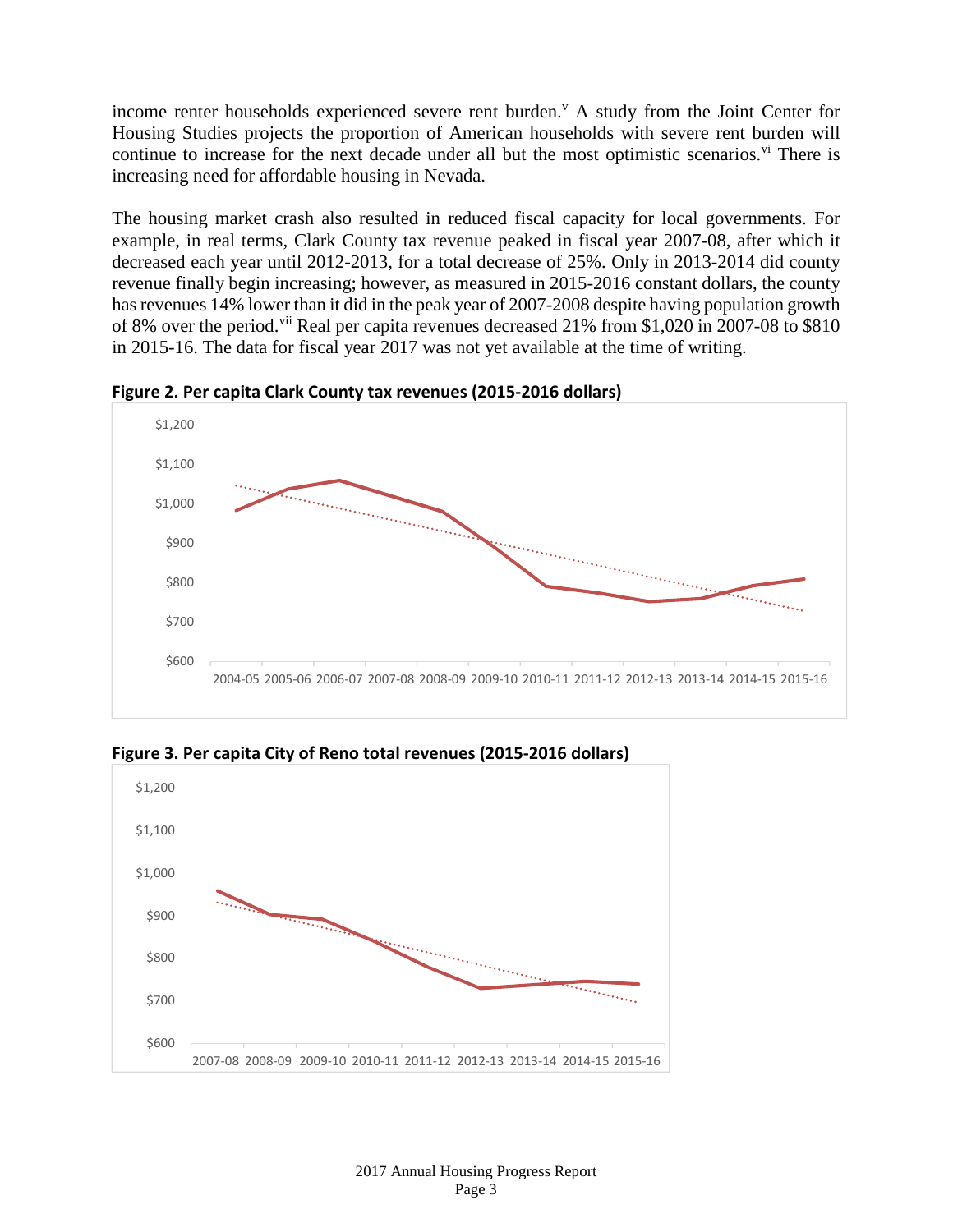The City of Reno's budget decreased by 17% in real terms from 2008 to 2016.<sup>viii</sup> During this time City of Reno's population increased 8%. Accordingly, per capita City revenue is down 23%. Over the last years local government revenues have been stable or increasing, but Clark County and City of Reno still have per capita revenue over 20% lower than the peak of the housing bubble.<sup>ix</sup> When jurisdiction respondents were asked whether staffing in their department had increased or decreased over the past year, only one jurisdiction reported an increase in staffing over the past year while four reported that they had fewer staff. Two respondents reported decreased funding for their department and the rest had the same funding compared to 2016. Despite increasing need and increasing populations, local governments have had fewer resources with which to tackle affordable housing.

| <b>Jurisdiction</b>  | <b>Year of Housing Plan</b> | <b>Update Year</b> |
|----------------------|-----------------------------|--------------------|
| <b>Clark County</b>  | 2015                        | 2020               |
| Las Vegas            | 2015                        | 2019               |
| North Las Vegas      | 2015                        | 2020               |
| <b>Boulder City</b>  | 2009                        | Unknown            |
| Henderson            | 2015                        | 2020               |
| Mesquite             | 2017                        | 2022               |
| <b>Washoe County</b> | 2010                        | 2022               |
| Reno                 | 2017                        | 2019               |
| <b>Sparks</b>        | 2016                        | 2021               |

**Table 1: Date of Master Plan Housing Element and Identified Update Year** 

Local governments are required to update their Master Plans every five years. It has been difficult for several jurisdictions to carry out updates at this pace. Washoe County did not provide an update on the progress of their new Master Plan which was to be carried out in 2016. Boulder City did not report a scheduled time for an update. Sparks updated the housing section of the new Comprehensive Plan this past year. Reno and Mesquite updated the Master Plan Housing Element this year (2017). Clark County and City of North Las Vegas make up the Clark County HOME Consortium while Cities of Las Vegas and Henderson are affiliates of the Consortium. They all produced a new HUD Consolidated Plan for the years 2015-2019 and have adopted these documents as housing elements. In some jurisdiction housing elements, a clearer delineation of exactly how at least 6 of the 12 measures have been adopted would be useful. Often the measures which are more related to planning such as subsidization of permits or density bonuses are not easy to find in the jurisdictions' new housing elements. Good examples of specific attention to the 12 measures may be found in City of Sparks, City of Reno, City of North Las Vegas, and City of Boulder City housing elements.

# **ANNUAL HIGHLIGHTS**

The jurisdictions, during the period of January 1, 2017 thru December 31, 2017, began funding or continued to develop 2,755 affordable units. These may be considered projects that are "in the pipeline." A total of 492 new affordable units were completed, with 85% of them targeted for very low income households. The jurisdictions also helped to preserve 323 units. Tenant based rental assistance (TBRA) was given to 641 households. TBRA may include paying of application fees, utility deposits, security deposits, utilities or all or part of the rent for a tenant. It is called tenant based because the assistance is to the household and not attached to any specific unit of housing.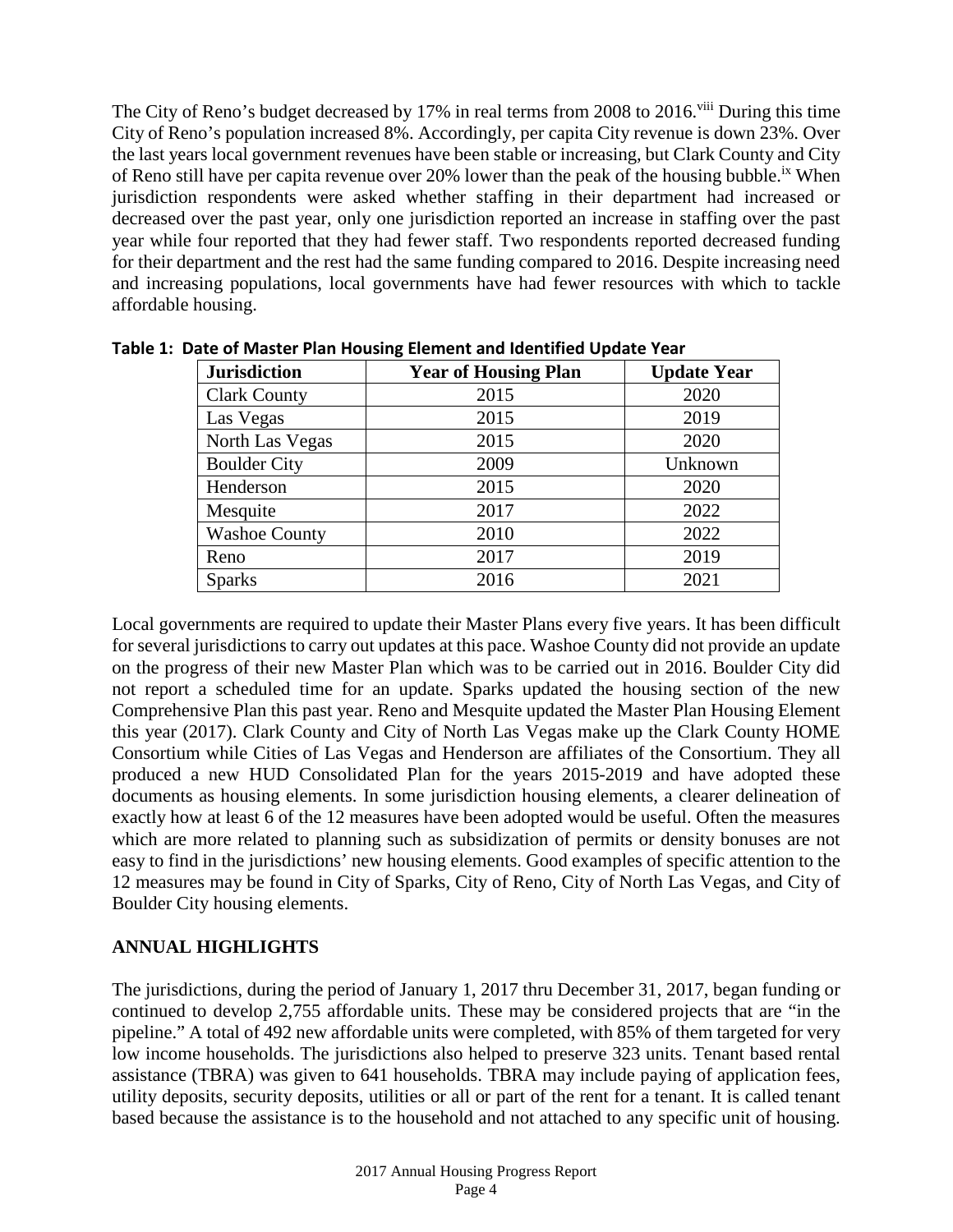In addition, 135 homeowners were assisted with home purchases, repair, modification or rehabilitation funds, and 1,455 households or individuals, primarily homeless, received supportive services or other tenant based assistance. No affordable units were reported lost this year; although one property exited the tax credit system, all units in this property were to remain affordable this year. Total activity reported for 2017 was less than 2016 activity for TBRA, supportive services, single family activities and multi-family rehabilitation projects finished. Pipeline project units and number of multi-family units completed increased.

| Category of housing unit or assistance                      | <b>Total units or households (includes)</b><br>all nine jurisdictions)* |
|-------------------------------------------------------------|-------------------------------------------------------------------------|
| Single family for rent or for sale/owner occupied with rent |                                                                         |
| or deed restrictions                                        |                                                                         |
| Multi-family rehabilitation completed                       | 323                                                                     |
| Pipeline projects funded or under construction              | 2,755                                                                   |
| New multi-family project completed                          | 485                                                                     |
| Single family purchase, rehabilitation or modification      | 135                                                                     |
| assistance                                                  |                                                                         |
| Tenant based rental assistance (TBRA)                       | 641                                                                     |
| Support services, homeless services, other tenant based     | 1,455                                                                   |
| assistance, group home beds                                 |                                                                         |
| <b>Total units or households</b>                            | 5,801                                                                   |
| Percentage serving very low income units/households         | 72%                                                                     |

## **Table 2. Summary of Affordable Housing Activity**

\*Duplicate units from joint county and city projects were eliminated in totals where known.

The funding for the units and assistance primarily originated from state or federal sources such as the HOME program, Nevada Low Income Housing Trust Fund and welfare set aside, Housing Opportunities for Persons with AIDS, Emergency Solutions Grant, HUD property based vouchers or contracts, Low Income Housing Tax Credits, tax exempt private activity bonds or the Community Development Block Grant. Some additional local sources cited were owner equity, non-profit funds, outside agency grants and, in the City of Las Vegas, redevelopment set-aside funds. Jurisdiction resources were used for planning, staffing, administration, leasing of land, density bonuses, tax abatements, fee waivers and subsidies.

NRS 278.235 requires the adoption of six of 12 possible measures (Sub-paragraphs (a) through (l) of the statute) into the Housing Plan as instruments used in maintaining and developing affordable housing. Exhibit A, attached, shows the 12 measures specified in NRS 278.235. Table 3 below identifies the measures incorporated into each Master Plan and those utilized by each jurisdiction in 2017. All jurisdictions at least passively met this requirement by incorporating six measures into its Master Plan. Clark County, Sparks and Henderson reported the most diverse use of the measures with six, six and seven different measures being actively used, respectively. Measures K and L, "Providing direct financial assistance to qualified applicants for the purchase or rental of affordable housing" and "Providing money for supportive services necessary to enable persons with supportive housing needs to reside in affordable housing" were again the two measures used most often. Jurisdictions appear to focus much of the housing activities towards these measures.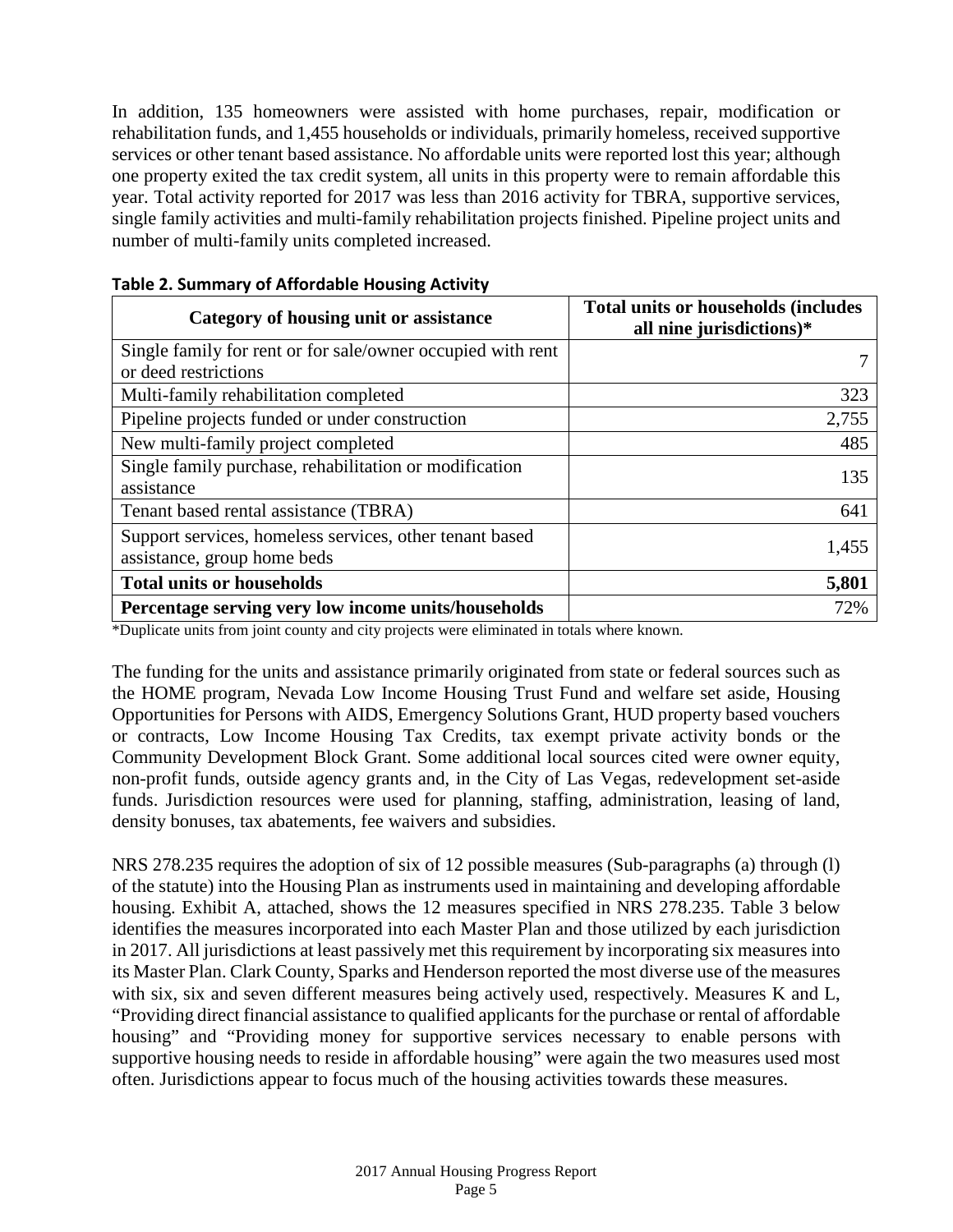| $\mathbf{a}$   | $\mathbf b$               | $\mathbf c$               | d            | e        | f                         | g  | $\mathbf h$ | i           | $\mathbf{j}$              | $\bf k$ | l  | # of<br>measures<br>used |
|----------------|---------------------------|---------------------------|--------------|----------|---------------------------|----|-------------|-------------|---------------------------|---------|----|--------------------------|
|                |                           |                           |              |          |                           |    |             |             |                           |         |    |                          |
| XX             | $\mathbf X$               | $\mathbf X$               |              | X        | $\boldsymbol{\mathrm{X}}$ | XX | XX          | $\mathbf X$ | XX                        | XX      | XX | 6                        |
| X              |                           |                           |              |          | X                         |    | XX          | X           |                           | XX      | XX | 3                        |
| XX             | $\mathbf X$               | X                         | X            | X        | X                         | XX | XX          | X           | X                         | XX      | XX | 5                        |
| X              | X                         | X                         | X            |          |                           | X  | X           |             | X                         |         |    | $\boldsymbol{0}$         |
|                |                           |                           |              |          | XX                        | XX | XX          | Y           | XX                        | XX      | XX | $\overline{7}$           |
|                | $\boldsymbol{\mathrm{X}}$ | $\mathbf X$               | X            |          | $\boldsymbol{\mathrm{X}}$ | X  |             |             | $\boldsymbol{\mathrm{X}}$ | X       |    | $\boldsymbol{0}$         |
| X              | X                         |                           |              | X        | X                         | X  |             | X           | X                         | Y       | XX | $\overline{2}$           |
| $\mathbf X$    | $\mathbf X$               | $\boldsymbol{\mathrm{X}}$ |              |          | $\boldsymbol{\mathrm{X}}$ |    | XX          |             | XX                        | XX      | XX | $\overline{4}$           |
| X              |                           |                           | XX           |          | XX                        | Y  | X           |             | XX                        | Y       | XX | 6                        |
| $\overline{2}$ | $\bf{0}$                  | $\bf{0}$                  | $\mathbf{1}$ | $\bf{0}$ | $\overline{2}$            | 4  | 5           | 1           | $\overline{\mathbf{4}}$   | 7       | 7  | 33                       |
|                |                           |                           |              |          |                           |    |             |             |                           |         |    |                          |

**Table 3: NRS 278.235 Measures Incorporated into Master Plans and Used in 2017** 

35 Measure is in the jurisdiction's Housing Plan.

XX indicates that the NRS 278.236 Measure is in the Housing Plan and the Measure was utilized in 2017.

Y indicates that the Measure was utilized in 2017 but is not incorporated into the jurisdiction's Master Plan.

Table 3 indicates in 2017, in total, the measures were used by the jurisdictions at least 33 times, which is more than the 2016 total of 28. Note that a measure could have been used more than once. The intensity of use of a measure is not reported on Form 1. Figure 4 shows the total number as reported from 2007 to 2017. There seems to be a downward trend in diversity of active use of measures. However, the reporting methodology has also evolved over the time period, so all or part of the reduction could be due to methodological changes. Active use of the measures may also correspond to the economic and fiscal conditions described above. For example, measure G, which requires expediting approval of affordable housing projects, is not as pressing in an environment which has seen the number of building permits drop sharply. Nevada has seen significant recovery in the last years, from 6,163 units in the lowest year of the recession, 2011, to 19,376 units in 2017 but total units permitted were still 59% lower in 2017 than the peak of 47,728 units permitted in 2005 at the height of the housing bubble. $^x$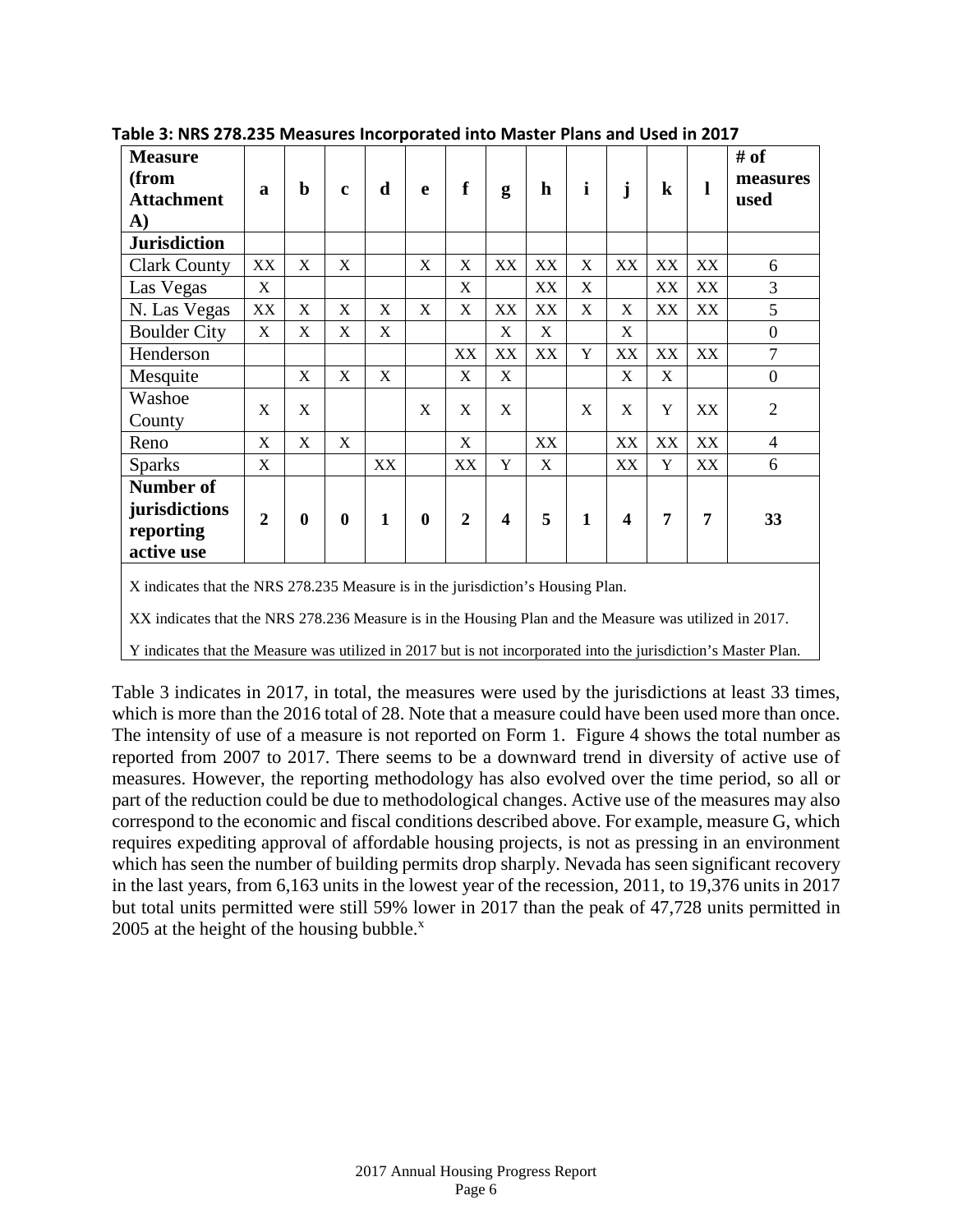



# **JURISDICTION PROGRESS IN CREATING AND MAINTAINING AFFORDABLE UNITS**

As required by NRS 278.235, remaining affordable housing need has been analyzed below in Tables 4 and 5.

Each jurisdiction is required to prepare a five-year Consolidated Plan in order to receive housing funds from the United States Department of Housing and Urban Development (HUD). As part of the housing needs analysis contained in the Consolidated Plan, jurisdictions are required to use the Comprehensive Housing Affordability Strategy (CHAS) data supplied by HUD to determine the number of needed affordable housing units for their population. Starting with the 2015 report, the Housing Division has assigned each jurisdiction the number of affordable units needed (column two in Table 4) using CHAS data. The CHAS estimate of households with one or more housing problems and income under 80% AMI (low income) was used for "total needed" given in column 2. This is a relatively broad and inclusive measure of housing needs. This estimate was adjusted downward by subtracting out CHAS estimates of housing units that are affordable to low income households and also vacant. This helps account for affordable and available private market units. The Division assigns an estimate to help make the estimates comparable across jurisdictions. If a jurisdiction would like to provide an alternate estimate they may work with the division to do so. Clark and Washoe County numbers are for the unincorporated county region only. The 2010 to 2014 CHAS data estimated 252,000 low income Washoe and Clark County households experienced one or more housing problems such as rent burden, lack of complete kitchen or bathroom facilities or overcrowding. About 43,000 units were affordable to low income families and vacant. Adjusting for vacant units, there were an estimated 210,000 households in need of housing assistance, up seven percent from the 2009 to 2013 estimates. The increase was similar in Clark County (7%) and Washoe County (6%). The largest component of the change was an increase in households with one or more housing problems that were under 50% of area median income.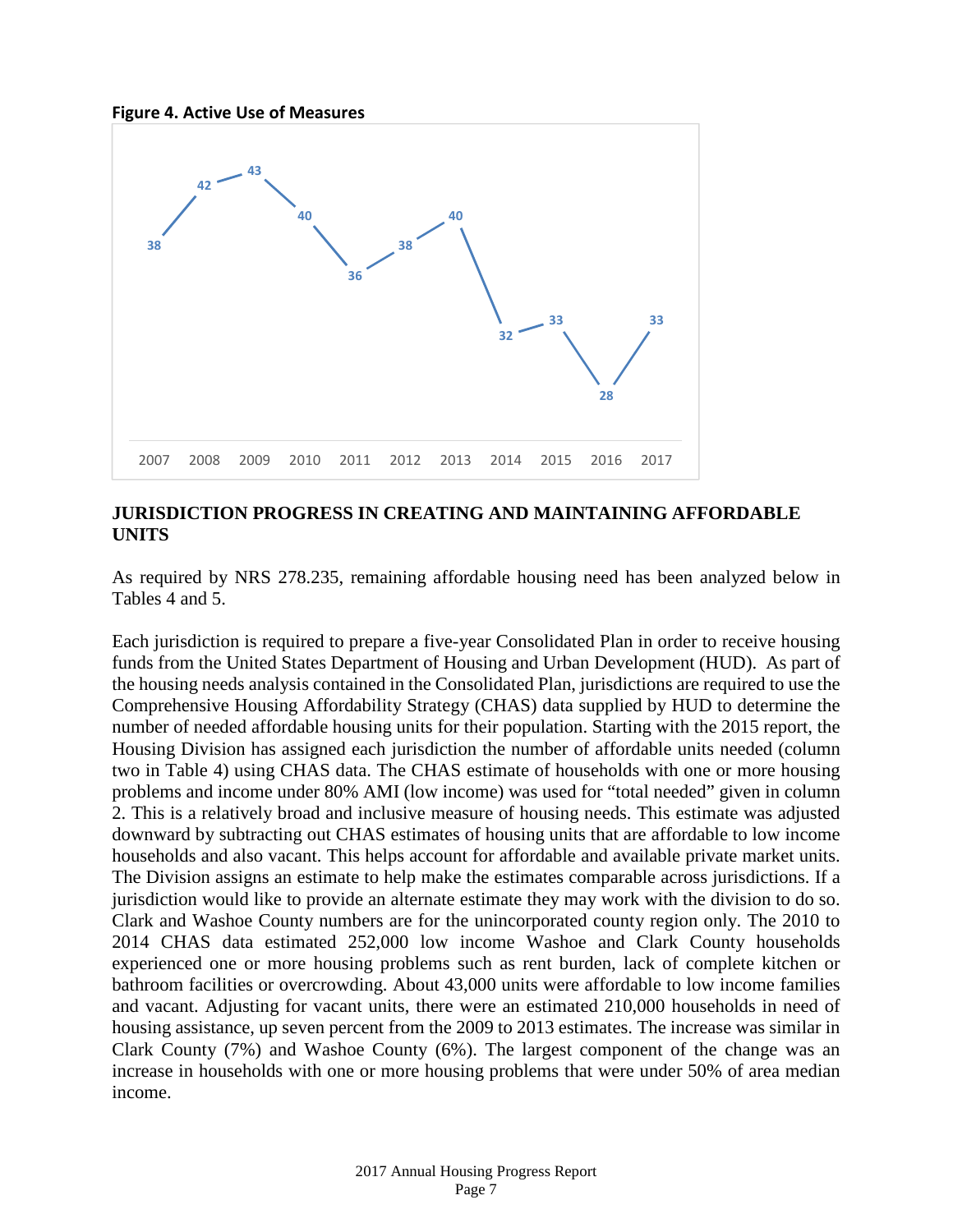The number given in the third column in Table 4, "total existing end of 2017", matches the Nevada Housing Division list of subsidized housing. The total is tied to an actual list of subsidized housing for the jurisdiction maintained at the Housing Division. Low income housing included in the list are all types of tax credit properties, private or non-profit properties with property based HUD rental assistance, public housing, USDA Rural Development housing, properties owned by regional housing authorities, and some properties built or assisted with HOME, Low-income Housing Trust Funds or Neighborhood Stabilization Program funding as well as a small number of properties with other miscellaneous funding. To be included on the list, the properties must either have project based rental assistance, or deed restrictions or other agreements restricting income levels of occupants or rent levels. Using the lists compiled by the Housing Division and the jurisdictions there were a total of 28,493 units of subsidized housing in existence in the designated jurisdictions at the end of 2016. This was 3% less than 2015's inventory unit count.

The column in Table 4 named "Units Created or Assisted in 2017" includes all categories of 2017 housing activity except for projects that have not yet been completed, the counts of households provided with supportive services and renovated units that already were listed in the inventory of subsidized housing. Thus, the total includes tenant-based rental assistance as well as downpayment assistance for single family owners as well as new units added to the subsidized housing inventory. All these activities helped to provide an individual or family with affordable housing in 2017, so it is important to include these. Tenant based rental assistance is important to include since the majority of households experiencing a housing problem are experiencing housing cost burden. If the household is given rental assistance, the housing problem may be resolved. However, some of these activities do not create long term affordable housing units. A different total is needed to track long-term affordable inventory (see Table 5). A total of 1,382 households were reported to be assisted or in new subsidized units in 2017.

The 5<sup>th</sup> column tallies any units that were previously on the list of subsidized housing but that as of 2017 no longer have deed restrictions or other agreements restricting rents or incomes of the inhabitants.

The final column compares total subsidized low income housing units and rental assistance available at the end of 2017 (column 3 plus column 4 minus column 5) with total need for affordable units from the CHAS data (column 2). Subsidized units available is expressed as a percentage of total need as measured in the 2010 to 2014 CHAS estimates. This provides a consistent way to compare the scale of low income housing activity across jurisdictions and with regard to total need.

Reno again emerged as the jurisdiction with the strongest level of assistance and subsidized units as compared to its total need. In the southern portion of the state, Las Vegas and Henderson again appeared to have the strongest level of assistance and subsidized units in relation to housing needs. Although the tenant based rental assistance provided by the jurisdictions is included in column four, federal housing choice vouchers are not included. The final four rows allow comparison of the two counties with and without housing choice vouchers included. Using Housing Choice Voucher data available at the county level, Table 4 demonstrates how housing assistance and subsidized units available increase substantially when vouchers are taken into account. Taking into account voucher availability, there were approximately four households in need in Washoe County for each household assisted while in Clark County there were about five households in need for each household assisted.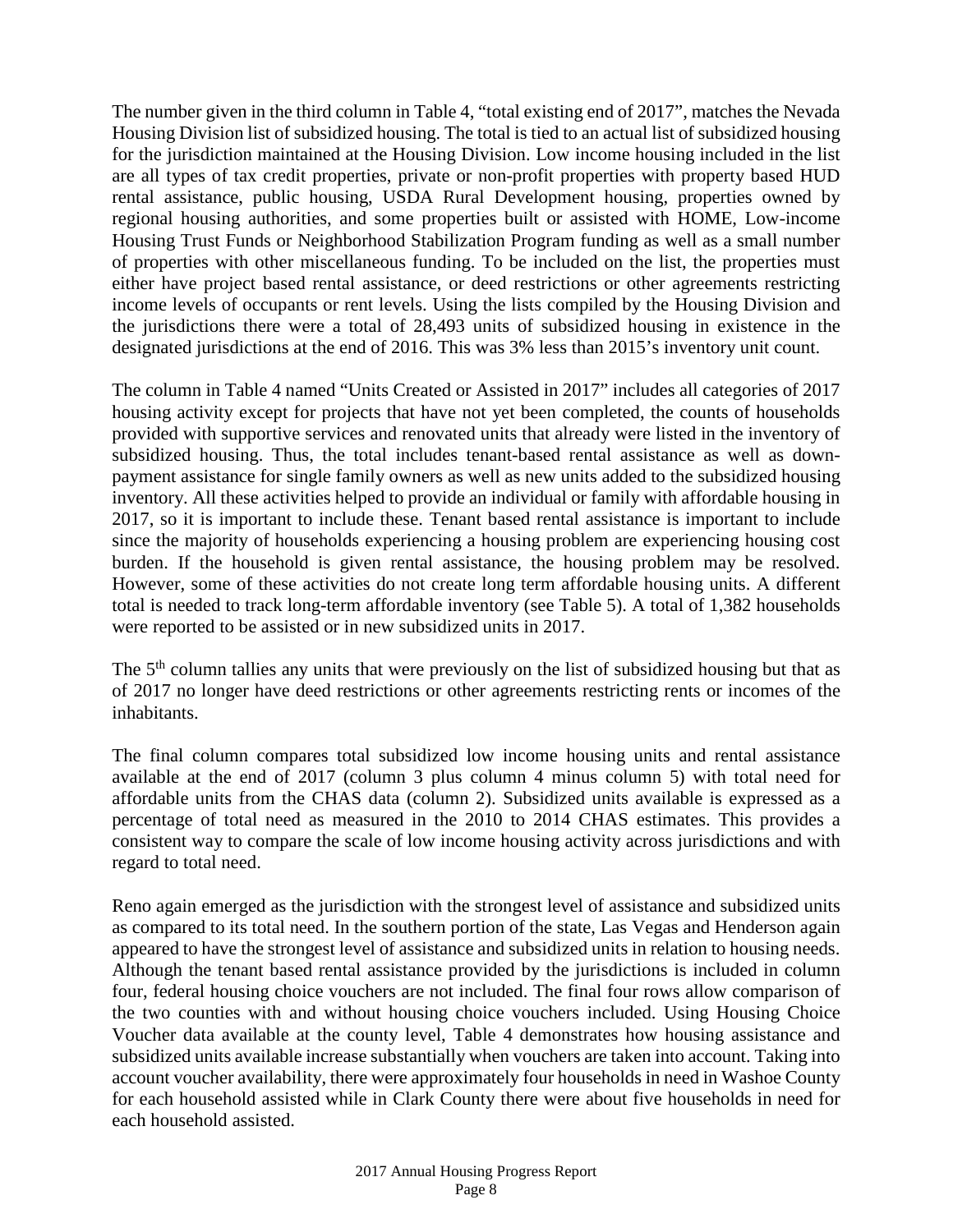The 2016 survey of tax credit projects found that 9% of households in Clark County tax credit funded units and 14% in Washoe County use vouchers.<sup>xi</sup> Estimates below accounted for this overlap.<sup>xii</sup> One caveat is that the total need estimate is dated as compared to the units and voucher data. Improved economic conditions may possibly have reduced the total need, or higher rents may have increased total need, but 2015 to 2017 data is not yet reflected in available CHAS data estimates.

|                     |              | raoic + maryois or remaining mroraable rioasing reca |                                                        |                                                |                                        |
|---------------------|--------------|------------------------------------------------------|--------------------------------------------------------|------------------------------------------------|----------------------------------------|
| <b>Jurisdiction</b> | <b>Total</b> | <b>Total</b><br><b>Existing End</b>                  | <b>Units</b><br><b>Created or</b><br><b>Households</b> | <b>Units</b><br><b>Converted</b><br>to Private | <b>Assistance</b><br>and<br>subsidized |
|                     | Needed*      | of 2016**                                            | <b>Assisted in</b>                                     | <b>Market</b> in                               | units as % of                          |
|                     |              |                                                      | 2017***                                                | 2017                                           | existing need                          |
| Clark               |              |                                                      |                                                        |                                                |                                        |
| Unincorporated      | 75,200       | 8,089                                                | 288                                                    | $\boldsymbol{0}$                               | 11%                                    |
| Las Vegas           | 53,250       | 8,594                                                | 504                                                    | $\overline{0}$                                 | 17%                                    |
| N. Las Vegas        | 17,765       | 1,414                                                | 39                                                     | $\overline{0}$                                 | 8%                                     |
| <b>Boulder City</b> | 1,150        | 59                                                   | $\boldsymbol{0}$                                       | $\boldsymbol{0}$                               | 5%                                     |
| Henderson           | 19,260       | 2,938                                                | 156                                                    | $\overline{0}$                                 | 16%                                    |
| Mesquite            | 1,510        | 111                                                  | $\overline{0}$                                         | $\overline{0}$                                 | 7%                                     |
| Washoe              |              | $\overline{0}$                                       | 158                                                    | $\mathbf{0}$                                   | 2%                                     |
| Unincorporated      | 7,350        |                                                      |                                                        |                                                |                                        |
| Reno                | 25,385       | 6,225                                                | 224                                                    | $\overline{0}$                                 | 25%                                    |
| <b>Sparks</b>       | 8,765        | 1,063                                                | 13                                                     | $\overline{0}$                                 | 12%                                    |
| <b>Total</b>        | 209,635      | 28,493                                               | 1,382                                                  | $\bf{0}$                                       | 14%                                    |
| Washoe Co.          |              |                                                      |                                                        |                                                |                                        |
| total without       | 41,500       | 7,288                                                | 395                                                    | $\boldsymbol{0}$                               | 19%                                    |
| vouchers            |              |                                                      |                                                        |                                                |                                        |
| Washoe Co.          |              |                                                      |                                                        |                                                |                                        |
| total with          | 41,500       | 9,359                                                | 395                                                    | $\boldsymbol{0}$                               | 24%                                    |
| vouchers            |              |                                                      |                                                        |                                                |                                        |
| Clark Co. total     |              |                                                      |                                                        |                                                |                                        |
| without             | 168,135      | 21,205                                               | 987                                                    | $\mathbf{0}$                                   | 13%                                    |
| vouchers            |              |                                                      |                                                        |                                                |                                        |
| Clark Co. total     | 168,135      | 31,392                                               | 987                                                    | $\mathbf{0}$                                   | 19%                                    |
| with vouchers       |              |                                                      |                                                        |                                                |                                        |

**Table 4: Analysis of Remaining Affordable Housing Need** 

\*This estimate is total number of low income households with one or more housing problem minus units that are affordable and available to low income households from the 2010 to 2014 CHAS data

\*\*This is total units from a list of subsidized housing agreed on between the Division and each jurisdiction.

**\*\*\***includes a count of all multi-family or single-family units which had construction or renovated units new to the inventory that were finished during the time period, as well as a count of households assisted with affordable single family mortgages, renovations or repairs, and tenant based rental assistance. Support for supportive housing arrangements, and rehabilitation of units already part of the subsidized unit inventory were not included.

It should be noted that there are limitations to the data presented in Table 4. For example, there is not always a mechanism for jurisdictions to be definitively aware of units no longer maintained as affordable housing. Many housing subsidy programs involve privately owned properties with terms of affordability. After the affordability period expires, owners may pursue other purposes for the property. In instances where the Housing Division is familiar with units no longer affordable due to expiring participation, the Division shares this information with the jurisdictions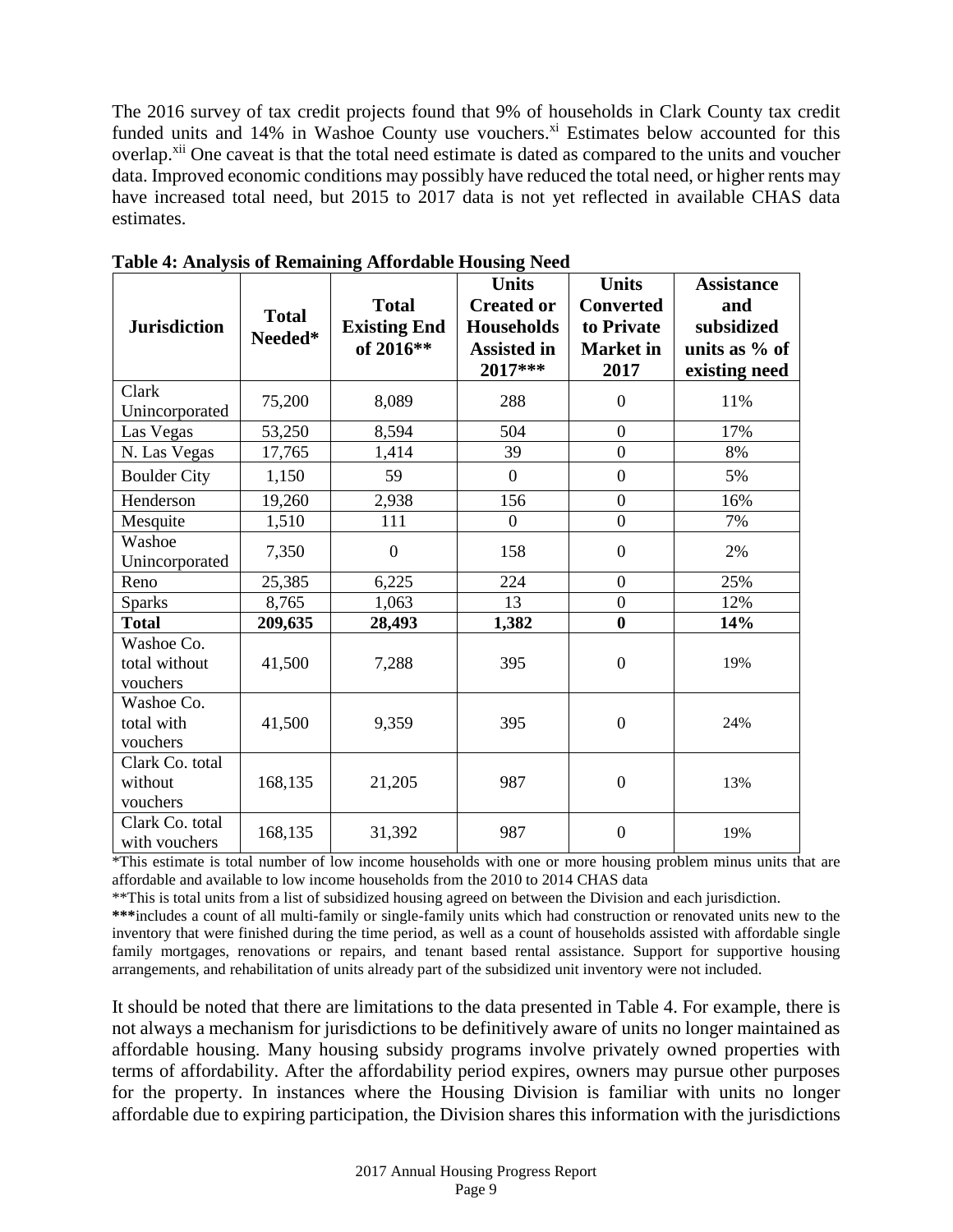but this will not include all types of affordable housing. Also, it is possible that low income housing activity takes place without involvement of the jurisdiction through the twelve measures. In these cases in so far at the Division is aware of the activity it will be added into the inventory lists but may not be included in reports from jurisdictions; that is, the housing activity lists from jurisdictions are usually but not necessarily comprehensive. Also, the CHAS estimates are several years behind the housing unit counts consisting of an average derived from the five year American Community Survey samples. Especially wide confidence intervals make the CHAS estimates on the smallest jurisdictions unreliable. The mechanism used for adjusting for available private market units is limited because the housing is not necessarily affordable to households at the lowest income levels.

Table 5 summarizes changes to the inventory of subsidized housing units in the nine jurisdictions. If only new, or renovated units new to the inventory, reported as completed in 2017 are counted (see Table 5) the total increase is 492 units, 71% more than the 287 units reported last year. Last year, 1,034 units converted to private market units. This year no units converted to private market units, meaning that total units on the subsidized housing list increased in net by 492 units or 2%.

| <b>Jurisdiction</b>          | <b>Total</b><br><b>Existing</b><br>2016* | <b>Created in</b><br>2017** | <b>Units</b><br><b>Converted to</b><br><b>Private</b><br><b>Market 2017</b> | <b>Total</b> | % Change in<br>units over<br>2016 |
|------------------------------|------------------------------------------|-----------------------------|-----------------------------------------------------------------------------|--------------|-----------------------------------|
| Clark<br>Co.Unincorporated   | 8,089                                    | 130                         | $\theta$                                                                    | 8,219        | 2%                                |
| Las Vegas                    | 8,594                                    | 272                         | 0                                                                           | 8,866        | 3%                                |
| N. Las Vegas                 | 1,414                                    | 39                          | 0                                                                           | 1,453        | 3%                                |
| <b>Boulder City</b>          | 59                                       | $\theta$                    | 0                                                                           | 59           | 0%                                |
| Henderson                    | 2,938                                    | 7                           | 0                                                                           | 2,945        | 0%                                |
| Mesquite                     | 111                                      | $\overline{0}$              | 0                                                                           | 111          | 0%                                |
| Washoe Co.<br>Unincorporated | 0                                        | $\overline{0}$              | 0                                                                           | $\theta$     | <b>NA</b>                         |
| Reno                         | 6,225                                    | 44                          | $\theta$                                                                    | 6,269        | 1%                                |
| <b>Sparks</b>                | 1,063                                    | $\overline{0}$              | 0                                                                           | 1,063        | 0%                                |
| <b>Total</b>                 | 28,493                                   | 492                         | 0                                                                           | 28,985       | 2%                                |

**Table 5: Affordable Housing Inventory** 

\*Total from NHD subsidized housing database and jurisdiction reports.

\*\*Included in this category were new and renovated units new to the inventory that were completed in 2017 for both multi-family and single family rentals and single family owner occupied with deed restrictions.

Often, jurisdictions cooperate in the production of housing units. Multiple jurisdictions may support and report the same project, creating overlap. Overlapping this year were the 6 new units reported by Henderson, Las Vegas, North Las Vegas and Clark County, which have been accounted for in the numbers reported above. These four jurisdictions cooperated together to build Shannon West Homeless Youth Center which is primarily an emergency shelter but which produced six units of housing that fit the definition of permanent subsidized housing units.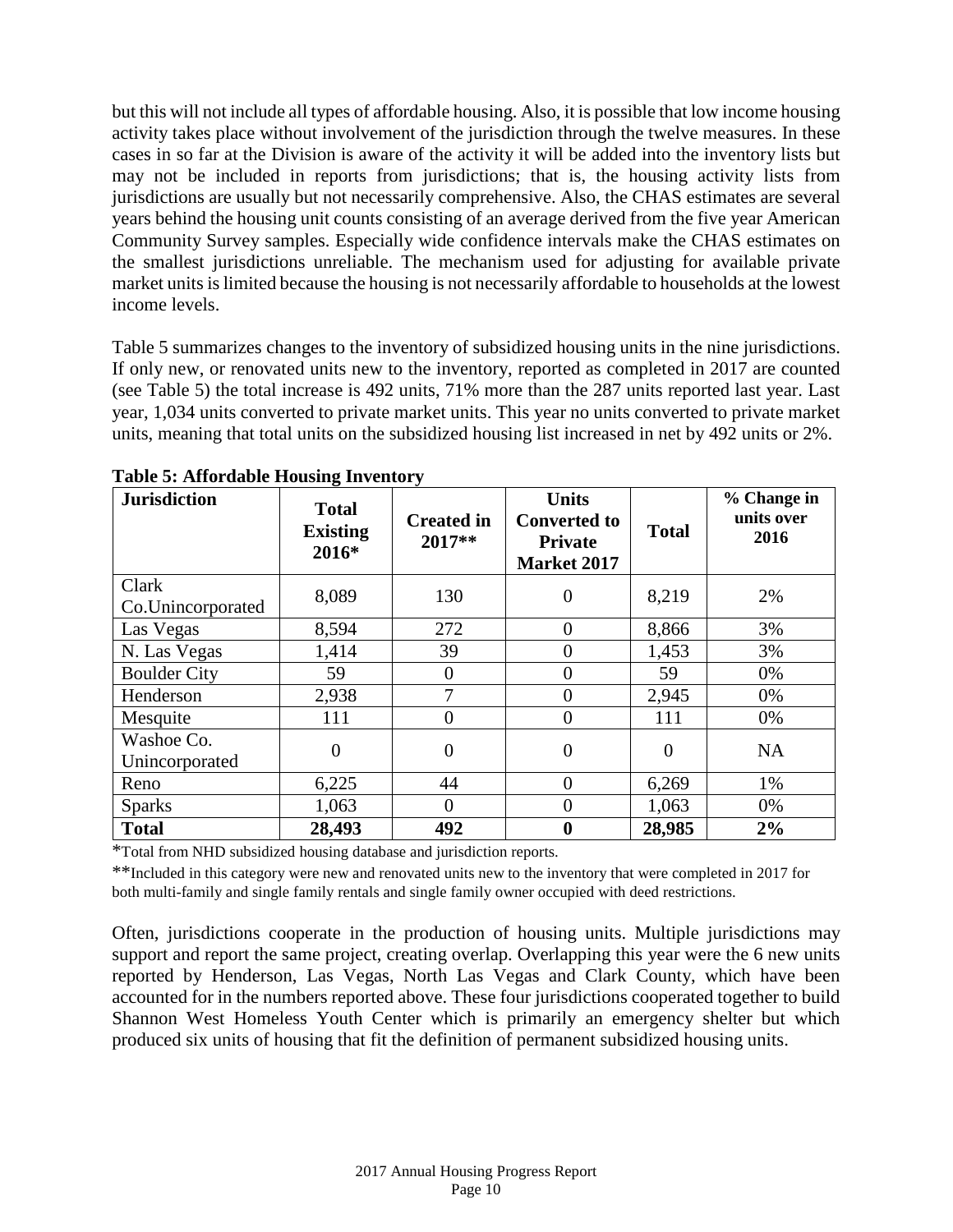# **NOTABLE HOUSING INITIATIVES IN 2017**

Clark County and the Cities of Henderson, Las Vegas and North Las Vegas collaborated on the new Shannon West Homeless Youth Center which offers services for at-risk or homeless youth including mostly emergency shelter and transitional housing for an additional 120 youth. In Clark County a new 50-unit supportive housing development opened and targets homeless and very lowincome veterans with disabilities. In Reno two large properties finished renovations. In Reno another 100% veterans' preference property opened this year. North Las Vegas added an additional phase of an apartment building with 39 family affordable units. In the City of Las Vegas two phases of a new family affordable property with a total of 222 affordable units opened as well as a new senior property with 50 units affordable to households with very low incomes. Las Vegas continued to have significant involvement with single family rehabilitation projects with 122 households assisted. Also, Las Vegas redevelopment set-aside funds continue to be one of the few regularly used local funding sources for low income housing. Although no definite project has been decided upon, the City of Mesquite signed a Memorandum of Understanding with Nevada Rural Housing Authority in conjunction with their new Housing Element. There were even more units in the project pipeline this year than last including many 4% tax credit and private activity bond financed projects. Twenty-two multi-family projects were funded or under construction, 15 of which are to be new construction. Casework and other services for homeless and other special populations continued to be a focus as usual, though with a smaller number of households served this year.

# **CONCLUSION**

The number of units added to the inventory of subsidized housing, 492, was 71% higher than the number added in 2016. This year no units were lost from the affordable housing inventory although one property in Henderson exited the tax credit system. The City of Henderson has been in talks with the owners, so far successful, aimed at keeping the property affordable. This allowed for a modest net increase of two percent in the affordable housing inventory in the AHPR jurisdictions. This year 323 units were renovated, fewer than the 537 renovated in 2016. An additional 22 multifamily as well as several single family projects were funded or under construction. Fifteen of these projects with over 2,000 units are new construction including many larger properties with funding through the private activity bond program.

Affordable housing activities in the jurisdictions continue to be dominated by use of federal and state funding. However, state and local level interest in affordable housing has continued to increase as Nevada's economy has fully rebounded and housing costs have increased.

For further information or to answer questions regarding this report please contact Elizabeth Fadali at efadali@Housing.NV.gov or 775.687.2238.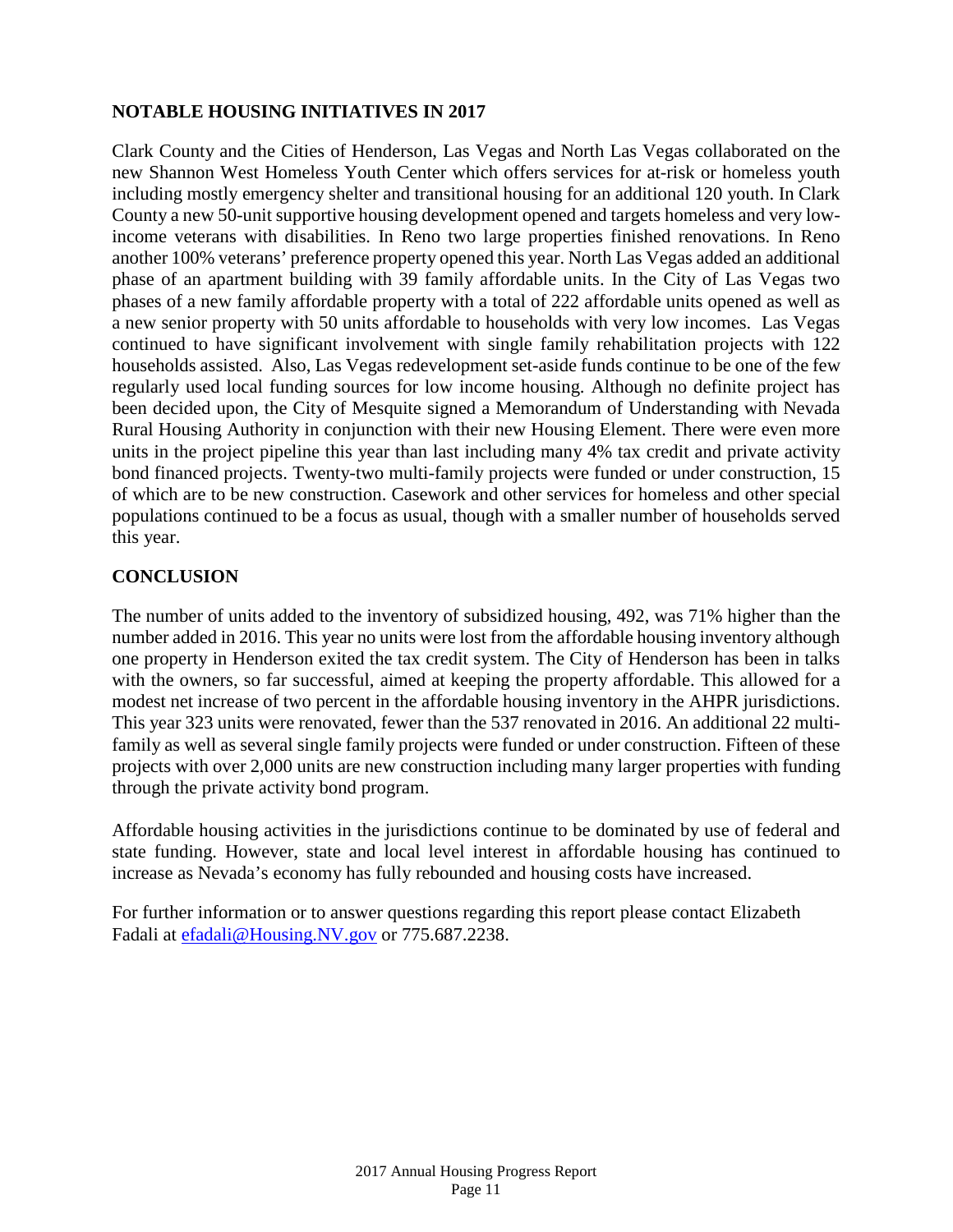# Attachment A – NRS 278.235

The governing statute underlying the Annual Housing Progress Report.

# **NRS 278.235 Adoption of measures to maintain and develop affordable housing to carry out housing plan required in master plan; annual reports.**

http://www.leg.state.nv.us/NRS/NRS-278.html#NRS278Sec0235

 1. If the governing body of a city or county is required to include the housing element in its master plan pursuant to NRS 278.150, the governing body, in carrying out the plan for maintaining and developing affordable housing to meet the housing needs of the community, which is required to be included in the housing element pursuant to subparagraph (8) of paragraph (c) of subsection 1 of NRS 278.160, shall adopt at least six of the following measures:

 (a) At the expense of the city or county, as applicable, subsidizing in whole or in part impact fees and fees for the issuance of building permits collected pursuant to NRS 278.580.

 (b) Selling land owned by the city or county, as applicable, to developers exclusively for the development of affordable housing at not more than 10 percent of the appraised value of the land, and requiring that any such savings, subsidy or reduction in price be passed on to the purchaser of housing in such a development. Nothing in this paragraph authorizes a city or county to obtain land pursuant to the power of eminent domain for the purposes set forth in this paragraph.

 (c) Donating land owned by the city or county to a nonprofit organization to be used for affordable housing.

(d) Leasing land by the city or county to be used for affordable housing.

 (e) Requesting to purchase land owned by the Federal Government at a discounted price for the creation of affordable housing pursuant to the provisions of section 7(b) of the Southern Nevada Public Land Management Act of 1998, Public Law 105-263.

 (f) Establishing a trust fund for affordable housing that must be used for the acquisition, construction or rehabilitation of affordable housing.

 (g) Establishing a process that expedites the approval of plans and specifications relating to maintaining and developing affordable housing.

 (h) Providing money, support or density bonuses for affordable housing developments that are financed, wholly or in part, with low-income housing tax credits, private activity bonds or money from a governmental entity for affordable housing, including, without limitation, money received pursuant to 12 U.S.C. § 1701q and 42 U.S.C. § 8013.

 (i) Providing financial incentives or density bonuses to promote appropriate transit-oriented housing developments that would include an affordable housing component.

(j) Offering density bonuses or other incentives to encourage the development of affordable housing.

 (k) Providing direct financial assistance to qualified applicants for the purchase or rental of affordable housing.

 (l) Providing money for supportive services necessary to enable persons with supportive housing needs to reside in affordable housing in accordance with a need for supportive housing identified in the 5-year consolidated plan adopted by the United States Department of Housing and Urban Development for the city or county pursuant to 42 U.S.C. § 12705 and described in 24 C.F.R. Part 91.

 2. On or before January 15 of each year, the governing body shall submit to the Housing Division of the Department of Business and Industry a report, in the form prescribed by the Division, of how the measures adopted pursuant to subsection 1 assisted the city or county in maintaining and developing affordable housing to meet the needs of the community for the preceding year. The report must include an analysis of the need for affordable housing within the city or county that exists at the end of the reporting period.

 3. On or before February 15 of each year, the Housing Division shall compile the reports submitted pursuant to subsection 2 and transmit the compilation to the Legislature, or the Legislative Commission if the Legislature is not in regular session. (Added to NRS by 2007, 1517; A 2009, 2764; 2013, 1506)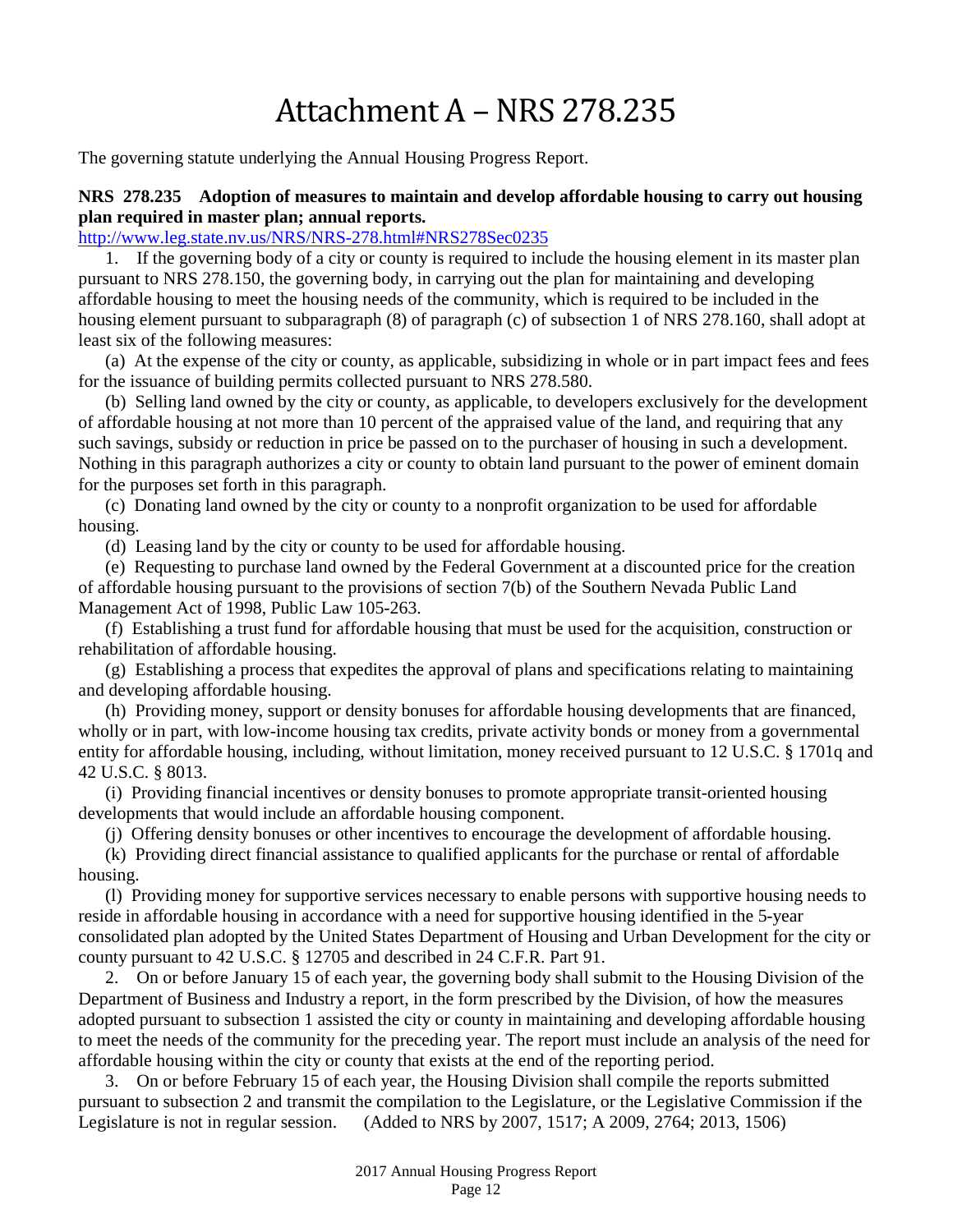# Attachment B – Form 1 From Jurisdiction Reports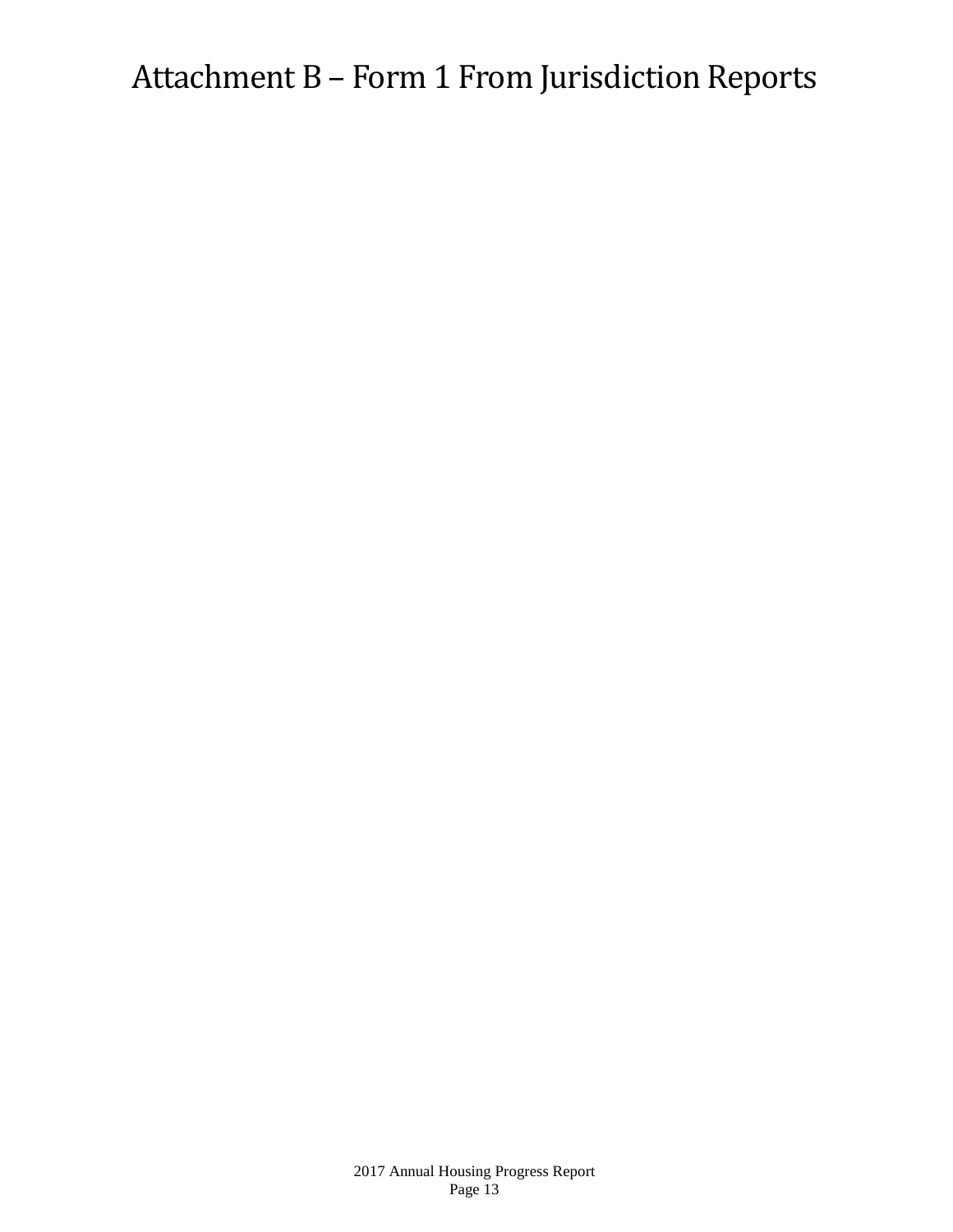Based upon previous reporting and a review of individual housing plans, NHD has identified the measures incorporated into your jurisdiction's Housing Plan (Column A). Please indicate in column B the measures used to assist in maintaining and developing affordable during the reporting period. Please provide a narrative in Column C regarding the success or difficulty in using adopted measures and/or why measures not adopted in the plan were used. Please note that Housing Qualifies under NRS 278.235 as affordable if it serves with incomes at or below 80 percent of area median income as determined by the US Department of Housing and Urban Development (HUD) for each jurisdiction.

|                                                                 | A                   | B                   | $\mathbf C$                        |
|-----------------------------------------------------------------|---------------------|---------------------|------------------------------------|
|                                                                 | <b>INCORPORATED</b> | <b>USED IN 2017</b> | <b>NARRATIVE REGARDING</b>         |
| <b>MEASURE</b>                                                  | <b>INTO HOUSING</b> | (PLEASE "X" TO      | <b>BENEFITS OR BARRIERS</b>        |
|                                                                 | <b>PLAN</b>         | DENOTE)             | TO USE OF MEASURE                  |
| A) At the expense of the city or county, as                     |                     |                     |                                    |
| applicable, subsidizing in whole or part, impact                |                     |                     | Used for 9 affordable projects in  |
| fees and fees for the issuance of building permits              | $\mathbf X$         | $\mathbf X$         | progress or finishing this year.   |
| collected pursuant to NRS 278.350                               |                     |                     |                                    |
| B) Selling land owned by the city or county, as                 |                     |                     |                                    |
| applicable, to developers exclusively for the                   |                     |                     |                                    |
| development of affordable housing at not more                   |                     |                     |                                    |
|                                                                 | $\mathbf X$         |                     |                                    |
| than 10 percent of the appraised value of the land,             |                     |                     |                                    |
| and requiring that any such savings, subsidy or                 |                     |                     |                                    |
| reduction in price be passed on to the purchaser of             |                     |                     |                                    |
| housing in such a development.                                  |                     |                     |                                    |
| C) Donating land owned by the city or county to a               |                     |                     |                                    |
| nonprofit organization to be used for affordable                | $\mathbf X$         |                     |                                    |
| housing.                                                        |                     |                     |                                    |
| D) Leasing land by the city or county to be used                |                     |                     |                                    |
| for affordable housing.                                         |                     |                     |                                    |
| E) Requesting to purchase land owned by the                     |                     |                     |                                    |
| Federal Government at a discounted price for the                |                     |                     |                                    |
| creation of affordable housing pursuant to the                  | X                   |                     |                                    |
| provisions of section 7(b) of the Southern Nevada               |                     |                     |                                    |
| Public Land Management Act of 1998, Public                      |                     |                     |                                    |
| Law 105-263.                                                    |                     |                     |                                    |
| F) Establishing a trust fund for affordable housing             |                     |                     |                                    |
| that must be used for the acquisition, construction             | $\mathbf X$         |                     |                                    |
| or rehabilitation of affordable housing.                        |                     |                     |                                    |
| G) Establishing a process that expedites the                    |                     |                     |                                    |
| approval of plans and specifications relating to                | X                   | X                   | Used for 4 affordable projects in  |
| maintaining and developing affordable housing.                  |                     |                     | progress or finishing this year.   |
| H) Providing money, support or density bonuses                  |                     |                     |                                    |
| for affordable housing developments that are                    |                     |                     |                                    |
| financed, wholly or in part, with low-income                    |                     |                     |                                    |
| housing tax credits, private activity bonds or                  |                     |                     | Used for 13 affordable projects in |
| money from a governmental entity for affordable                 | X                   | X                   | progress or finishing this year.   |
| housing, including, without limitation, money                   |                     |                     |                                    |
|                                                                 |                     |                     |                                    |
| received pursuant to 12 U.S.C. § 1701q and 42<br>U.S.C. § 8013. |                     |                     |                                    |
|                                                                 |                     |                     |                                    |
| I) Providing financial incentives or density                    |                     |                     |                                    |
| bonuses to promote appropriate transit-oriented                 | $\mathbf X$         |                     |                                    |
| housing developments that would include an                      |                     |                     |                                    |
| affordable housing component.                                   |                     |                     |                                    |
| J) Offering density bonuses or other incentives to              | $\mathbf X$         | X                   | Used for 4 affordable projects in  |
| encourage the development of affordable housing.                |                     |                     | progress or finishing this year.   |
| K) Providing direct financial assistance to                     |                     |                     |                                    |
| qualified applicants for the purchase or rental of              | $\mathbf X$         | $\mathbf X$         | Used for 5 different programs      |
| affordable housing.                                             |                     |                     |                                    |
| L) Providing money for supportive services                      |                     |                     |                                    |
| necessary to enable persons with supportive                     |                     |                     |                                    |
| housing needs to reside in affordable housing in                | $\mathbf X$         | X                   | Used for 3 different programs      |
| accordance with the need identified in the                      |                     |                     |                                    |
| jurisdiction's Consolidated Plan.                               |                     |                     |                                    |

**Clark County– Form 1, 2017 Annual Housing Report**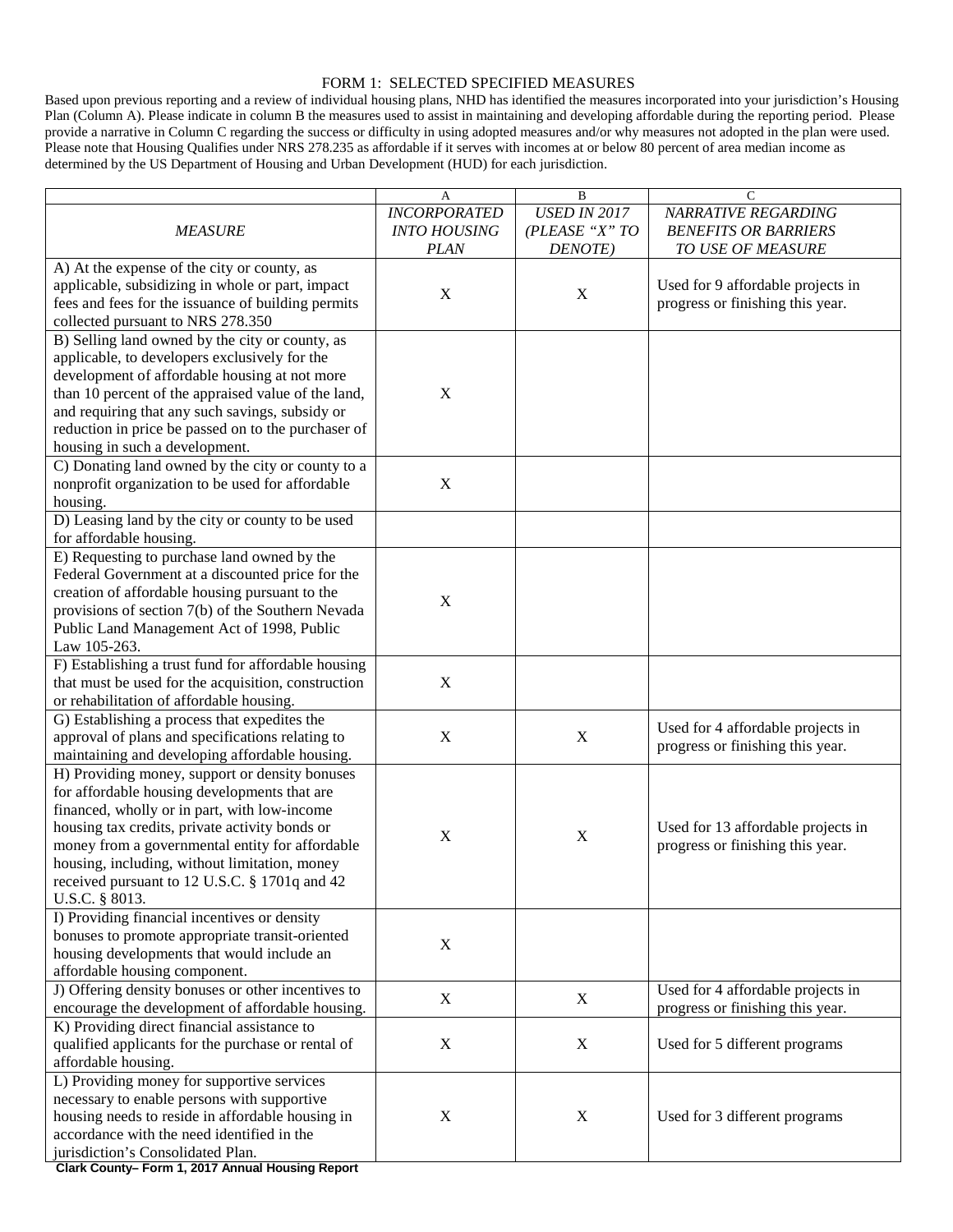|                                                                                                                | A                   | B                   | $\mathsf{C}$                                     |
|----------------------------------------------------------------------------------------------------------------|---------------------|---------------------|--------------------------------------------------|
|                                                                                                                | <b>INCORPORATED</b> | <b>USED IN 2017</b> | <b>NARRATIVE REGARDING</b>                       |
| <b>MEASURE</b>                                                                                                 | <b>INTO HOUSING</b> | (PLEASE "X" TO      | <b>BENEFITS OR BARRIERS</b>                      |
|                                                                                                                | <b>PLAN</b>         | DENOTE)             | TO USE OF MEASURE                                |
| A) At the expense of the city or county, as                                                                    |                     |                     |                                                  |
| applicable, subsidizing in whole or part, impact                                                               | X                   |                     | No affordable housing projects were              |
| fees and fees for the issuance of building permits                                                             |                     |                     | proposed.                                        |
| collected pursuant to NRS 278.350                                                                              |                     |                     |                                                  |
| B) Selling land owned by the city or county, as                                                                |                     |                     |                                                  |
| applicable, to developers exclusively for the                                                                  |                     |                     |                                                  |
| development of affordable housing at not more                                                                  |                     |                     |                                                  |
| than 10 percent of the appraised value of the land,                                                            | X                   |                     | No affordable housing projects were              |
| and requiring that any such savings, subsidy or                                                                |                     |                     | proposed.                                        |
| reduction in price be passed on to the purchaser of                                                            |                     |                     |                                                  |
| housing in such a development.                                                                                 |                     |                     |                                                  |
| C) Donating land owned by the city or county to a                                                              |                     |                     |                                                  |
| nonprofit organization to be used for affordable                                                               | $\mathbf X$         |                     | No affordable housing projects were<br>proposed. |
| housing.                                                                                                       |                     |                     |                                                  |
| D) Leasing land by the city or county to be used                                                               | $\mathbf X$         |                     | No affordable housing projects were              |
| for affordable housing.                                                                                        |                     |                     | proposed.                                        |
| E) Requesting to purchase land owned by the                                                                    |                     |                     |                                                  |
| Federal Government at a discounted price for the                                                               |                     |                     |                                                  |
| creation of affordable housing pursuant to the                                                                 |                     |                     |                                                  |
| provisions of section 7(b) of the Southern Nevada                                                              |                     |                     |                                                  |
| Public Land Management Act of 1998, Public                                                                     |                     |                     |                                                  |
| Law 105-263.                                                                                                   |                     |                     |                                                  |
| F) Establishing a trust fund for affordable housing                                                            |                     |                     |                                                  |
| that must be used for the acquisition, construction                                                            |                     |                     |                                                  |
| or rehabilitation of affordable housing.                                                                       |                     |                     |                                                  |
| G) Establishing a process that expedites the                                                                   |                     |                     | No affordable housing projects were              |
| approval of plans and specifications relating to                                                               | X                   |                     | proposed.                                        |
| maintaining and developing affordable housing.                                                                 |                     |                     |                                                  |
| H) Providing money, support or density bonuses for                                                             |                     |                     |                                                  |
| affordable housing developments that are financed,                                                             |                     |                     |                                                  |
| wholly or in part, with low-income housing tax credits,<br>private activity bonds or money from a governmental | X                   |                     | No affordable housing projects were              |
| entity for affordable housing, including, without                                                              |                     |                     | proposed.                                        |
| limitation, money received pursuant to 12 U.S.C. §                                                             |                     |                     |                                                  |
| 1701q and 42 U.S.C. § 8013.                                                                                    |                     |                     |                                                  |
| I) Providing financial incentives or density                                                                   |                     |                     |                                                  |
| bonuses to promote appropriate transit-oriented                                                                |                     |                     |                                                  |
| housing developments that would include an                                                                     |                     |                     |                                                  |
| affordable housing component.                                                                                  |                     |                     |                                                  |
| J) Offering density bonuses or other incentives to                                                             | $\mathbf X$         |                     |                                                  |
| encourage the development of affordable housing.                                                               |                     |                     | Code amendment in process.                       |
| K) Providing direct financial assistance to                                                                    |                     |                     |                                                  |
| qualified applicants for the purchase or rental of                                                             |                     |                     |                                                  |
| affordable housing.                                                                                            |                     |                     |                                                  |
| L) Providing money for supportive services                                                                     |                     |                     |                                                  |
| necessary to enable persons with supportive                                                                    |                     |                     |                                                  |
| housing needs to reside in affordable housing in                                                               |                     |                     |                                                  |
| accordance with the need identified in the                                                                     |                     |                     |                                                  |
| jurisdiction's Consolidated Plan.                                                                              |                     |                     |                                                  |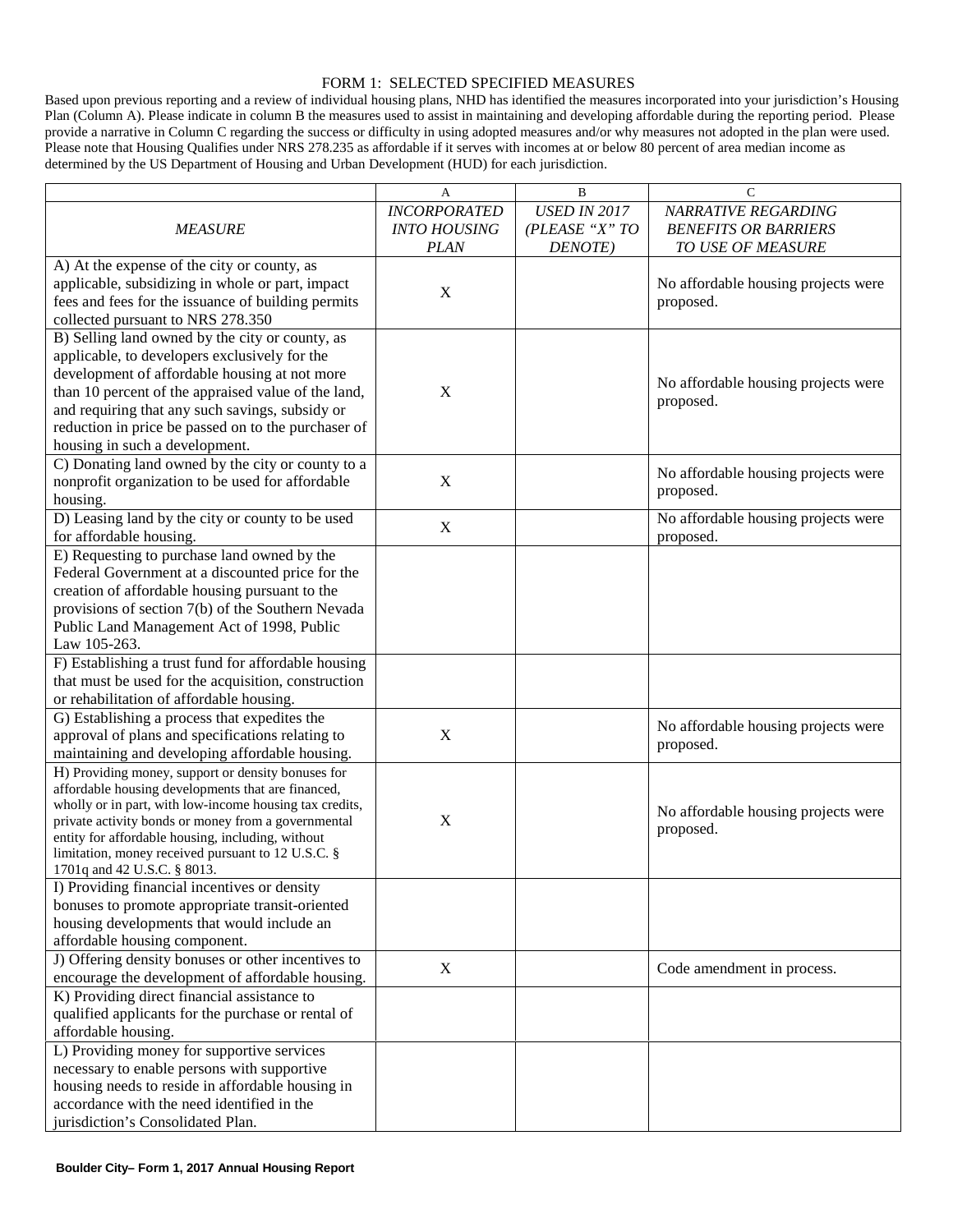Based upon previous reporting and a review of individual housing plans, NHD has identified the measures incorporated into your jurisdiction's Housing Plan (Column A). Please indicate in column B the measures used to assist in maintaining and developing affordable during the reporting period. Please provide a narrative in Column C regarding the success or difficulty in using adopted measures and/or why measures not adopted in the plan were used. Please note that Housing Qualifies under NRS 278.235 as affordable if it serves with incomes at or below 80 percent of area median income as determined by the US Department of Housing and Urban Development (HUD) for each jurisdiction.

|                                                     | A                   | B                   | $\mathsf{C}$                        |
|-----------------------------------------------------|---------------------|---------------------|-------------------------------------|
|                                                     | <b>INCORPORATED</b> | <b>USED IN 2017</b> | <b>NARRATIVE REGARDING</b>          |
| <b>MEASURE</b>                                      | <b>INTO HOUSING</b> | (PLEASE "X" TO      | <b>BENEFITS OR BARRIERS</b>         |
|                                                     | <b>PLAN</b>         | DENOTE)             | TO USE OF MEASURE                   |
| A) At the expense of the city or county, as         |                     |                     |                                     |
| applicable, subsidizing in whole or part, impact    |                     |                     |                                     |
| fees and fees for the issuance of building permits  |                     |                     |                                     |
| collected pursuant to NRS 278.350                   |                     |                     |                                     |
| B) Selling land owned by the city or county, as     |                     |                     |                                     |
| applicable, to developers exclusively for the       |                     |                     |                                     |
| development of affordable housing at not more       |                     |                     |                                     |
| than 10 percent of the appraised value of the land, |                     |                     |                                     |
| and requiring that any such savings, subsidy or     |                     |                     |                                     |
| reduction in price be passed on to the purchaser of |                     |                     |                                     |
| housing in such a development.                      |                     |                     |                                     |
| C) Donating land owned by the city or county to a   |                     |                     |                                     |
| nonprofit organization to be used for affordable    |                     |                     |                                     |
| housing.                                            |                     |                     |                                     |
| D) Leasing land by the city or county to be used    |                     |                     |                                     |
| for affordable housing.                             |                     |                     |                                     |
| E) Requesting to purchase land owned by the         |                     |                     |                                     |
| Federal Government at a discounted price for the    |                     |                     |                                     |
| creation of affordable housing pursuant to the      |                     |                     |                                     |
| provisions of section 7(b) of the Southern Nevada   |                     |                     |                                     |
| Public Land Management Act of 1998, Public          |                     |                     |                                     |
|                                                     |                     |                     |                                     |
| Law 105-263.                                        |                     |                     |                                     |
| F) Establishing a trust fund for affordable housing | $\mathbf X$         | $\mathbf X$         | Single Family Housing Rehab         |
| that must be used for the acquisition, construction |                     |                     | Program                             |
| or rehabilitation of affordable housing.            |                     |                     |                                     |
| G) Establishing a process that expedites the        |                     |                     | Single Family Housing Rehab         |
| approval of plans and specifications relating to    | $\mathbf X$         | $\mathbf X$         | Program                             |
| maintaining and developing affordable housing.      |                     |                     |                                     |
| H) Providing money, support or density bonuses      |                     |                     |                                     |
| for affordable housing developments that are        |                     |                     |                                     |
| financed, wholly or in part, with low-income        |                     |                     |                                     |
| housing tax credits, private activity bonds or      | $\mathbf X$         | X                   | Five programs – single family and   |
| money from a governmental entity for affordable     |                     |                     | multi-family                        |
| housing, including, without limitation, money       |                     |                     |                                     |
| received pursuant to 12 U.S.C. § 1701q and 42       |                     |                     |                                     |
| U.S.C. § 8013.                                      |                     |                     |                                     |
| I) Providing financial incentives or density        |                     |                     |                                     |
| bonuses to promote appropriate transit-oriented     |                     | $\mathbf X$         | Shannon West and all single family  |
| housing developments that would include an          |                     |                     | programs                            |
| affordable housing component.                       |                     |                     |                                     |
| J) Offering density bonuses or other incentives to  | $\mathbf X$         | $\mathbf X$         | Shannon West and all single family  |
| encourage the development of affordable housing.    |                     |                     | programs                            |
| K) Providing direct financial assistance to         |                     |                     | All single family, Shannon West and |
| qualified applicants for the purchase or rental of  | $\mathbf X$         | $\mathbf X$         | TBRA programs                       |
| affordable housing.                                 |                     |                     |                                     |
| L) Providing money for supportive services          |                     |                     |                                     |
| necessary to enable persons with supportive         |                     |                     |                                     |
| housing needs to reside in affordable housing in    | $\mathbf X$         | X                   | TBRA programs                       |
| accordance with the need identified in the          |                     |                     |                                     |
| jurisdiction's Consolidated Plan.                   |                     |                     |                                     |

**City of Henderson– Form 1, 2017 Annual Housing Report**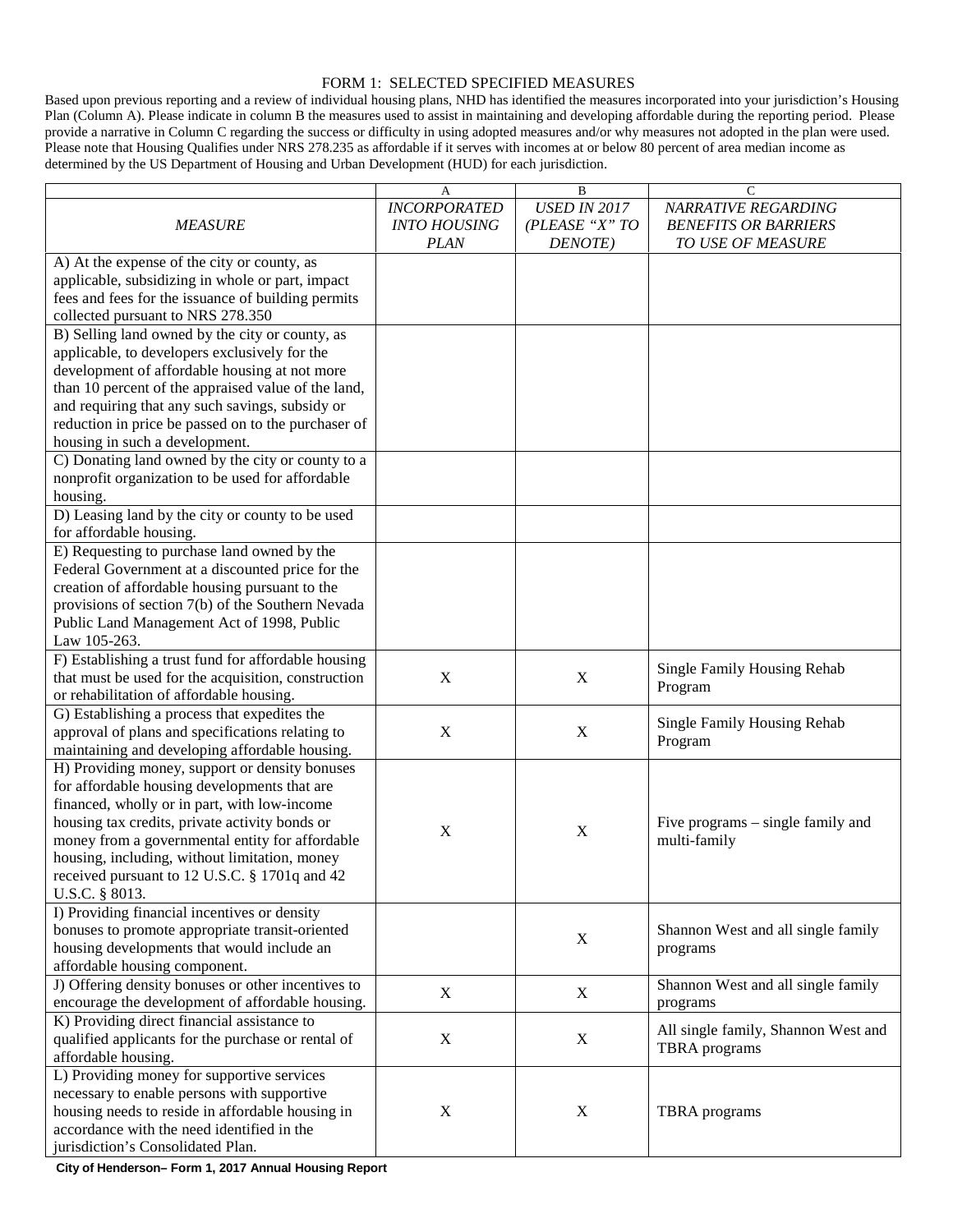Based upon previous reporting and a review of individual housing plans, NHD has identified the measures incorporated into your jurisdiction's Housing Plan (Column A). Please indicate in column B the measures used to assist in maintaining and developing affordable during the reporting period. Please provide a narrative in Column C regarding the success or difficulty in using adopted measures and/or why measures not adopted in the plan were used. Please note that Housing Qualifies under NRS 278.235 as affordable if it serves with incomes at or below 80 percent of area median income as determined by the US Department of Housing and Urban Development (HUD) for each jurisdiction.

|                                                     | A                   | $\, {\bf B}$        | $\mathsf{C}$                           |
|-----------------------------------------------------|---------------------|---------------------|----------------------------------------|
|                                                     | <b>INCORPORATED</b> | <b>USED IN 2017</b> | NARRATIVE REGARDING BENEFITS           |
| <b>MEASURE</b>                                      | <b>INTO HOUSING</b> | (PLEASE "X"         | OR BARRIERS TO USE OF MEASURE          |
|                                                     | <b>PLAN</b>         | TO DENOTE)          |                                        |
| A) At the expense of the city or county, as         |                     |                     |                                        |
| applicable, subsidizing in whole or part, impact    |                     |                     |                                        |
| fees and fees for the issuance of building permits  | $\mathbf X$         |                     |                                        |
| collected pursuant to NRS 278.350                   |                     |                     |                                        |
| B) Selling land owned by the city or county, as     |                     |                     |                                        |
| applicable, to developers exclusively for the       |                     |                     |                                        |
| development of affordable housing at not more       |                     |                     |                                        |
| than 10 percent of the appraised value of the land, |                     |                     |                                        |
| and requiring that any such savings, subsidy or     |                     |                     |                                        |
| reduction in price be passed on to the purchaser of |                     |                     |                                        |
| housing in such a development.                      |                     |                     |                                        |
| C) Donating land owned by the city or county to a   |                     |                     |                                        |
| nonprofit organization to be used for affordable    |                     |                     |                                        |
| housing.                                            |                     |                     |                                        |
| D) Leasing land by the city or county to be used    |                     |                     |                                        |
| for affordable housing.                             |                     |                     |                                        |
| E) Requesting to purchase land owned by the         |                     |                     |                                        |
| Federal Government at a discounted price for the    |                     |                     |                                        |
| creation of affordable housing pursuant to the      |                     |                     |                                        |
| provisions of section 7(b) of the Southern Nevada   |                     |                     |                                        |
| Public Land Management Act of 1998, Public          |                     |                     |                                        |
| Law 105-263.                                        |                     |                     |                                        |
| F) Establishing a trust fund for affordable housing |                     |                     |                                        |
| that must be used for the acquisition, construction | $\mathbf X$         |                     |                                        |
| or rehabilitation of affordable housing.            |                     |                     |                                        |
| G) Establishing a process that expedites the        |                     |                     |                                        |
| approval of plans and specifications relating to    |                     |                     |                                        |
| maintaining and developing affordable housing.      |                     |                     |                                        |
| H) Providing money, support or density bonuses      |                     |                     |                                        |
| for affordable housing developments that are        |                     |                     |                                        |
| financed, wholly or in part, with low-income        |                     |                     |                                        |
| housing tax credits, private activity bonds or      |                     |                     | Used on 1 single family project, 6     |
| money from a governmental entity for affordable     | X                   | $\mathbf X$         | multi-family projects and HOPWA        |
| housing, including, without limitation, money       |                     |                     | Permanent and Transitional housing     |
| received pursuant to 12 U.S.C. § 1701q and 42       |                     |                     |                                        |
| U.S.C. § 8013.                                      |                     |                     |                                        |
| I) Providing financial incentives or density        |                     |                     |                                        |
| bonuses to promote appropriate transit-oriented     | $\mathbf X$         |                     |                                        |
| housing developments that would include an          |                     |                     |                                        |
| affordable housing component.                       |                     |                     |                                        |
| J) Offering density bonuses or other incentives to  |                     |                     |                                        |
| encourage the development of affordable housing.    |                     |                     |                                        |
| K) Providing direct financial assistance to         |                     |                     | <b>TBRA</b> and Shannon West Homeless  |
| qualified applicants for the purchase or rental of  | $\mathbf X$         | X                   |                                        |
| affordable housing.                                 |                     |                     | <b>Youth Center</b>                    |
| L) Providing money for supportive services          |                     |                     |                                        |
| necessary to enable persons with supportive         |                     |                     | <b>HOPWA</b> and Shannon West Homeless |
| housing needs to reside in affordable housing in    | $\mathbf X$         | $\mathbf X$         |                                        |
| accordance with the need identified in the          |                     |                     | <b>Youth Center</b>                    |
| jurisdiction's Consolidated Plan.                   |                     |                     |                                        |

**City of Las Vegas– Form 1, 2017 Annual Housing Report**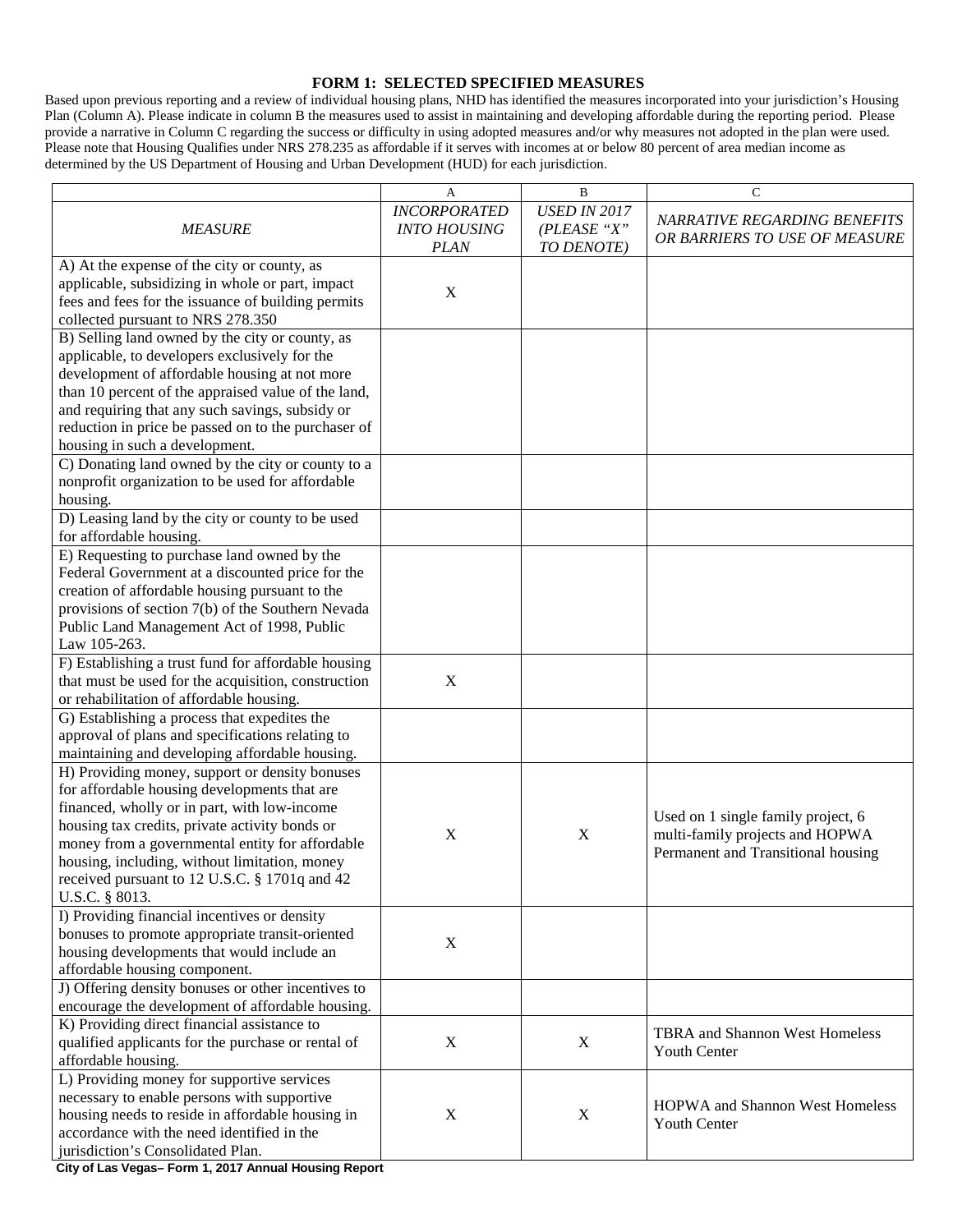|                                                         | <b>INCORPORATED</b> | <b>UTILIZED IN</b>  | <b>NARRATIVE REGARDING</b>     |
|---------------------------------------------------------|---------------------|---------------------|--------------------------------|
| <i><b>MEASURE</b></i>                                   | <b>INTO HOUSING</b> | <b>2017 (PLEASE</b> | <b>BENEFITS OR BARRIERS TO</b> |
|                                                         | <b>PLAN</b>         | "X" TO DENOTE)      | <b>USE OF MEASURE</b>          |
| A) At the expense of the city or county, as             |                     |                     |                                |
| applicable, subsidizing in whole or part, impact        |                     |                     |                                |
| fees and fees for the issuance of building permits      |                     |                     |                                |
| collected pursuant to NRS 278.350                       |                     |                     |                                |
| B) Selling land owned by the city or county, as         |                     |                     |                                |
| applicable, to developers exclusively for the           |                     |                     |                                |
| development of affordable housing at not more           |                     |                     |                                |
| than 10 percent of the appraised value of the land,     | X                   |                     | Recommendation 3               |
| and requiring that any such savings, subsidy or         |                     |                     |                                |
| reduction in price be passed on to the purchaser of     |                     |                     |                                |
| housing in such a development.                          |                     |                     |                                |
| C) Donating land owned by the city or county to a       |                     |                     |                                |
| nonprofit organization to be used for affordable        | $\mathbf X$         |                     | Recommendation 2               |
| housing.                                                |                     |                     |                                |
| D) Leasing land by the city or county to be used        |                     |                     |                                |
| for affordable housing.                                 | $\boldsymbol{X}$    |                     | Recommendation 4               |
| E) Requesting to purchase land owned by the             |                     |                     |                                |
| Federal Government at a discounted price for the        |                     |                     |                                |
| creation of affordable housing pursuant to the          |                     |                     |                                |
| provisions of section 7(b) of the Southern Nevada       |                     |                     |                                |
| Public Land Management Act of 1998, Public              |                     |                     |                                |
| Law 105-263.                                            |                     |                     |                                |
| F) Establishing a trust fund for affordable housing     |                     |                     |                                |
| that must be used for the acquisition, construction     | $\mathbf X$         |                     | Recommendation 5               |
| or rehabilitation of affordable housing.                |                     |                     |                                |
| G) Establishing a process that expedites the            |                     |                     |                                |
| approval of plans and specifications relating to        | $\mathbf X$         |                     | Recommendation 1               |
| maintaining and developing affordable housing.          |                     |                     |                                |
| H) Providing money, support or density bonuses for      |                     |                     |                                |
| affordable housing developments that are financed,      |                     |                     |                                |
| wholly or in part, with low-income housing tax credits, |                     |                     |                                |
| private activity bonds or money from a governmental     |                     |                     |                                |
| entity for affordable housing, including, without       |                     |                     |                                |
| limitation, money received pursuant to 12 U.S.C. §      |                     |                     |                                |
| 1701q and 42 U.S.C. § 8013.                             |                     |                     |                                |
| I) Providing financial incentives or density            |                     |                     |                                |
| bonuses to promote appropriate transit-oriented         |                     |                     |                                |
| housing developments that would include an              |                     |                     |                                |
| affordable housing component.                           |                     |                     |                                |
| J) Offering density bonuses or other incentives to      | X                   |                     |                                |
| encourage the development of affordable housing.        |                     |                     | Recommendation 6               |
| K) Providing direct financial assistance to             |                     |                     |                                |
| qualified applicants for the purchase or rental of      | $\mathbf X$         |                     | <b>Recommendation 7</b>        |
| affordable housing.                                     |                     |                     |                                |
| L) Providing money for supportive services              |                     |                     |                                |
| necessary to enable persons with supportive             |                     |                     |                                |
| housing needs to reside in affordable housing in        |                     |                     |                                |
| accordance with the need identified in the              |                     |                     |                                |
| jurisdiction's Consolidated Plan.                       |                     |                     |                                |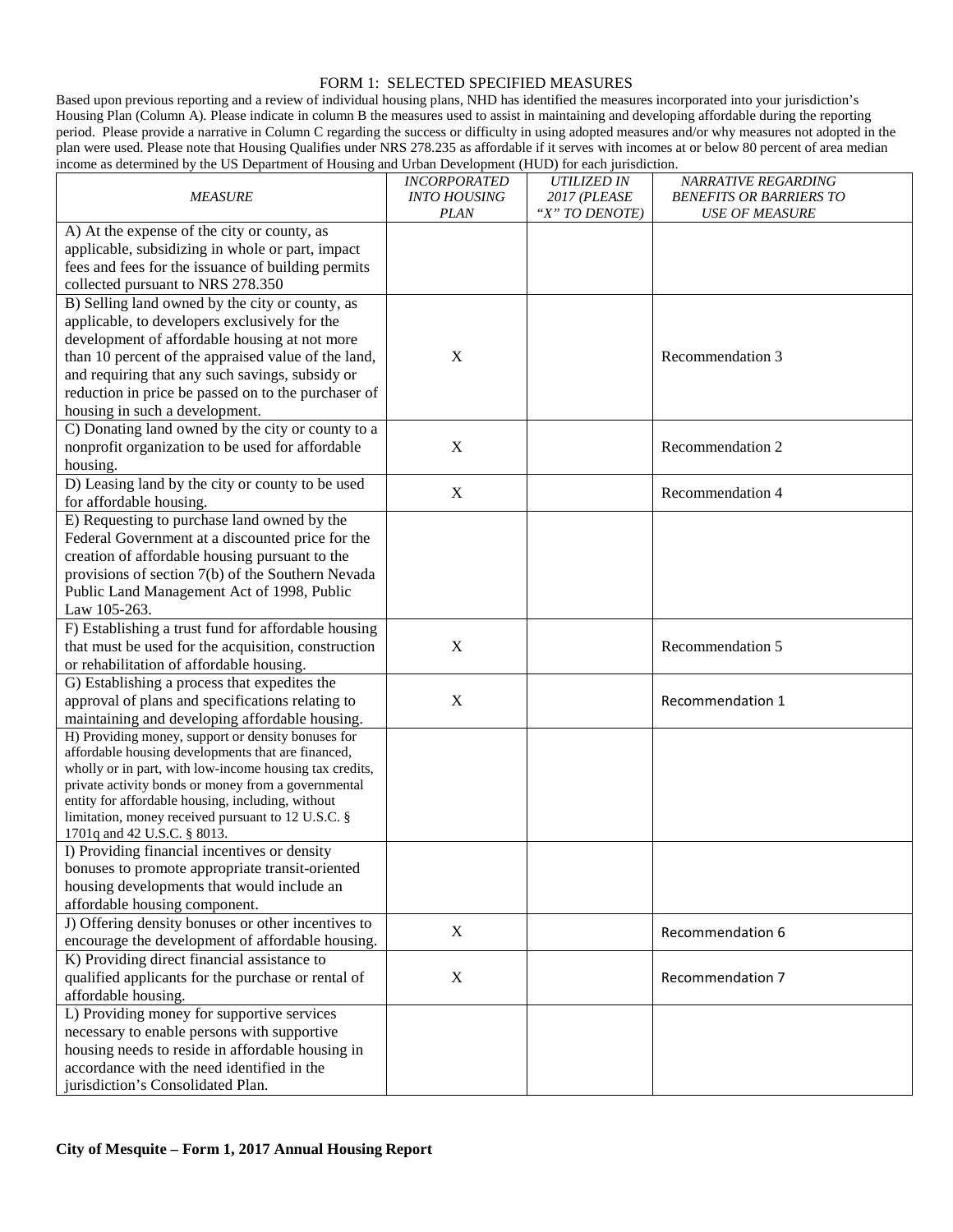|                                                                                                          | A                   | B                         | C                                   |
|----------------------------------------------------------------------------------------------------------|---------------------|---------------------------|-------------------------------------|
|                                                                                                          | <b>INCORPORATED</b> | <b>USED IN 2017</b>       | <b>NARRATIVE REGARDING</b>          |
| <b>MEASURE</b>                                                                                           | <b>INTO HOUSING</b> | (PLEASE "X" TO            | <b>BENEFITS OR BARRIERS</b>         |
|                                                                                                          | <b>PLAN</b>         | DENOTE)                   | TO USE OF MEASURE                   |
| A) At the expense of the city or county, as                                                              |                     |                           |                                     |
| applicable, subsidizing in whole or part, impact                                                         |                     |                           |                                     |
| fees and fees for the issuance of building permits                                                       | $\mathbf X$         | X                         | Rose Garden Renovation              |
| collected pursuant to NRS 278.350                                                                        |                     |                           |                                     |
|                                                                                                          |                     |                           |                                     |
| B) Selling land owned by the city or county, as                                                          |                     |                           |                                     |
| applicable, to developers exclusively for the                                                            |                     |                           |                                     |
| development of affordable housing at not more                                                            |                     |                           |                                     |
| than 10 percent of the appraised value of the land,                                                      | $\boldsymbol{X}$    |                           |                                     |
| and requiring that any such savings, subsidy or                                                          |                     |                           |                                     |
| reduction in price be passed on to the purchaser of                                                      |                     |                           |                                     |
| housing in such a development.                                                                           |                     |                           |                                     |
| C) Donating land owned by the city or county to a                                                        |                     |                           |                                     |
| nonprofit organization to be used for affordable                                                         | $\mathbf X$         |                           |                                     |
| housing.                                                                                                 |                     |                           |                                     |
| D) Leasing land by the city or county to be used                                                         |                     |                           |                                     |
| for affordable housing.                                                                                  | $\mathbf X$         |                           |                                     |
| E) Requesting to purchase land owned by the                                                              |                     |                           |                                     |
| Federal Government at a discounted price for the                                                         |                     |                           |                                     |
| creation of affordable housing pursuant to the                                                           |                     |                           |                                     |
| provisions of section 7(b) of the Southern Nevada                                                        | X                   |                           |                                     |
| Public Land Management Act of 1998, Public                                                               |                     |                           |                                     |
| Law 105-263.                                                                                             |                     |                           |                                     |
| F) Establishing a trust fund for affordable housing                                                      |                     |                           |                                     |
|                                                                                                          | $\mathbf X$         |                           |                                     |
| that must be used for the acquisition, construction                                                      |                     |                           |                                     |
| or rehabilitation of affordable housing.                                                                 |                     |                           |                                     |
| G) Establishing a process that expedites the                                                             |                     |                           |                                     |
| approval of plans and specifications relating to                                                         | $\mathbf X$         | X                         | Rose Garden Renovation              |
| maintaining and developing affordable housing.                                                           |                     |                           |                                     |
| H) Providing money, support or density bonuses for                                                       |                     |                           | Rose Garden Retrofit<br>1.          |
| affordable housing developments that are financed,                                                       |                     |                           | Rehabilitation                      |
| wholly or in part, with low-income housing tax credits,                                                  | $\boldsymbol{X}$    | $\boldsymbol{\mathrm{X}}$ |                                     |
| private activity bonds or money from a governmental<br>entity for affordable housing, including, without |                     |                           | Donna Louise project<br>2.          |
| limitation, money received pursuant to 12 U.S.C. §                                                       |                     |                           |                                     |
| 1701q and 42 U.S.C. § 8013.                                                                              |                     |                           |                                     |
| I) Providing financial incentives or density                                                             |                     |                           |                                     |
| bonuses to promote appropriate transit-oriented                                                          |                     |                           |                                     |
| housing developments that would include an                                                               | $\mathbf X$         |                           |                                     |
|                                                                                                          |                     |                           |                                     |
| affordable housing component.                                                                            |                     |                           |                                     |
| J) Offering density bonuses or other incentives to                                                       | X                   |                           |                                     |
| encourage the development of affordable housing.                                                         |                     |                           |                                     |
| K) Providing direct financial assistance to                                                              |                     |                           | Rose Garden Retrofit Rehabilitation |
| qualified applicants for the purchase or rental of                                                       | X                   | X                         |                                     |
| affordable housing.                                                                                      |                     |                           |                                     |
| L) Providing money for supportive services                                                               |                     |                           |                                     |
| necessary to enable persons with supportive                                                              |                     |                           | Case management for homeless and    |
| housing needs to reside in affordable housing in                                                         | X                   | X                         | low income through four programs    |
| accordance with the need identified in the                                                               |                     |                           |                                     |
| jurisdiction's Consolidated Plan.                                                                        |                     |                           |                                     |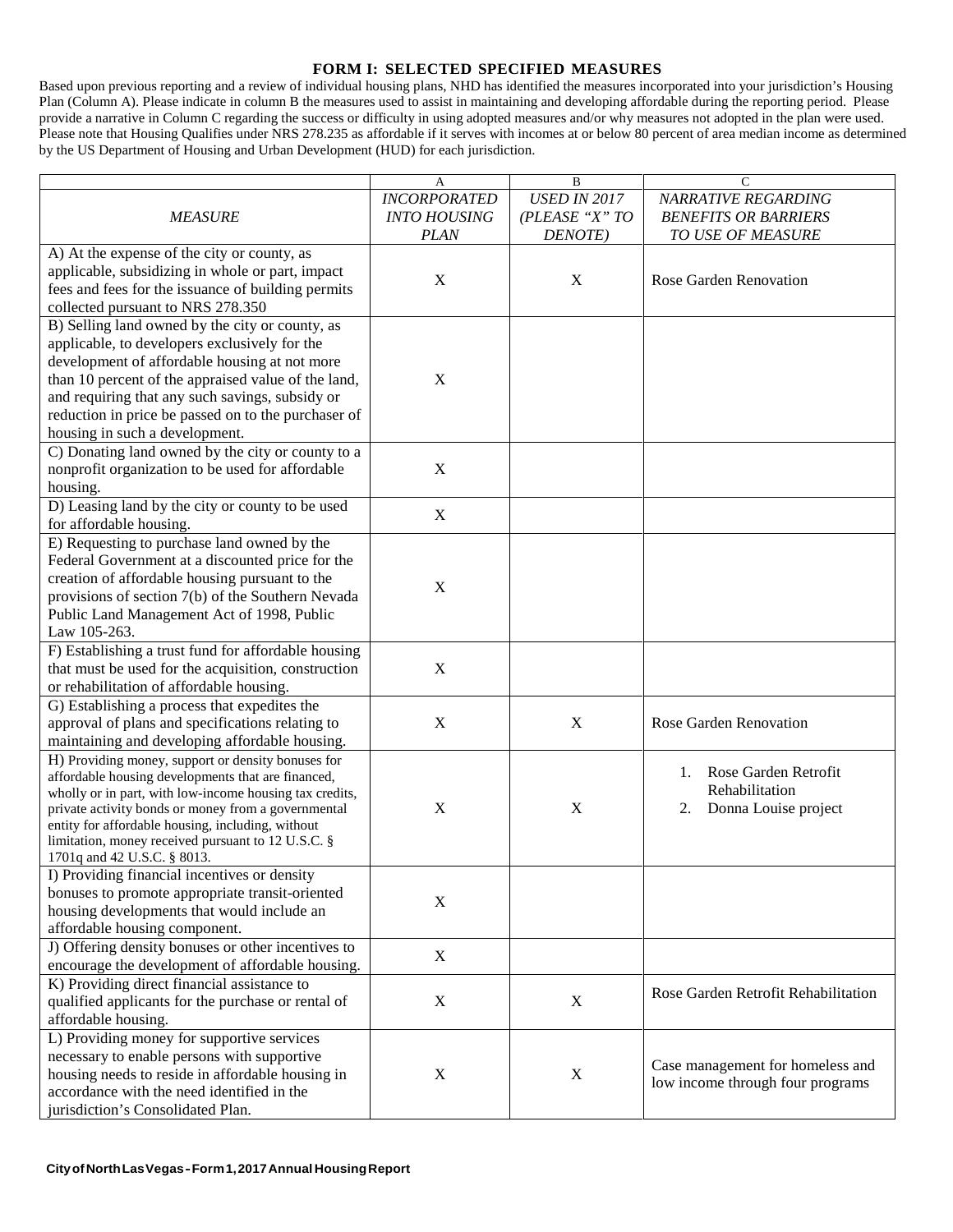|                                                     | A                   | $\, {\bf B}$        | $\mathsf{C}$                |
|-----------------------------------------------------|---------------------|---------------------|-----------------------------|
|                                                     | <b>INCORPORATED</b> | <b>USED IN 2017</b> | <b>NARRATIVE REGARDING</b>  |
| <b>MEASURE</b>                                      | <b>INTO HOUSING</b> | (PLEASE "X" TO      | <b>BENEFITS OR BARRIERS</b> |
|                                                     | <b>PLAN</b>         | DENOTE)             | TO USE OF MEASURE           |
| A) At the expense of the city or county, as         |                     |                     |                             |
| applicable, subsidizing in whole or part, impact    |                     |                     |                             |
|                                                     | X                   |                     |                             |
| fees and fees for the issuance of building permits  |                     |                     |                             |
| collected pursuant to NRS 278.350                   |                     |                     |                             |
| B) Selling land owned by the city or county, as     |                     |                     |                             |
| applicable, to developers exclusively for the       |                     |                     |                             |
| development of affordable housing at not more       |                     |                     |                             |
| than 10 percent of the appraised value of the land, | X                   |                     |                             |
| and requiring that any such savings, subsidy or     |                     |                     |                             |
| reduction in price be passed on to the purchaser of |                     |                     |                             |
| housing in such a development.                      |                     |                     |                             |
| C) Donating land owned by the city or county to a   |                     |                     |                             |
| nonprofit organization to be used for affordable    |                     |                     |                             |
| housing.                                            |                     |                     |                             |
| D) Leasing land by the city or county to be used    |                     |                     |                             |
| for affordable housing.                             |                     |                     |                             |
| E) Requesting to purchase land owned by the         |                     |                     |                             |
| Federal Government at a discounted price for the    |                     |                     |                             |
| creation of affordable housing pursuant to the      |                     |                     |                             |
| provisions of section 7(b) of the Southern Nevada   | X                   |                     |                             |
| Public Land Management Act of 1998, Public          |                     |                     |                             |
| Law 105-263.                                        |                     |                     |                             |
| F) Establishing a trust fund for affordable housing |                     |                     |                             |
| that must be used for the acquisition, construction | $\mathbf X$         |                     |                             |
| or rehabilitation of affordable housing.            |                     |                     |                             |
| G) Establishing a process that expedites the        |                     |                     |                             |
| approval of plans and specifications relating to    | $\mathbf X$         |                     |                             |
| maintaining and developing affordable housing.      |                     |                     |                             |
| H) Providing money, support or density bonuses      |                     |                     |                             |
| for affordable housing developments that are        |                     |                     |                             |
| financed, wholly or in part, with low-income        |                     |                     |                             |
| housing tax credits, private activity bonds or      |                     |                     |                             |
|                                                     |                     |                     |                             |
| money from a governmental entity for affordable     |                     |                     |                             |
| housing, including, without limitation, money       |                     |                     |                             |
| received pursuant to 12 U.S.C. § 1701q and 42       |                     |                     |                             |
| U.S.C. § 8013.                                      |                     |                     |                             |
| I) Providing financial incentives or density        |                     |                     |                             |
| bonuses to promote appropriate transit-oriented     | $\mathbf X$         |                     |                             |
| housing developments that would include an          |                     |                     |                             |
| affordable housing component.                       |                     |                     |                             |
| J) Offering density bonuses or other incentives to  | $\mathbf X$         |                     |                             |
| encourage the development of affordable housing.    |                     |                     |                             |
| K) Providing direct financial assistance to         |                     |                     |                             |
| qualified applicants for the purchase or rental of  |                     | $\mathbf X$         |                             |
| affordable housing.                                 |                     |                     |                             |
| L) Providing money for supportive services          |                     |                     |                             |
| necessary to enable persons with supportive         |                     |                     |                             |
| housing needs to reside in affordable housing in    | $\mathbf X$         | $\mathbf X$         |                             |
| accordance with the need identified in the          |                     |                     |                             |
| jurisdiction's Consolidated Plan.                   |                     |                     |                             |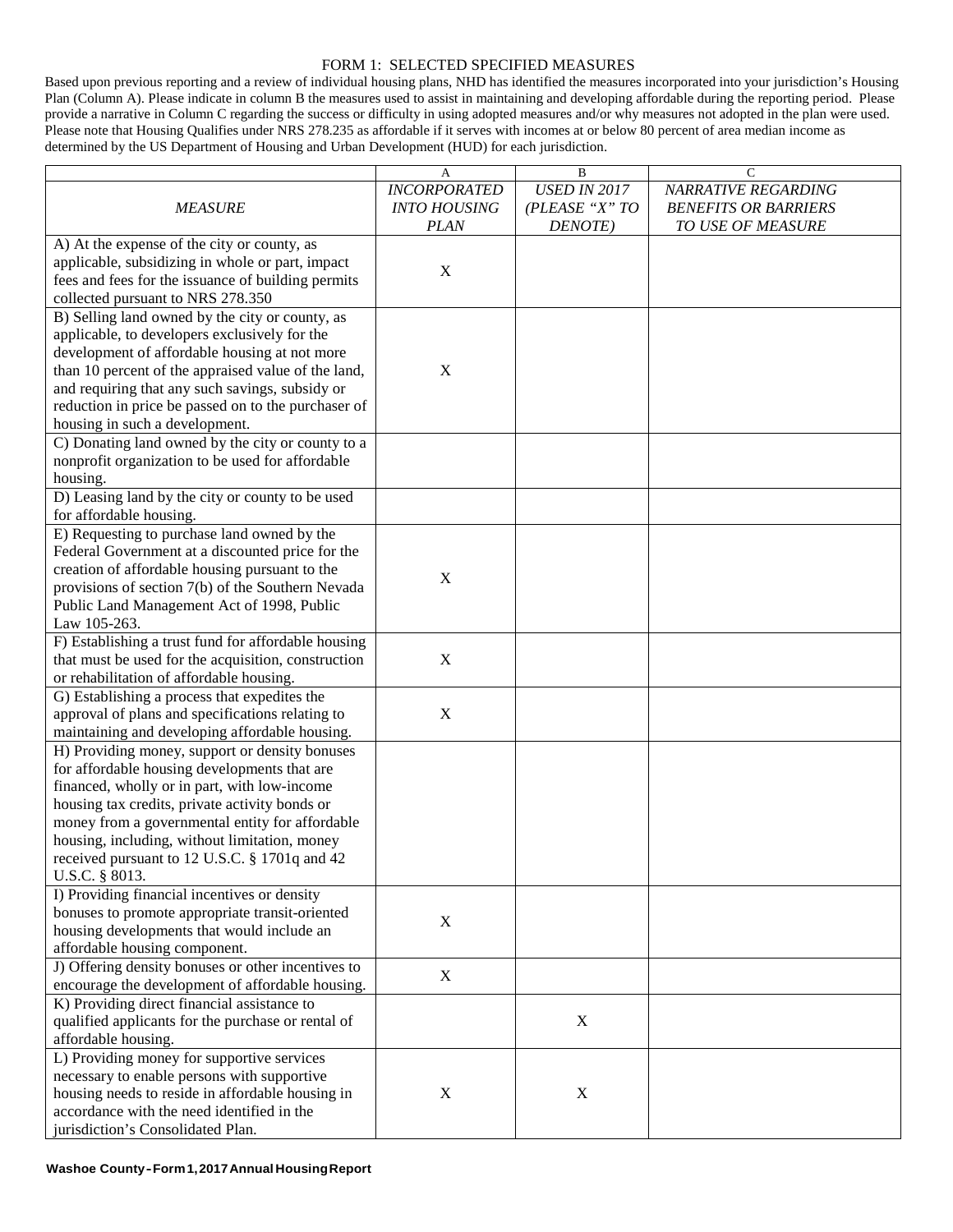|                                                                                                         | A                         | B                   | C                                                                                                                                                 |
|---------------------------------------------------------------------------------------------------------|---------------------------|---------------------|---------------------------------------------------------------------------------------------------------------------------------------------------|
|                                                                                                         | <b>INCORPORATED</b>       | <b>USED IN 2017</b> | NARRATIVE REGARDING                                                                                                                               |
| <b>MEASURE</b>                                                                                          | <b>INTO HOUSING</b>       | (PLEASE "X"         | <b>BENEFITS OR BARRIERS TO USE</b>                                                                                                                |
|                                                                                                         | <b>PLAN</b>               | TO DENOTE)          | <b>OF MEASURE</b>                                                                                                                                 |
| A) At the expense of the city or county, as                                                             |                           |                     | P 216 Master Plan                                                                                                                                 |
| applicable, subsidizing in whole or part, impact                                                        |                           |                     | • Identify regulations and fees that can be reduced or waived to                                                                                  |
| fees and fees for the issuance of building permits                                                      |                           |                     | incentivize affordable housing construction and formalize the<br>City's policy regarding available incentives, which could include:               |
| collected pursuant to NRS 278.350                                                                       | $\boldsymbol{\mathrm{X}}$ |                     | development fee reductions or waivers, sewer fee reductions<br>and waivers, reduced development standards, reduced parking                        |
|                                                                                                         |                           |                     | requirements, and recalibration of current density or height bonuses;<br>IMP-4.1d. Develop a standard incentive package, including development    |
|                                                                                                         |                           |                     | fee waivers or reductions and modified development standards (e.g.,                                                                               |
|                                                                                                         |                           |                     | reduced parking or landscaping), for development projects that provide<br>housing units affordable within the City's target income levels.        |
| B) Selling land owned by the city or county, as                                                         |                           |                     |                                                                                                                                                   |
| applicable, to developers exclusively for the                                                           |                           |                     | Pp. 216-217 Master Plan                                                                                                                           |
| development of affordable housing at not more                                                           |                           |                     | IMP-4.1b. Establish an inventory of excess City-owned properties and                                                                              |
| than 10 percent of the appraised value of the land,                                                     | X                         |                     | identify parcels that are well-suited for use to achieve the City's housing<br>goals.                                                             |
| and requiring that any such savings, subsidy or                                                         |                           |                     | IMP-4.1g. Solicit developers through RFP or RFI to build housing on<br>city- owned sites that further the City's affordable and workforce housing |
| reduction in price be passed on to the purchaser                                                        |                           |                     | goals.                                                                                                                                            |
| of housing in such a development.                                                                       |                           |                     |                                                                                                                                                   |
| C) Donating land owned by the city or county to                                                         |                           |                     |                                                                                                                                                   |
| a nonprofit organization to be used for affordable                                                      | $\mathbf X$               |                     | See B above                                                                                                                                       |
| housing.                                                                                                |                           |                     |                                                                                                                                                   |
| D) Leasing land by the city or county to be used                                                        |                           |                     |                                                                                                                                                   |
| for affordable housing.                                                                                 |                           |                     |                                                                                                                                                   |
| E) Requesting to purchase land owned by the                                                             |                           |                     |                                                                                                                                                   |
| Federal Government at a discounted price for the                                                        |                           |                     |                                                                                                                                                   |
| creation of affordable housing pursuant to the                                                          |                           |                     |                                                                                                                                                   |
| provisions of section 7(b) of the Southern Nevada                                                       |                           |                     |                                                                                                                                                   |
| Public Land Management Act of 1998, Public                                                              |                           |                     |                                                                                                                                                   |
| Law 105-263.                                                                                            |                           |                     |                                                                                                                                                   |
| F) Establishing a trust fund for affordable                                                             |                           |                     |                                                                                                                                                   |
| housing that must be used for the acquisition,                                                          | $\mathbf X$               |                     | P. 216 Master Plan<br>IMP-4.1e. Identify and obtain new funding sources (such as a trust fund                                                     |
| construction or rehabilitation of affordable                                                            |                           |                     | or other tool) to support the acquisition, construction, or rehabilitation of<br>affordable housing.                                              |
| housing.                                                                                                |                           |                     |                                                                                                                                                   |
| G) Establishing a process that expedites the                                                            |                           |                     |                                                                                                                                                   |
| approval of plans and specifications relating to                                                        |                           |                     |                                                                                                                                                   |
| maintaining and developing affordable housing.                                                          |                           |                     |                                                                                                                                                   |
| H) Providing money, support or density bonuses for                                                      |                           |                     |                                                                                                                                                   |
| affordable housing developments that are financed,                                                      |                           |                     | P. 216 Master Plan see A above,<br>Identify potential funding sources the City can create and use to                                              |
| wholly or in part, with low-income housing tax credits,                                                 |                           |                     | support affordable housing projects and reduce transportation costs;                                                                              |
| private activity bonds or money from a governmental                                                     | X                         | $\mathbf X$         |                                                                                                                                                   |
| entity for affordable housing, including, without<br>limitation, money received pursuant to 12 U.S.C. § |                           |                     | Support actions, programs, and incentives that contribute to the<br>creation and retention of housing affordable to renters earning less          |
| 1701q and 42 U.S.C. § 8013.                                                                             |                           |                     | than 60 percent of AMI;                                                                                                                           |
| I) Providing financial incentives or density bonuses to                                                 |                           |                     |                                                                                                                                                   |
| promote appropriate transit-oriented housing                                                            |                           |                     |                                                                                                                                                   |
| developments that would include an affordable housing                                                   |                           |                     |                                                                                                                                                   |
| component.                                                                                              |                           |                     |                                                                                                                                                   |
| J) Offering density bonuses or other incentives to                                                      | X                         | $\mathbf X$         | See A above                                                                                                                                       |
| encourage the development of affordable housing.                                                        |                           |                     |                                                                                                                                                   |
| K) Providing direct financial assistance to qualified                                                   |                           |                     | Pp. 216-217 Master Plan                                                                                                                           |
| applicants for the purchase or rental of affordable                                                     | $\mathbf X$               | $\mathbf X$         | IMP-4.1i. Identify and implement solutions to address homelessness<br>through programs such as Reno Works. (see also strategies under GP 6,       |
| housing.                                                                                                |                           |                     | goal 6.1).                                                                                                                                        |
| L) Providing money for supportive services necessary                                                    |                           |                     |                                                                                                                                                   |
| to enable persons with supportive housing needs to                                                      | $\mathbf X$               | $\mathbf X$         | See K above                                                                                                                                       |
| reside in affordable housing in accordance with the                                                     |                           |                     |                                                                                                                                                   |
| need identified in the jurisdiction's Consolidated Plan.                                                |                           |                     |                                                                                                                                                   |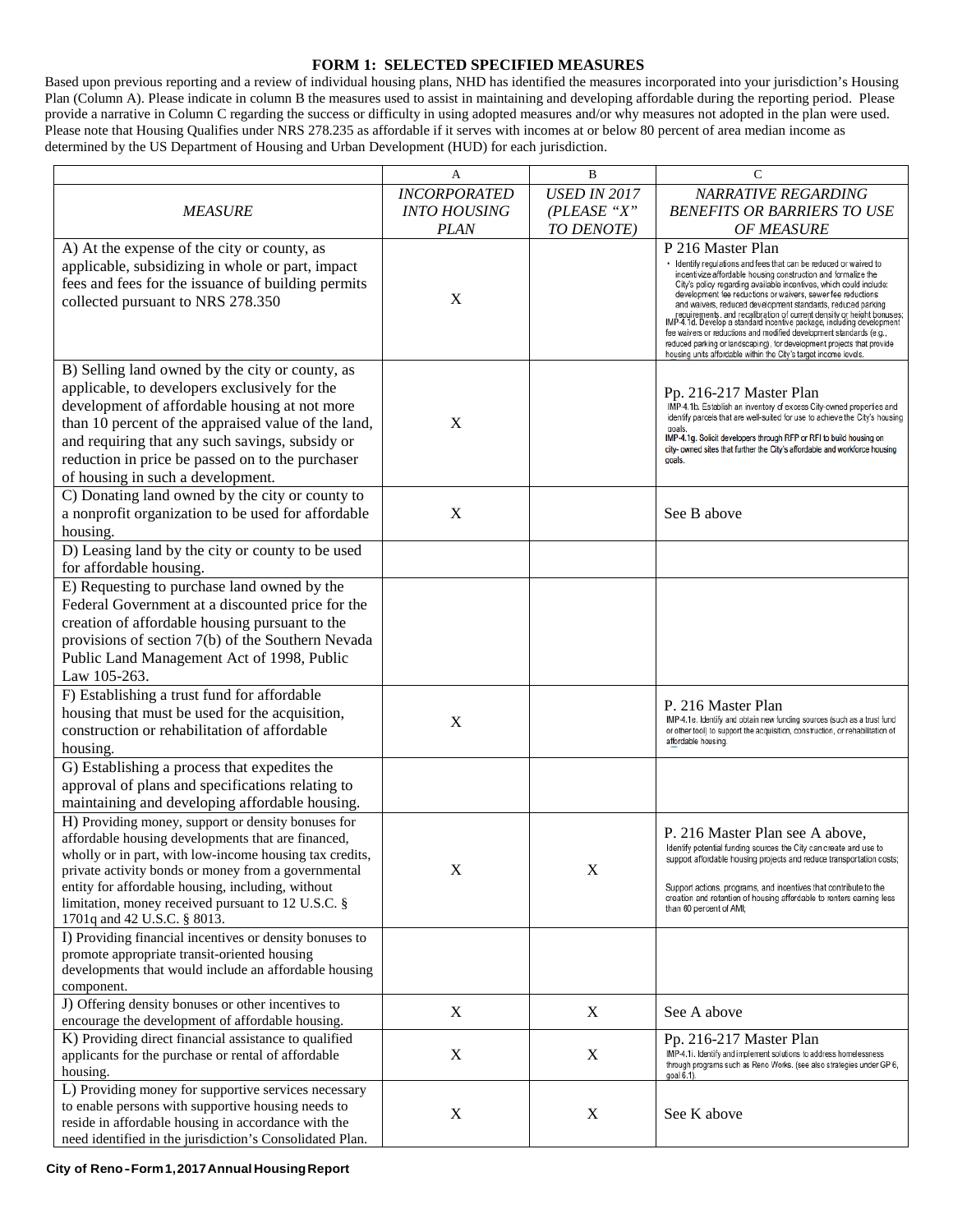Based upon previous reporting and a review of individual housing plans, NHD has identified the measures incorporated into your jurisdiction's Housing Plan (Column A). Please indicate in column B the measures used to assist in maintaining and developing affordable during the reporting period. Please provide a narrative in Column C regarding the success or difficulty in using adopted measures and/or why measures not adopted in the plan were used. Please note that Housing Qualifies under NRS 278.235 as affordable if it serves with incomes at or below 80 percent of area median income as determined by the US Department of Housing and Urban Development (HUD) for each jurisdiction.

|                                                     | А                   | B                   | $\mathsf{C}$                           |
|-----------------------------------------------------|---------------------|---------------------|----------------------------------------|
|                                                     | <b>INCORPORATED</b> | <b>USED IN 2017</b> | NARRATIVE REGARDING                    |
| <b>MEASURE</b>                                      | <b>INTO HOUSING</b> | (PLEASE "X" TO      | <b>BENEFITS OR BARRIERS</b>            |
|                                                     | <b>PLAN</b>         | DENOTE)             | TO USE OF MEASURE                      |
| A) At the expense of the city or county, as         |                     |                     | In 2016, the City adopted an updated   |
| applicable, subsidizing in whole or part, impact    |                     |                     | Housing Element as part of the         |
| fees and fees for the issuance of building permits  | $\mathbf X$         |                     | adopted Sparks Comprehensive Plan.     |
| collected pursuant to NRS 278.350                   |                     |                     | No funding was provided in 2017.       |
|                                                     |                     |                     |                                        |
| B) Selling land owned by the city or county, as     |                     |                     |                                        |
| applicable, to developers exclusively for the       |                     |                     |                                        |
| development of affordable housing at not more       |                     |                     |                                        |
| than 10 percent of the appraised value of the land, |                     |                     |                                        |
| and requiring that any such savings, subsidy or     |                     |                     |                                        |
| reduction in price be passed on to the purchaser of |                     |                     |                                        |
| housing in such a development.                      |                     |                     |                                        |
| C) Donating land owned by the city or county to a   |                     |                     |                                        |
| nonprofit organization to be used for affordable    |                     |                     |                                        |
| housing.                                            |                     |                     |                                        |
| D) Leasing land by the city or county to be used    |                     |                     | The City of Sparks Redevelopment       |
|                                                     |                     |                     |                                        |
| for affordable housing.                             |                     |                     | Agency continues to lease land to      |
|                                                     |                     |                     | Sierra Crest Apartments, a 72-unit     |
|                                                     |                     |                     | multi-family apartment complex for     |
|                                                     |                     |                     | senior located along a principal       |
|                                                     |                     |                     | transit oriented development           |
|                                                     |                     |                     | corridor. The term of the ground       |
|                                                     | X                   | $\mathbf X$         | lease is through 2055. Each            |
|                                                     |                     |                     | apartment must be occupied by at       |
|                                                     |                     |                     | least one person who is at least 55    |
|                                                     |                     |                     |                                        |
|                                                     |                     |                     | years old. All of the units are        |
|                                                     |                     |                     | affordable to households with          |
|                                                     |                     |                     | incomes ranging between 30 and 50      |
|                                                     |                     |                     | percent of the Area Median Income.     |
| E) Requesting to purchase land owned by the         |                     |                     |                                        |
| Federal Government at a discounted price for the    |                     |                     |                                        |
| creation of affordable housing pursuant to the      |                     |                     |                                        |
| provisions of section 7(b) of the Southern Nevada   |                     |                     |                                        |
| Public Land Management Act of 1998, Public          |                     |                     |                                        |
| Law 105-263.                                        |                     |                     |                                        |
| F) Establishing a trust fund for affordable housing |                     |                     | In 2017, the City of Sparks Housing    |
|                                                     |                     |                     |                                        |
| that must be used for the acquisition, construction |                     |                     | Rehabilitation Programs successfully   |
| or rehabilitation of affordable housing.            |                     |                     | implemented 5 Deferred Loan and 7      |
|                                                     | $\mathbf X$         | $\mathbf X$         | emergency repair grants for a total of |
|                                                     |                     |                     | 12 single family households assisted.  |
|                                                     |                     |                     | An additional 1 mobile homes was       |
|                                                     |                     |                     | repaired through the emergency         |
|                                                     |                     |                     | repair grant program.                  |
| G) Establishing a process that expedites the        |                     |                     | Used for Alpine Haven                  |
| approval of plans and specifications relating to    |                     | $\mathbf X$         |                                        |
| maintaining and developing affordable housing.      |                     |                     |                                        |
| H) Providing money, support or density bonuses      |                     |                     |                                        |
| for affordable housing developments that are        |                     |                     |                                        |
| financed, wholly or in part, with low-income        | $\mathbf X$         |                     |                                        |
|                                                     |                     |                     |                                        |
| housing tax credits, private activity bonds or      |                     |                     |                                        |
| money from a governmental entity for affordable     |                     |                     |                                        |

**City of Sparks - Form 1, 2017 Annual Housing Report**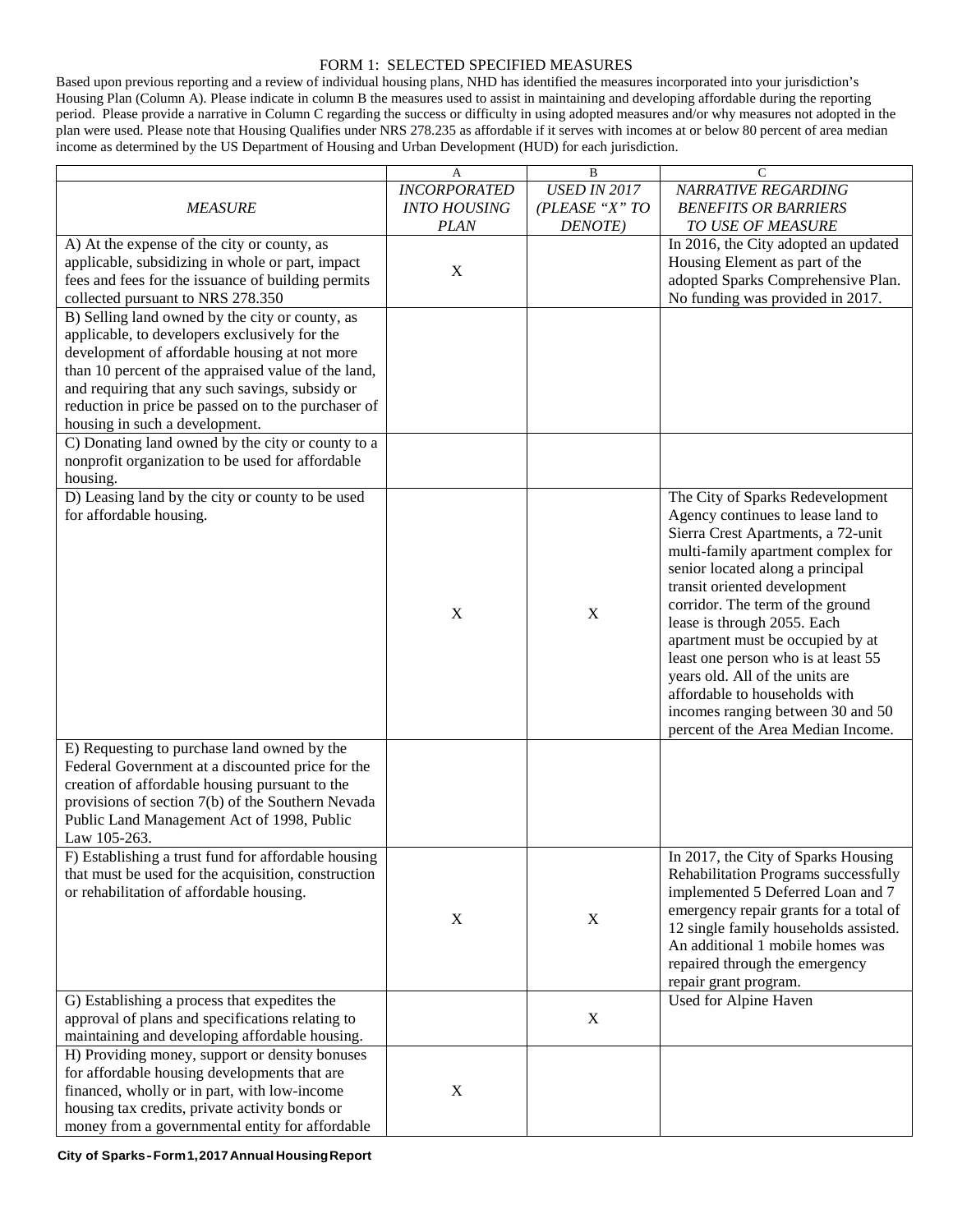| housing, including, without limitation, money<br>received pursuant to 12 U.S.C. § 1701q and 42<br>U.S.C. § 8013.<br>I) Providing financial incentives or density<br>bonuses to promote appropriate transit-oriented              |   |   |                                                                                                                                                                                                                                                                                                                                |
|----------------------------------------------------------------------------------------------------------------------------------------------------------------------------------------------------------------------------------|---|---|--------------------------------------------------------------------------------------------------------------------------------------------------------------------------------------------------------------------------------------------------------------------------------------------------------------------------------|
| housing developments that would include an<br>affordable housing component.                                                                                                                                                      |   |   |                                                                                                                                                                                                                                                                                                                                |
| J) Offering density bonuses or other incentives to<br>encourage the development of affordable housing.                                                                                                                           | X | X | In 2017, Alpine Haven, a 40-unit<br>affordable apartment complex is<br>under development. This project was<br>developed under the MUD (Mixed<br>Use District) which allows for higher<br>densities and eliminates the need for<br>master plan amendments for higher<br>densities while simplifying the<br>entitlement process. |
| K) Providing direct financial assistance to<br>qualified applicants for the purchase or rental of<br>affordable housing.                                                                                                         |   | X | Used for Alpine Haven                                                                                                                                                                                                                                                                                                          |
| L) Providing money for supportive services<br>necessary to enable persons with supportive<br>housing needs to reside in affordable housing in<br>accordance with the need identified in the<br>jurisdiction's Consolidated Plan. | X | X | City of Sparks supports the Regional<br>Homeless Center with City of Reno<br>and Washoe County.                                                                                                                                                                                                                                |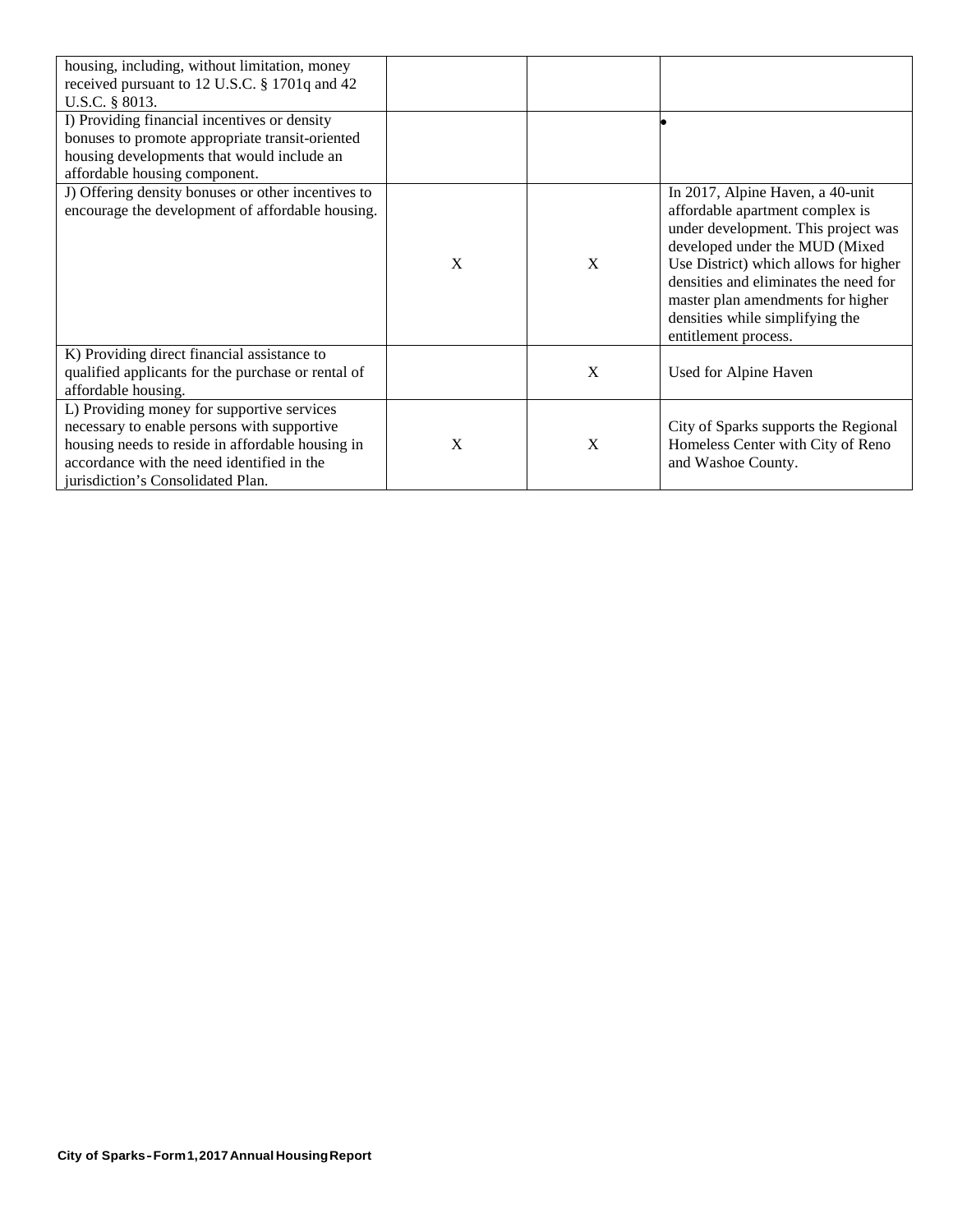# Attachment C – Form 2 From Jurisdiction Reports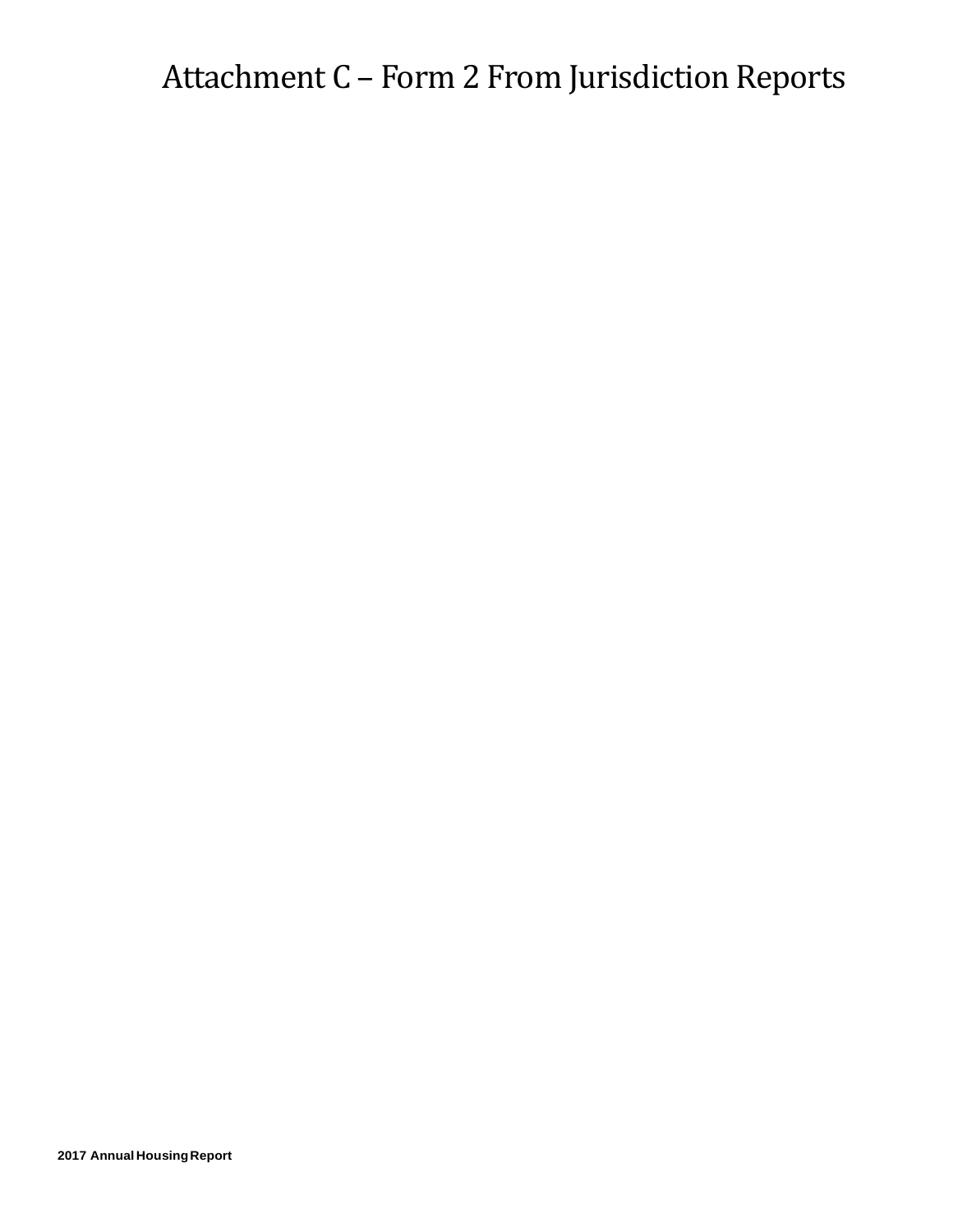Use this form to report on the measures specified in NRS 278.235 used by your juridiction to maintain and develop affordable housing.<br>For questions or for assistance completing this form, please contact Betsy Fadali, Econo

|                                     |                         | City or County Name:<br>Contact Person:<br>Title:                                                             | <b>Clark County</b><br><b>Donna Daniels</b><br><b>Principal Planner</b> |        | Year of Housing Plan:<br>Year for Update of Plan: 2020 |                    | 2015               |                  |                    |                          |                  |                |                |                 |                 |                       |
|-------------------------------------|-------------------------|---------------------------------------------------------------------------------------------------------------|-------------------------------------------------------------------------|--------|--------------------------------------------------------|--------------------|--------------------|------------------|--------------------|--------------------------|------------------|----------------|----------------|-----------------|-----------------|-----------------------|
|                                     |                         | Phone:                                                                                                        | 702-455-5031                                                            | Email: | Donna.Daniels@ClarkCountyNV.gov                        |                    |                    |                  |                    |                          |                  |                |                |                 |                 |                       |
|                                     |                         | Reporting Period:                                                                                             | 1/1/2017                                                                | to     | 12/31/2017                                             |                    |                    |                  |                    |                          |                  |                |                |                 |                 |                       |
|                                     | Column 1                | Column 2                                                                                                      |                                                                         |        | Column 3                                               |                    | Column 4           |                  | Column 5           |                          | Column 6         |                | Column 7       | Column 8        |                 | Column 9              |
|                                     | Measure                 | Project Information                                                                                           |                                                                         |        |                                                        | Indicate Number of | Units Lost         | Units Maintained | Number of Housing  | Number of Housing Units  | Funded/Developed |                |                |                 |                 |                       |
|                                     | (refer to<br>letter on  |                                                                                                               |                                                                         |        |                                                        | Low<br>Income      | Very Low<br>Income | Low<br>Income    | Very Low<br>Income | Total                    | Low<br>Income    | Very<br>Low    | Unit Type<br>& | No. of<br>Units | Term<br>(years) | Narrative<br>Attached |
|                                     | Form 1)                 | Project Name                                                                                                  | Address/APN                                                             | Zip    | <b>Project Status</b>                                  |                    |                    |                  |                    |                          |                  | Income         | Tenure         | Restricted      |                 | $(Y \text{ or } N)$   |
|                                     | A, H                    | <b>ASI Veterans Supportive Apartments</b>                                                                     | 4245 S. Pecos Rd                                                        | 89121  | $\mathsf{C}$                                           |                    |                    |                  |                    | 50                       | $\overline{0}$   | 49             | <b>MFR</b>     | 49              | 50              | N                     |
| $\overline{2}$                      | A, H, J                 | <b>ASI Russell Senior Apartments, Phase II</b>                                                                | 5665 S. Hollywood Blvd                                                  | 89122  | $\mathsf{C}$                                           |                    |                    |                  |                    | 75                       | $\overline{0}$   | 75             | <b>MFR</b>     | 75              | 50              | ${\sf N}$             |
| 3                                   | A, G, H                 | Nevada HAND Boulder Pines                                                                                     | 4315 Boulder Highway                                                    | 89121  | $\cup$                                                 |                    |                    |                  |                    | 96                       | $\overline{0}$   | 96             | <b>MFR</b>     | 96              | 50              | ${\sf N}$             |
|                                     | H                       | AHPI Dorothy Kidd Senior Mobile Home Park                                                                     | 5380 E. Flamingo Road                                                   | 89122  | $\cup$                                                 |                    |                    |                  |                    | $\overline{5}$           | $\overline{0}$   | 5 <sub>1</sub> | <b>MobileR</b> | 5 <sup>1</sup>  | 20              | N                     |
|                                     | H                       | <b>AHPI Walnut Street Apartments</b>                                                                          | <b>Walnut Road &amp; Cecile Ave</b>                                     | 89115  | $\cup$                                                 |                    |                    |                  | $\overline{0}$     | $\mathbf{8}$             | $\overline{0}$   | 8              | <b>SFR</b>     | 8               | 20 <sup>°</sup> | N                     |
| 6                                   | A, H, J                 | <b>Boulder Pines Apartments, Phase II</b>                                                                     | 4315 Boulder Highway                                                    | 89121  | $\cup$                                                 |                    |                    |                  |                    | 168                      | 156              | $\overline{2}$ | <b>MFR</b>     | 158             | 30 <sup>°</sup> | N                     |
| -71                                 | A, H                    | Madison Palms Senior (joint project with NLV)                                                                 | 3150 W. Ann Road, NLV                                                   | 89031  | $\cup$                                                 |                    |                    |                  |                    | 126                      | $\overline{0}$   | 126            | <b>MFR</b>     | 126             | 50              | N                     |
| 8                                   | A, G, HJ                | <b>Russell Seniors, Phase III</b>                                                                             | Northeast of Russell Rd. &<br>Hollywood Blvd, Las Vegas                 | 89122  | $\cup$                                                 |                    |                    |                  |                    | 105                      | $\overline{0}$   | 90             | <b>MFR</b>     | 90              | 50              | N.                    |
| 9                                   | A, H                    | Rose Gardens (joint project with NLV and SNRHA subsidiary AHP)                                                | 1731 Yale St, NLV                                                       | 89030  | $\cup$                                                 |                    | $*120$             |                  |                    | 120                      | $\overline{0}$   | 120            | <b>MFR</b>     | 120             | 50              | N                     |
| 10                                  | A, G, H, L              | <b>ASI Veterans Supportive Apts Phase II</b>                                                                  | 3777 Pecos McLeod Interconne                                            | 89121  | E                                                      |                    |                    |                  |                    | 50                       | $\overline{0}$   | 49             | <b>MFR</b>     | 49              | 50              | Y                     |
| 11                                  | A, G, H, J              | <b>Fort Apache Senior Apartments</b>                                                                          | <b>Fort Apache and Russell</b>                                          | 89148  | F.                                                     |                    |                    |                  |                    | 193                      | 190              | $\overline{3}$ | <b>MFR</b>     | 193             | 30 <sup>°</sup> | Y                     |
| 12                                  | H                       | <b>Carefree Living Overton</b>                                                                                | 130 S. Conley St.                                                       | 89040  |                                                        |                    |                    |                  | 20                 |                          |                  |                | <b>MFR</b>     | 20              | 50              | Y                     |
| 13                                  | Н.                      | <b>Espinoza Terrace (with Henderson)</b>                                                                      | 171 W. Van Wagenan St.                                                  | 89015  |                                                        |                    |                    |                  | 100                |                          |                  |                | <b>MFR</b>     | 100             | 50              | Y                     |
| 14                                  | K                       | <b>CABHI</b>                                                                                                  | <b>Various Addresses</b>                                                | N/A    | N/A                                                    |                    |                    |                  |                    | 18                       | $\overline{0}$   | 18             | Other          | N/A             | N/A             | Y                     |
| 15                                  | K                       | <b>Hospital to Home</b>                                                                                       | <b>Various Addresses</b>                                                | N/A    | N/A                                                    |                    |                    |                  |                    | 26                       | $\overline{0}$   | 26             | Other          | N/A             | N/A             | Y                     |
| 16                                  | K,L                     | <b>HELP of S. NV Emergency Resource Services</b>                                                              | <b>Various Addresses</b>                                                | N/A    | N/A                                                    |                    |                    |                  |                    | 41                       | $\overline{0}$   | 41             | Other          | N/A             | N/A             | Y                     |
| 17                                  | K,L                     | St. Jude's Ranch New Crossings Rapid Rehousing                                                                | <b>Various Addresses</b>                                                | N/A    | N/A                                                    |                    |                    |                  |                    | 156                      | $\overline{0}$   | 156            | Other          | N/A             | N/A             | Y                     |
| 18                                  | K,L                     | <b>Salvation Army Rapid Rehousing</b>                                                                         | <b>Various Addresses</b>                                                | N/A    | N/A                                                    |                    |                    |                  |                    | 398                      | $\overline{0}$   | 398            | Other          | N/A             | N/A             | Y                     |
| 19                                  | K.L                     | Shannon West Homeless Youth Center (with City of Las Vegas, City of<br>Henderson, and City of North Las Vegas | 1660 E. Flamingo Rd., Las<br>Vegas, NV                                  | 89119  | $\mathsf{C}$                                           |                    |                    |                  |                    | 46<br>rooms,<br>120 beds | $\overline{0}$   | 6              | <b>MFR</b>     | 6               | 20              |                       |
| insert additional<br>rows if needed |                         |                                                                                                               |                                                                         |        |                                                        |                    |                    |                  |                    |                          |                  |                |                |                 |                 |                       |
|                                     | Total                   |                                                                                                               |                                                                         |        |                                                        |                    |                    | $\mathbf 0$      | 120                | 125                      | $\mathbf{0}$     | 130            |                | 1095            |                 |                       |
|                                     | <b>Percent of Total</b> |                                                                                                               |                                                                         |        |                                                        |                    |                    |                  |                    |                          | 0%               | <b>NA</b>      |                | 78              |                 |                       |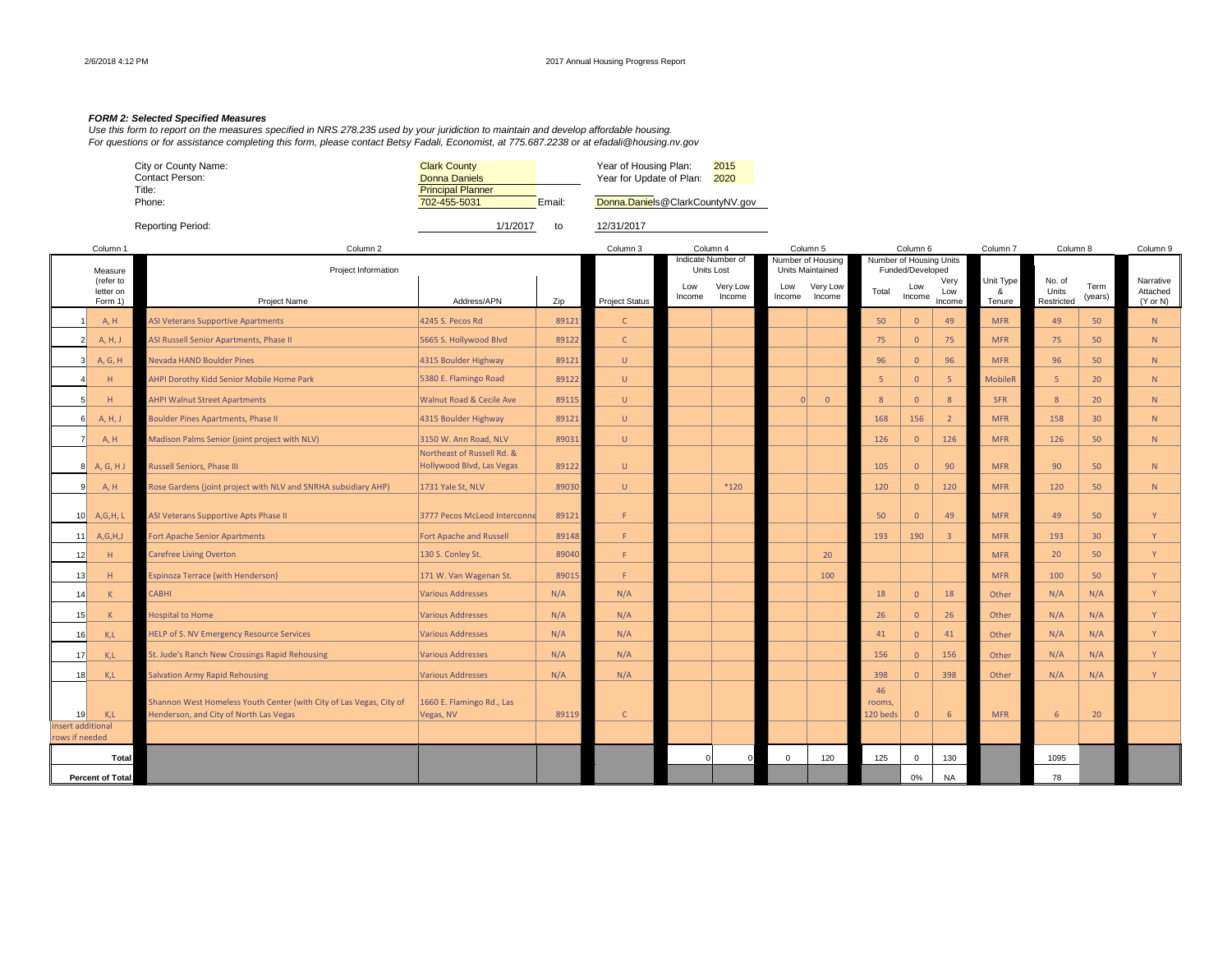|                                   | City or County Name:<br>Contact Person:<br>Title:<br>Phone: | <b>City of Boulder City</b><br><b>Susan Danielewicz</b><br><b>City Planner</b><br>702-293-9282 | Email: | Year of Housing Plan:<br>Year for Update of Plan: NA<br>planner@bcnv.org |               | 2009               |             |                               |             |                  |                         |                          |                               |                 |                                              |
|-----------------------------------|-------------------------------------------------------------|------------------------------------------------------------------------------------------------|--------|--------------------------------------------------------------------------|---------------|--------------------|-------------|-------------------------------|-------------|------------------|-------------------------|--------------------------|-------------------------------|-----------------|----------------------------------------------|
|                                   | Reporting Period:                                           | 1/1/2017                                                                                       | to     | 12/31/2017                                                               |               |                    |             |                               |             |                  |                         |                          |                               |                 |                                              |
| Column 1                          |                                                             | Column 2                                                                                       |        | Column 3                                                                 | Column 4      |                    |             | Column 5<br>Number of Housing |             | Column 6         | Number of Housing Units | Column <sub>7</sub>      | Column 8                      |                 | Column 9                                     |
| Measure                           |                                                             | Project Information                                                                            |        |                                                                          | Units Lost    | Indicate Number of |             | Units Maintained              |             | Funded/Developed |                         |                          |                               |                 |                                              |
| (refer to<br>letter on<br>Form 1) | Project Name                                                | Address/APN                                                                                    | Zip    | <b>Project Status</b>                                                    | Low<br>Income | Very Low<br>Income | Low         | Very Low<br>Income Income     | Total       | Low<br>Income    | Very<br>Low<br>Income   | Unit Type<br>&<br>Tenure | No. of<br>Units<br>Restricted | Term<br>(years) | Narrative<br>Attached<br>$(Y \text{ or } N)$ |
|                                   |                                                             |                                                                                                |        |                                                                          |               |                    |             |                               |             |                  |                         |                          |                               |                 |                                              |
| $\left  \right $                  |                                                             |                                                                                                |        |                                                                          |               |                    |             |                               |             |                  |                         |                          |                               |                 |                                              |
| $\lceil 3 \rceil$                 |                                                             |                                                                                                |        |                                                                          |               |                    |             |                               |             |                  |                         |                          |                               |                 |                                              |
| $\vert$                           |                                                             |                                                                                                |        |                                                                          |               |                    |             |                               |             |                  |                         |                          |                               |                 |                                              |
| 5                                 |                                                             |                                                                                                |        |                                                                          |               |                    |             |                               |             |                  |                         |                          |                               |                 |                                              |
| 6                                 |                                                             |                                                                                                |        |                                                                          |               |                    |             |                               |             |                  |                         |                          |                               |                 |                                              |
| $\overline{7}$                    |                                                             |                                                                                                |        |                                                                          |               |                    |             |                               |             |                  |                         |                          |                               |                 |                                              |
| 8                                 |                                                             |                                                                                                |        |                                                                          |               |                    |             |                               |             |                  |                         |                          |                               |                 |                                              |
| 9                                 |                                                             |                                                                                                |        |                                                                          |               |                    |             |                               |             |                  |                         |                          |                               |                 |                                              |
| 10                                |                                                             |                                                                                                |        |                                                                          |               |                    |             |                               |             |                  |                         |                          |                               |                 |                                              |
|                                   |                                                             |                                                                                                |        |                                                                          |               |                    |             |                               |             |                  |                         |                          |                               |                 |                                              |
| 11<br>12                          |                                                             |                                                                                                |        |                                                                          |               |                    |             |                               |             |                  |                         |                          |                               |                 |                                              |
|                                   |                                                             |                                                                                                |        |                                                                          |               |                    |             |                               |             |                  |                         |                          |                               |                 |                                              |
| 13                                |                                                             |                                                                                                |        |                                                                          |               |                    |             |                               |             |                  |                         |                          |                               |                 |                                              |
| 14                                |                                                             |                                                                                                |        |                                                                          |               |                    |             |                               |             |                  |                         |                          |                               |                 |                                              |
| 15<br>insert additional           |                                                             |                                                                                                |        |                                                                          |               |                    |             |                               |             |                  |                         |                          |                               |                 |                                              |
| rows if needed                    |                                                             |                                                                                                |        |                                                                          |               |                    |             |                               |             |                  |                         |                          |                               |                 |                                              |
| Total                             |                                                             |                                                                                                |        |                                                                          | $\Omega$      | $\overline{O}$     | $\mathbf 0$ | $\mathbf 0$                   | $\mathbf 0$ | $\mathbf 0$      | $\mathbf 0$             |                          | $\mathsf 0$                   |                 |                                              |
| <b>Percent of Total</b>           |                                                             |                                                                                                |        |                                                                          |               |                    |             |                               |             |                  | #DIV/0! #DIV/0!         |                          | #DIV/0!                       |                 |                                              |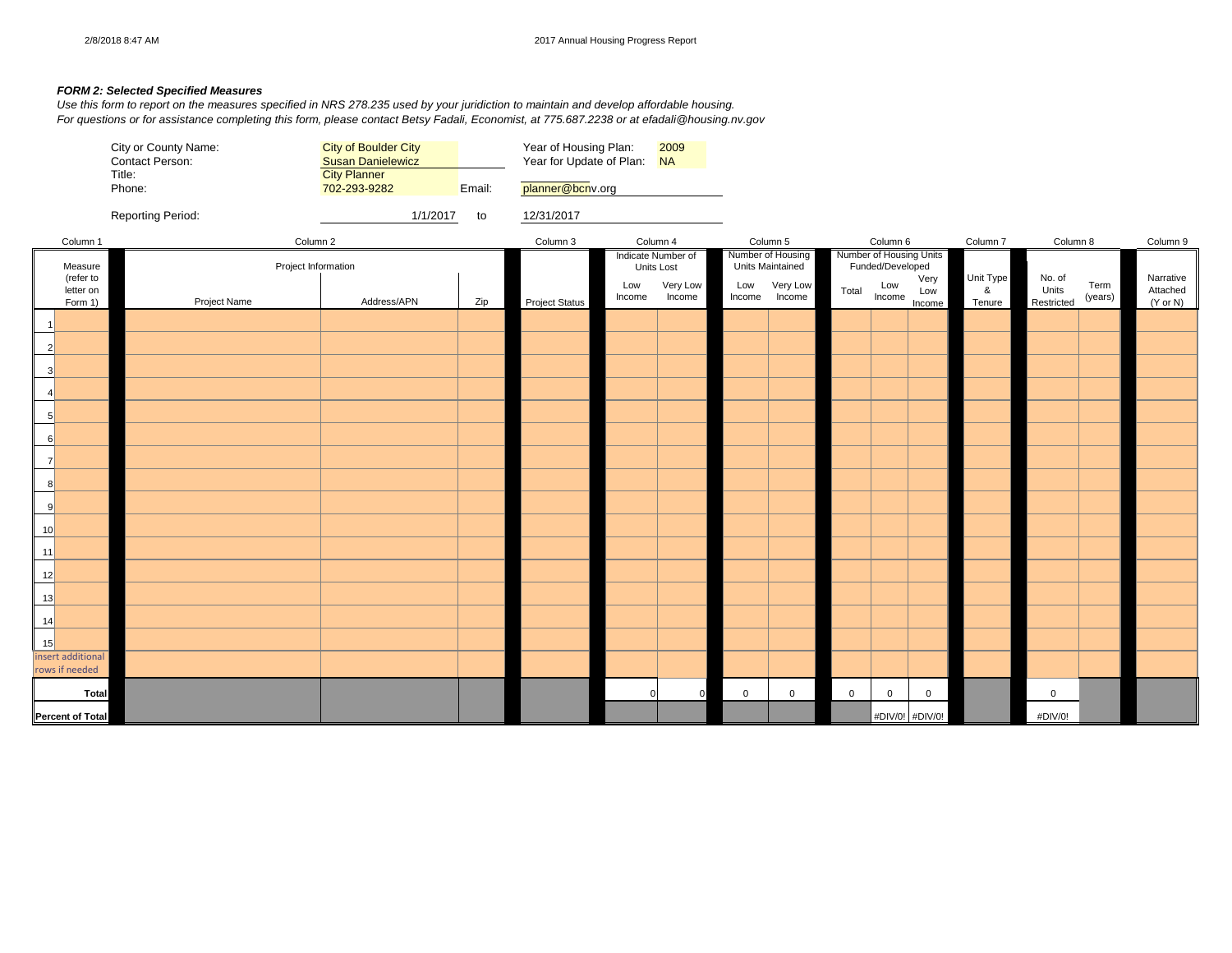|                                  |                                     | City or County Name:<br><b>City of Henderson</b><br>Contact Person:<br><b>Gilbert Medina</b><br>Title:<br><b>Housing Specialist II</b><br>702-267-2025<br>Email:<br>Phone: |                        |                 | Year of Housing Plan:<br>Year for Update of Plan:<br>Gilbert.Medina@cityofhenderson.com |                                  | 2015<br>2020       |               |                                       |                         |                      |                        |                          |                               |                 |                                   |
|----------------------------------|-------------------------------------|----------------------------------------------------------------------------------------------------------------------------------------------------------------------------|------------------------|-----------------|-----------------------------------------------------------------------------------------|----------------------------------|--------------------|---------------|---------------------------------------|-------------------------|----------------------|------------------------|--------------------------|-------------------------------|-----------------|-----------------------------------|
|                                  |                                     | <b>Reporting Period:</b>                                                                                                                                                   | 1/1/2017               | to              | 12/31/2017                                                                              |                                  |                    |               |                                       |                         |                      |                        |                          |                               |                 |                                   |
|                                  | Column 1                            | Column 2                                                                                                                                                                   |                        |                 | Column 3                                                                                | Column 4                         |                    |               | Column 5                              |                         | Column 6             |                        | Column 7                 | Column 8                      |                 | Column 9                          |
|                                  | Measure                             | Project Information                                                                                                                                                        |                        |                 |                                                                                         | Indicate Number of<br>Units Lost |                    |               | Number of Housing<br>Units Maintained | Number of Housing Units | Funded/Developed     |                        |                          |                               |                 |                                   |
|                                  | (refer to<br>letter on<br>Form 1)   | Project Name                                                                                                                                                               | Address/APN            | Zip             | <b>Project Status</b>                                                                   | Low<br>Income                    | Very Low<br>Income | Low<br>Income | Very Low<br>Income                    | Total                   | Low<br>Income        | Very<br>Low<br>Income  | Unit Type<br>&<br>Tenure | No. of<br>Units<br>Restricted | Term<br>(years) | Narrative<br>Attached<br>(Y or N) |
|                                  | $1$ F,G,H,I,J,K,L                   | <b>Housing Rehab Program</b>                                                                                                                                               | various                | various         | $\mathsf{C}$                                                                            |                                  |                    |               |                                       | 5 <sup>5</sup>          | $2^{\circ}$          | $\overline{3}$         | <b>SFS</b>               | 5 <sup>1</sup>                | 5               |                                   |
| 2 <sup>1</sup>                   | H, I, J, K, L                       | Shannon West Homeless Youth Center - HELP 1660 E. Flamingo Rd., Las<br>of Southern Nevada*                                                                                 | Vegas, NV              | 89119           | C-Clark                                                                                 |                                  |                    |               |                                       | 46 rooms.<br>120 beds   | $\overline{0}$       | 6<br>perman<br>ent SRO | <b>MFR</b>               | 6                             | 20              |                                   |
| 3                                | H                                   | Habitat for Humanity - Merze/Ward Phase I NA                                                                                                                               |                        | <b>NA</b>       | $\mathsf{C}$                                                                            |                                  |                    |               |                                       | $\overline{2}$          | $\overline{2}$       | $\overline{0}$         | <b>SFS</b>               | $\overline{2}$                | 10              |                                   |
|                                  | H, I, J, K                          | Habitat for Humanity - Jefferson Blvd. South<br>(phase II)                                                                                                                 | <b>NA</b>              | <b>NA</b>       | U.                                                                                      |                                  |                    |               |                                       | $6\overline{6}$         | 6                    | $\overline{0}$         | <b>SFS</b>               | 6                             | 10              |                                   |
| 5 <sup>1</sup><br>6 <sup>1</sup> | H, I, J, K<br>K,L                   | Habitat for Humanity - Jefferson Blvd. North   NA<br>TBRA through Hopelink of SNV, LIHTF                                                                                   | NA                     | <b>NA</b><br>NA | $\cup$<br><b>NA</b>                                                                     |                                  |                    |               |                                       | 14<br>$\overline{8}$    | 14<br>$\overline{0}$ | $\overline{0}$<br>8    | <b>SFS</b><br><b>NA</b>  | 6<br><b>NA</b>                | 10<br><b>NA</b> |                                   |
| $\overline{7}$                   | K,L                                 | TBRA through Hopelink of SNV, WSA                                                                                                                                          | NA                     | <b>NA</b>       | <b>NA</b>                                                                               |                                  |                    |               |                                       | 141                     | $\overline{0}$       | 141                    | <b>NA</b>                | <b>NA</b>                     | <b>NA</b>       |                                   |
| 8 <sup>1</sup>                   | <b>NA</b>                           | Paseo Del Prado - sold and exited tax credit<br>system but restrictions maintained on all<br>units 1 - 50% AMI, 1 - 40% AMI, 2 - 30% AMI                                   | 740 E Warm Springs Rd. | 89015           | <b>NA</b>                                                                               |                                  |                    |               |                                       | 120                     | 115                  | $\overline{4}$         | <b>NA</b>                | <b>NA</b>                     | <b>NA</b>       |                                   |
| -9                               |                                     |                                                                                                                                                                            |                        |                 |                                                                                         |                                  |                    |               |                                       |                         |                      |                        |                          |                               |                 |                                   |
| 10                               |                                     |                                                                                                                                                                            |                        |                 |                                                                                         |                                  |                    |               |                                       |                         |                      |                        |                          |                               |                 |                                   |
| 11<br>12                         |                                     |                                                                                                                                                                            |                        |                 |                                                                                         |                                  |                    |               |                                       |                         |                      |                        |                          |                               |                 |                                   |
| 13                               |                                     |                                                                                                                                                                            |                        |                 |                                                                                         |                                  |                    |               |                                       |                         |                      |                        |                          |                               |                 |                                   |
| 14                               |                                     |                                                                                                                                                                            |                        |                 |                                                                                         |                                  |                    |               |                                       |                         |                      |                        |                          |                               |                 |                                   |
|                                  |                                     | *cooperative funding from N. Las Vegas, Las<br>Vegas and Clark Co. - six units for permanent<br>housing are funded through City of                                         |                        |                 |                                                                                         |                                  |                    |               |                                       |                         |                      |                        |                          |                               |                 |                                   |
| 15                               |                                     | Henderson                                                                                                                                                                  |                        |                 |                                                                                         |                                  |                    |               |                                       |                         |                      |                        |                          |                               |                 |                                   |
|                                  | insert additional<br>rows if needed |                                                                                                                                                                            |                        |                 |                                                                                         |                                  |                    |               |                                       |                         |                      |                        |                          |                               |                 |                                   |
|                                  | <b>Total</b>                        |                                                                                                                                                                            |                        |                 |                                                                                         | $\mathbf 0$                      | $\Omega$           | $\mathbf 0$   | $\mathbf 0$                           | $\overline{7}$          | $\overline{4}$       | 3                      |                          | 25                            |                 |                                   |
|                                  | <b>Percent of Total</b>             |                                                                                                                                                                            |                        |                 |                                                                                         |                                  |                    |               |                                       |                         | 57%                  | 43%                    |                          | 5                             |                 |                                   |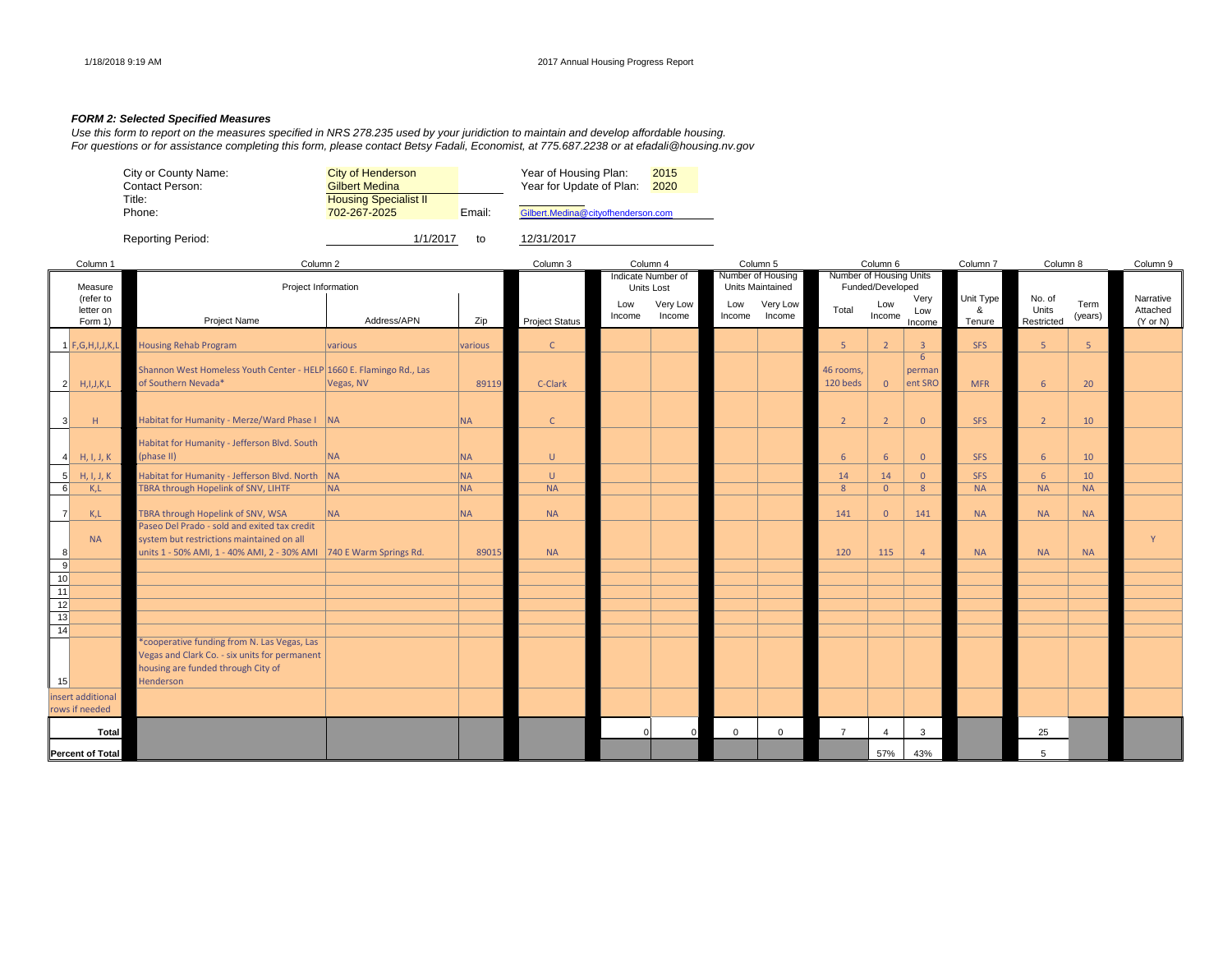| City or County Name:<br><b>City of Las Vegas</b><br>Contact Person:<br><b>Earlie King</b><br><b>Grant Program Coordinator</b><br>Title:<br>702-229-5935<br>Phone: |                         |                                                                                                                     |                                        | Email:    | Year of Housing Plan:<br>Year for Update of Plan: 2019 (Update of Consolidated Plan)<br>emking@lasvegasnevada.gov |                                  |          | 2015 (Consolidated Plan) |                                       |                         |                  |                |                     |                 |                 |                       |
|-------------------------------------------------------------------------------------------------------------------------------------------------------------------|-------------------------|---------------------------------------------------------------------------------------------------------------------|----------------------------------------|-----------|-------------------------------------------------------------------------------------------------------------------|----------------------------------|----------|--------------------------|---------------------------------------|-------------------------|------------------|----------------|---------------------|-----------------|-----------------|-----------------------|
|                                                                                                                                                                   |                         | <b>Reporting Period:</b>                                                                                            | 1/1/2017                               | to        | 12/31/2017                                                                                                        |                                  |          |                          |                                       |                         |                  |                |                     |                 |                 |                       |
|                                                                                                                                                                   | Column 1                | Column 2                                                                                                            |                                        |           | Column 3                                                                                                          | Column 4                         |          |                          | Column 5                              |                         | Column 6         |                | Column <sub>7</sub> | Column 8        |                 | Column 9              |
|                                                                                                                                                                   | Measure                 | Project Information                                                                                                 |                                        |           |                                                                                                                   | Indicate Number of<br>Units Lost |          |                          | Number of Housing<br>Units Maintained | Number of Housing Units | Funded/Developed |                |                     |                 |                 |                       |
|                                                                                                                                                                   | (refer to<br>letter on  |                                                                                                                     |                                        |           |                                                                                                                   | Low                              | Very Low | Low                      | Very Low                              | Total                   | Low              | Very<br>Low    | Unit Type<br>&      | No. of<br>Units | Term            | Narrative<br>Attached |
|                                                                                                                                                                   | Form 1)                 | Project Name                                                                                                        | Address/APN                            | Zip       | Project Status                                                                                                    | Income                           | Income   |                          | Income Income                         |                         | Income           | Income         | Tenure              | Restricted      | (years)         | $(Y \text{ or } N)$   |
|                                                                                                                                                                   | H                       | Single Family Rehab                                                                                                 | <b>NA</b>                              | <b>NA</b> | $NP - C$                                                                                                          |                                  |          |                          |                                       | 122                     | 32               | 90             | <b>SFS</b>          | $\overline{0}$  | <b>NA</b>       | N                     |
| $\overline{2}$                                                                                                                                                    | H                       | <b>Lamb Apartments (Cordero Pines)</b>                                                                              | 501 N. Lamb                            | 89110     | $\mathsf{C}$                                                                                                      |                                  |          |                          |                                       | 168                     | 66               | 102            | <b>MFR</b>          | 168             | 30 <sup>°</sup> |                       |
| 3                                                                                                                                                                 | H                       | Lone Mountain Senior Apts. II                                                                                       | 6705 West Lone Mountain                | 89108     | $\mathsf{C}$                                                                                                      |                                  |          |                          |                                       | 60                      |                  | 50             | <b>MFR</b>          | 50              | 50              |                       |
|                                                                                                                                                                   | H                       | Lamb Phase II (Cordero Pines II)                                                                                    | 499 N. Lamb                            | 89110     | $\mathsf{C}$                                                                                                      |                                  |          |                          |                                       | 60                      | $\overline{0}$   | 54             | <b>MFR</b>          | 54              | 30 <sup>°</sup> |                       |
| 5 <sup>5</sup>                                                                                                                                                    | H                       | <b>City Impact</b>                                                                                                  | 978 E. Sahara                          | 89104     | F                                                                                                                 |                                  |          |                          |                                       | 66                      | $\overline{0}$   | 65             | <b>MFR</b>          | 65              | 50              |                       |
| 6                                                                                                                                                                 | H                       | <b>Tenaya Senior Apartments</b>                                                                                     | 4204 N. Tenaya Way                     | 89129     | E                                                                                                                 |                                  |          |                          |                                       | 272                     | 269              | $\overline{3}$ | <b>MFR</b>          | 272             | 30              |                       |
| $\overline{7}$                                                                                                                                                    | H                       | <b>Baltimore and Cleveland Gardens Rehab</b>                                                                        | 316 Baltimore                          | 89102     | F                                                                                                                 |                                  |          | 199                      | $\overline{2}$                        |                         |                  |                | <b>MFR</b>          | 201             | 30              |                       |
| 8                                                                                                                                                                 | $\mathsf{K}$            | City of Las Vegas TBRA                                                                                              | <b>NA</b>                              | <b>NA</b> | <b>NA</b>                                                                                                         |                                  |          |                          |                                       | 110                     | 5 <sup>5</sup>   | 105            | <b>NA</b>           | <b>NA</b>       | <b>NA</b>       |                       |
| 9                                                                                                                                                                 | H,L                     | HOPWA Transitional and Permanent Housing various                                                                    |                                        | various   | <b>NA</b>                                                                                                         |                                  |          |                          |                                       | 34                      | $\overline{0}$   | 34             | <b>NA</b>           | 34              | 20              |                       |
| 10 <sup>1</sup>                                                                                                                                                   | K,L                     | Shannon West Homeless Youth Center (with<br>Clark County, City of Henderson, and City of<br><b>North Las Vegas)</b> | 1660 E. Flamingo Rd., Las<br>Vegas, NV | 89119     | C- Clark                                                                                                          |                                  |          |                          |                                       | 46 rooms.<br>120 beds   | $\overline{0}$   | 6              | <b>MFR</b>          | 6               | 20              |                       |
| 11                                                                                                                                                                |                         |                                                                                                                     |                                        |           |                                                                                                                   |                                  |          |                          |                                       |                         |                  |                |                     |                 |                 |                       |
| 12                                                                                                                                                                |                         |                                                                                                                     |                                        |           |                                                                                                                   |                                  |          |                          |                                       |                         |                  |                |                     |                 |                 |                       |
| 13                                                                                                                                                                |                         |                                                                                                                     |                                        |           |                                                                                                                   |                                  |          |                          |                                       |                         |                  |                |                     |                 |                 |                       |
| 14                                                                                                                                                                |                         |                                                                                                                     |                                        |           |                                                                                                                   |                                  |          |                          |                                       |                         |                  |                |                     |                 |                 |                       |
| 15                                                                                                                                                                |                         |                                                                                                                     |                                        |           |                                                                                                                   |                                  |          |                          |                                       |                         |                  |                |                     |                 |                 |                       |
| rows if needed                                                                                                                                                    | insert additional       |                                                                                                                     |                                        |           |                                                                                                                   |                                  |          |                          |                                       |                         |                  |                |                     |                 |                 |                       |
|                                                                                                                                                                   |                         |                                                                                                                     |                                        |           |                                                                                                                   | $\Omega$                         |          | 199                      | $\overline{2}$                        | 288                     | 66               | 206            |                     | 850             |                 |                       |
|                                                                                                                                                                   | Total                   |                                                                                                                     |                                        |           |                                                                                                                   |                                  |          |                          |                                       |                         |                  |                |                     |                 |                 |                       |
|                                                                                                                                                                   | <b>Percent of Total</b> |                                                                                                                     |                                        |           |                                                                                                                   |                                  |          |                          |                                       |                         | 23%              | 72%            | Average             | 94              |                 |                       |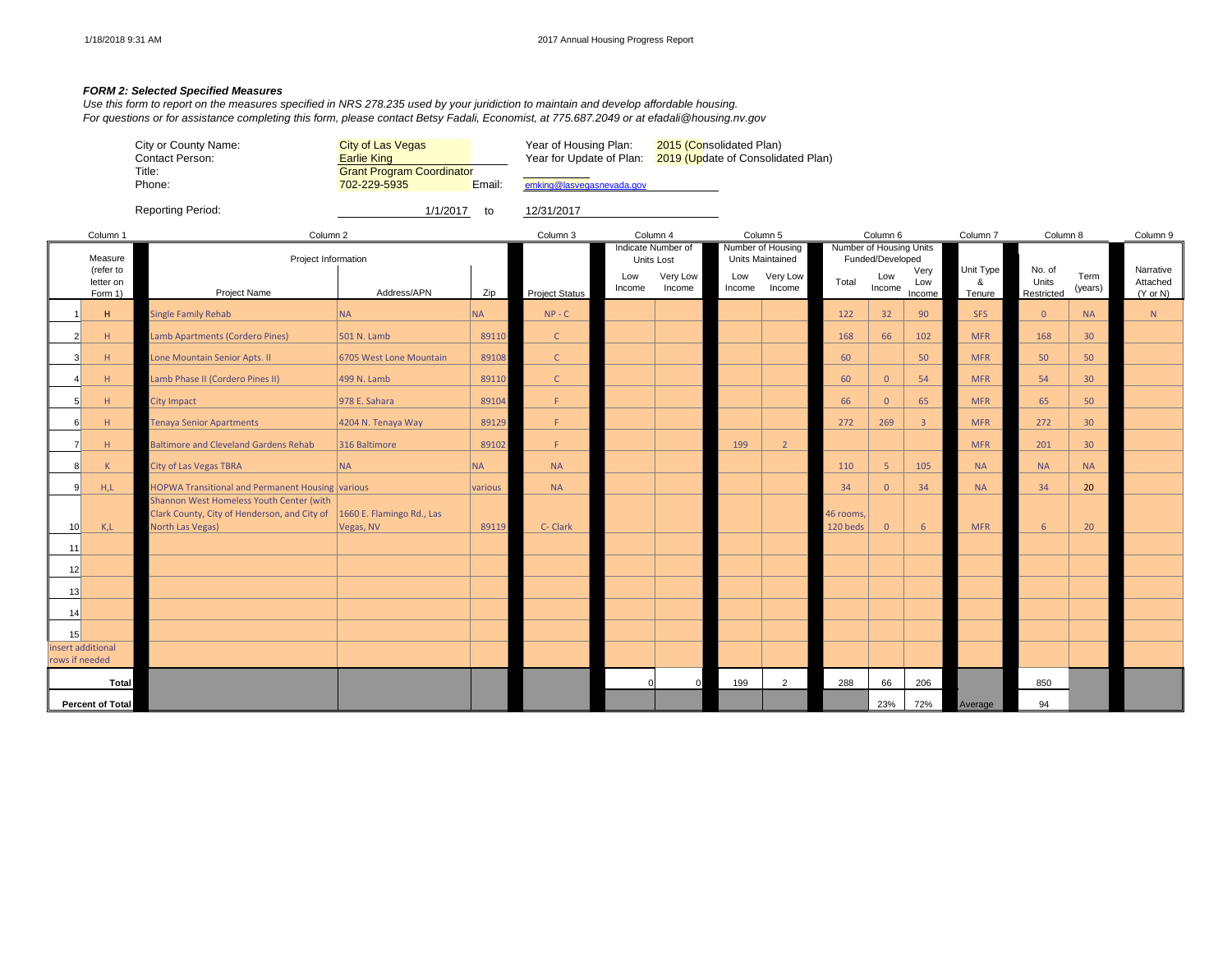|                |                                   | City or County Name:<br>Contact Person:<br>Title:<br>Phone: | <b>City of Mesquite</b><br><b>Richard Secrist</b><br><b>Development Services Director</b><br>702-346-2835 ext 3002 | Email: | Year of Housing Plan:<br>Year for Update of Plan: 2022<br>rsecrist@mesquitenv.gov |                                  | 2017               |               |                                       |             |                  |                         |                          |                               |                 |                                              |
|----------------|-----------------------------------|-------------------------------------------------------------|--------------------------------------------------------------------------------------------------------------------|--------|-----------------------------------------------------------------------------------|----------------------------------|--------------------|---------------|---------------------------------------|-------------|------------------|-------------------------|--------------------------|-------------------------------|-----------------|----------------------------------------------|
|                |                                   | Reporting Period:                                           | 1/1/2017                                                                                                           | to     | 12/31/2017                                                                        |                                  |                    |               |                                       |             |                  |                         |                          |                               |                 |                                              |
|                | Column 1                          | Column 2                                                    |                                                                                                                    |        | Column 3                                                                          | Column 4                         |                    |               | Column 5                              |             | Column 6         |                         | Column 7                 | Column 8                      |                 | Column 9                                     |
|                | Measure                           | Project Information                                         |                                                                                                                    |        |                                                                                   | Indicate Number of<br>Units Lost |                    |               | Number of Housing<br>Units Maintained |             | Funded/Developed | Number of Housing Units |                          |                               |                 |                                              |
|                | (refer to<br>letter on<br>Form 1) | Project Name                                                | Address/APN                                                                                                        | Zip    | Project Status                                                                    | Low<br>Income                    | Very Low<br>Income | Low<br>Income | Very Low<br>Income                    | Total       | Low<br>Income    | Very<br>Low<br>Income   | Unit Type<br>&<br>Tenure | No. of<br>Units<br>Restricted | Term<br>(years) | Narrative<br>Attached<br>$(Y \text{ or } N)$ |
|                |                                   |                                                             |                                                                                                                    |        |                                                                                   |                                  |                    |               |                                       |             |                  |                         |                          |                               |                 |                                              |
| 2              |                                   |                                                             |                                                                                                                    |        |                                                                                   |                                  |                    |               |                                       |             |                  |                         |                          |                               |                 |                                              |
| 3              |                                   |                                                             |                                                                                                                    |        |                                                                                   |                                  |                    |               |                                       |             |                  |                         |                          |                               |                 |                                              |
| 4              |                                   |                                                             |                                                                                                                    |        |                                                                                   |                                  |                    |               |                                       |             |                  |                         |                          |                               |                 |                                              |
| 5              |                                   |                                                             |                                                                                                                    |        |                                                                                   |                                  |                    |               |                                       |             |                  |                         |                          |                               |                 |                                              |
| 6              |                                   |                                                             |                                                                                                                    |        |                                                                                   |                                  |                    |               |                                       |             |                  |                         |                          |                               |                 |                                              |
| 7              |                                   |                                                             |                                                                                                                    |        |                                                                                   |                                  |                    |               |                                       |             |                  |                         |                          |                               |                 |                                              |
| 8 <sup>1</sup> |                                   |                                                             |                                                                                                                    |        |                                                                                   |                                  |                    |               |                                       |             |                  |                         |                          |                               |                 |                                              |
| 9              |                                   |                                                             |                                                                                                                    |        |                                                                                   |                                  |                    |               |                                       |             |                  |                         |                          |                               |                 |                                              |
| 10             |                                   |                                                             |                                                                                                                    |        |                                                                                   |                                  |                    |               |                                       |             |                  |                         |                          |                               |                 |                                              |
| 11             |                                   |                                                             |                                                                                                                    |        |                                                                                   |                                  |                    |               |                                       |             |                  |                         |                          |                               |                 |                                              |
| 12             |                                   |                                                             |                                                                                                                    |        |                                                                                   |                                  |                    |               |                                       |             |                  |                         |                          |                               |                 |                                              |
| 13             |                                   |                                                             |                                                                                                                    |        |                                                                                   |                                  |                    |               |                                       |             |                  |                         |                          |                               |                 |                                              |
| 14             |                                   |                                                             |                                                                                                                    |        |                                                                                   |                                  |                    |               |                                       |             |                  |                         |                          |                               |                 |                                              |
| 15             |                                   |                                                             |                                                                                                                    |        |                                                                                   |                                  |                    |               |                                       |             |                  |                         |                          |                               |                 |                                              |
|                | insert additional                 |                                                             |                                                                                                                    |        |                                                                                   |                                  |                    |               |                                       |             |                  |                         |                          |                               |                 |                                              |
|                | rows if needed                    |                                                             |                                                                                                                    |        |                                                                                   |                                  |                    |               |                                       |             |                  |                         |                          |                               |                 |                                              |
|                | <b>Total</b>                      |                                                             |                                                                                                                    |        |                                                                                   | $\Omega$                         | $\Omega$           | $\Omega$      | $\mathbf 0$                           | $\mathsf 0$ | $\mathbf 0$      | $\mathbf 0$             |                          | $\mathbf 0$                   |                 |                                              |
|                | <b>Percent of Total</b>           |                                                             |                                                                                                                    |        |                                                                                   |                                  |                    |               |                                       |             |                  | #DIV/0! #DIV/0!         |                          | #DIV/0!                       |                 |                                              |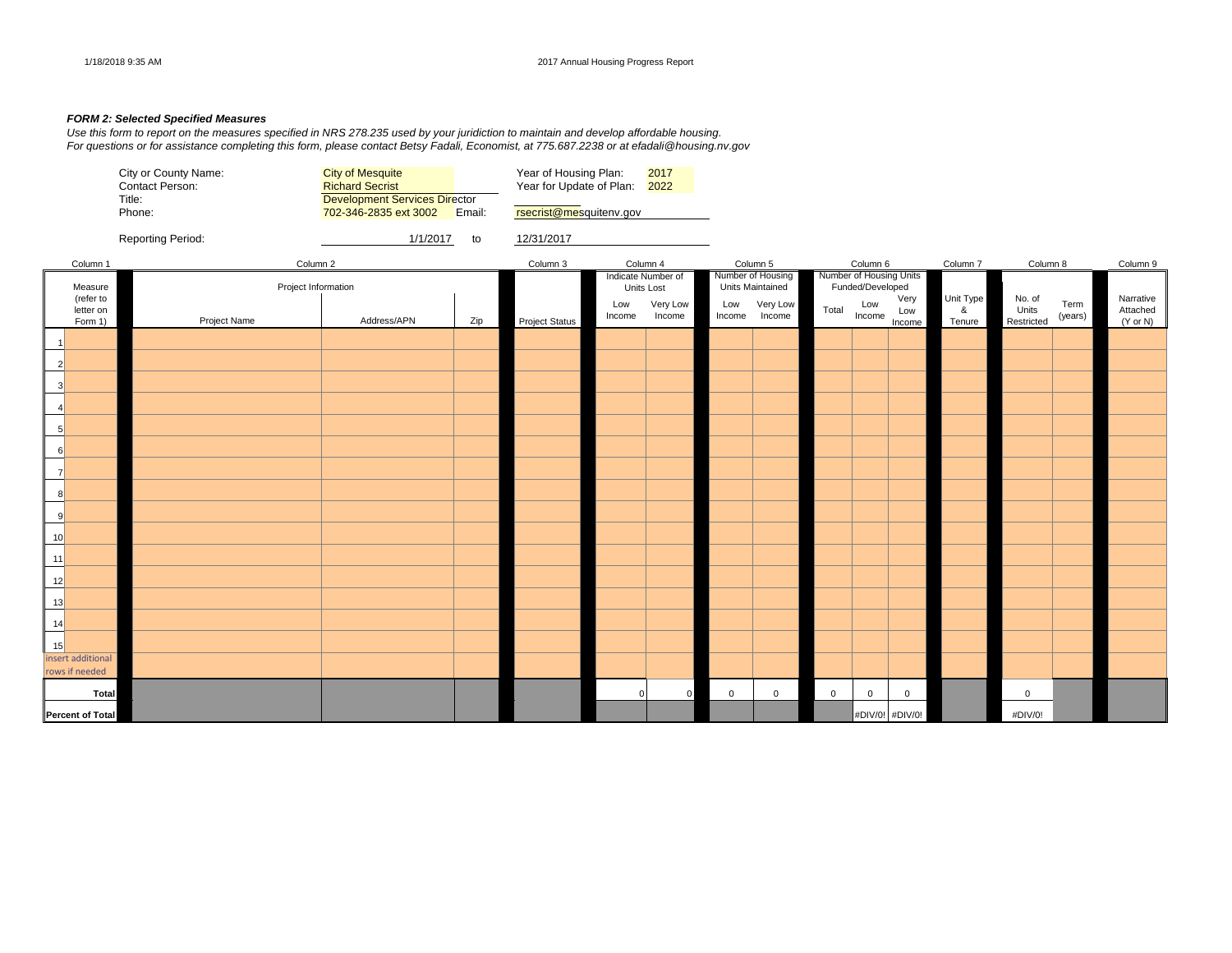Use this form to report on the measures specified in NRS 278.235 used by your juridiction to maintain and develop affordable housing.<br>For questions or for assistance completing this form, please contact Betsy Fadali, Econo

| City or County Name:<br>Contact Person: | <b>City of North Las Vegas</b><br><b>Rick Damian</b> |        | Year of Housing Plan:<br>Year for Update of Plan: | 2015<br>2020 |
|-----------------------------------------|------------------------------------------------------|--------|---------------------------------------------------|--------------|
| Title:                                  | <b>Community Services Analyst</b>                    |        |                                                   |              |
| Phone:                                  | 702-633-2612                                         | Email: | DamianR@cityofnorthlasvegas.com                   |              |
|                                         |                                                      |        |                                                   |              |

Reporting Period:

1/1/2017 to 12/31/2017

|                       | Column 1                                  | Column 2                                                                                                             |                                       |       | Column 3              | Column 4<br>Indicate Number of |                    |                | Column 5                                     |           | Column 6                                    |                    | Column 7              | Column 8                      |                 | Column 9                          |
|-----------------------|-------------------------------------------|----------------------------------------------------------------------------------------------------------------------|---------------------------------------|-------|-----------------------|--------------------------------|--------------------|----------------|----------------------------------------------|-----------|---------------------------------------------|--------------------|-----------------------|-------------------------------|-----------------|-----------------------------------|
|                       |                                           | Project Information                                                                                                  |                                       |       |                       |                                | Units Lost         |                | Number of Housing<br><b>Units Maintained</b> |           | Number of Housing Units<br>Funded/Developed |                    |                       |                               |                 |                                   |
|                       | Measure (refer<br>to letter on<br>Form 1) | Project Name                                                                                                         | Address/APN                           | Zip   | <b>Project Status</b> | Low<br>Income                  | Very Low<br>Income | Low<br>Income  | Very Low<br>Income                           | Total     | Low<br>Income                               | Very Low<br>Income | Unit Type &<br>Tenure | No. of<br>Units<br>Restricted | Term<br>(years) | Narrative<br>Attached<br>(Y or N) |
|                       | H                                         | Rose Garden Retrofit Rehab                                                                                           | 16 E. Webb Ave.                       | 89030 | U                     |                                |                    | $\overline{0}$ | 115                                          |           |                                             |                    | <b>MFR</b>            | 115                           | 30 <sup>°</sup> |                                   |
| $\overline{2}$        | A, G, H, K                                | Rose Garden RAD Redevelopment Project                                                                                | 1731 Yale St                          | 89030 | $\cup$                |                                | $120*$             |                |                                              | 120       | 11                                          | 109                | <b>MFR</b>            | 120                           |                 | Y                                 |
| 3                     | H                                         | <b>Madison Palms</b>                                                                                                 | 3150 W. Ann Road                      | 89031 | $\cup$                |                                |                    |                |                                              | 126       |                                             | 126                | <b>MFR</b>            | 126                           | 50              |                                   |
|                       | H                                         | Donna Louise                                                                                                         | 6225 Donna St.                        | 89801 | $\mathsf{C}$          |                                |                    |                |                                              | 48        |                                             | 39                 | <b>MFR</b>            | 39                            | 50              |                                   |
| 5                     | H.L                                       | Shade Tree Emergency Management and Shelter                                                                          | 1 West Owens, N. Las Vegas            | 89030 | <b>NA</b>             |                                |                    |                |                                              | 375       |                                             | 375                | <b>NA</b>             | <b>NA</b>                     | <b>NA</b>       | $\mathbf{v}$                      |
| 6                     | H,L                                       | Catholic Charities case management for homeless men                                                                  | 1501 N. Las Vegas Blvd., Las<br>Vegas | 89101 | <b>NA</b>             |                                |                    |                |                                              | 267       |                                             | 267                | <b>NA</b>             | <b>NA</b>                     | <b>NA</b>       |                                   |
| -71                   | H,L                                       | Salvation Army case management for homeless                                                                          | 35 West Owens, N. Las Vegas           | 89030 | <b>NA</b>             |                                |                    |                |                                              | 70        |                                             | 70                 | <b>NA</b>             | <b>NA</b>                     | <b>NA</b>       |                                   |
|                       |                                           |                                                                                                                      | 1640 E. Flamingo Rd., Las             |       |                       |                                |                    |                |                                              | 46 rooms, |                                             |                    |                       |                               |                 |                                   |
| 8                     | H,L                                       | Shannon West Homeless Youth Center Shelter**                                                                         | Vegas                                 | 89119 | C-Clark               |                                |                    |                |                                              | 120 beds  | $\Omega$                                    | 6                  | <b>MFR</b>            | 6                             | 20              |                                   |
| $\overline{9}$        |                                           |                                                                                                                      |                                       |       |                       |                                |                    |                |                                              |           |                                             |                    |                       |                               |                 |                                   |
| 10<br>$\overline{11}$ |                                           |                                                                                                                      |                                       |       |                       |                                |                    |                |                                              |           |                                             |                    |                       |                               |                 |                                   |
|                       |                                           |                                                                                                                      |                                       |       |                       |                                |                    |                |                                              |           |                                             |                    |                       |                               |                 |                                   |
| 12                    |                                           |                                                                                                                      |                                       |       |                       |                                |                    |                |                                              |           |                                             |                    |                       |                               |                 |                                   |
| 13                    |                                           |                                                                                                                      |                                       |       |                       |                                |                    |                |                                              |           |                                             |                    |                       |                               |                 |                                   |
| 14                    |                                           |                                                                                                                      |                                       |       |                       |                                |                    |                |                                              |           |                                             |                    |                       |                               |                 |                                   |
| 15                    |                                           |                                                                                                                      |                                       |       |                       |                                |                    |                |                                              |           |                                             |                    |                       |                               |                 |                                   |
| 16                    |                                           |                                                                                                                      |                                       |       |                       |                                |                    |                |                                              |           |                                             |                    |                       |                               |                 |                                   |
|                       |                                           | ** in cooperation with Henderson, City of LV and Clark Co.,<br>120 beds, 6 SRO which fit the definition of permanent |                                       |       |                       |                                |                    |                |                                              |           |                                             |                    |                       |                               |                 |                                   |
| 17                    |                                           | housing units                                                                                                        |                                       |       |                       |                                |                    |                |                                              |           |                                             |                    |                       |                               |                 |                                   |
|                       |                                           | *Rose Garden RAD will tear down old units and replace with                                                           |                                       |       |                       |                                |                    |                |                                              |           |                                             |                    |                       |                               |                 |                                   |
| 18                    |                                           | new units on same site                                                                                               |                                       |       |                       |                                |                    |                |                                              |           |                                             |                    |                       |                               |                 |                                   |
|                       | insert additional                         |                                                                                                                      |                                       |       |                       |                                |                    |                |                                              |           |                                             |                    |                       |                               |                 |                                   |
|                       | rows if needed                            |                                                                                                                      |                                       |       |                       |                                |                    |                |                                              |           |                                             |                    |                       |                               |                 |                                   |
|                       | Total                                     |                                                                                                                      |                                       |       |                       |                                | $\Omega$           | $\mathbf{0}$   | 115                                          | 48        | $\mathbf{0}$                                | 39                 |                       | 406                           |                 |                                   |
|                       | Percent of Total                          |                                                                                                                      |                                       |       |                       |                                |                    |                |                                              |           | $0\%$                                       | 81%                |                       | 81.2                          |                 |                                   |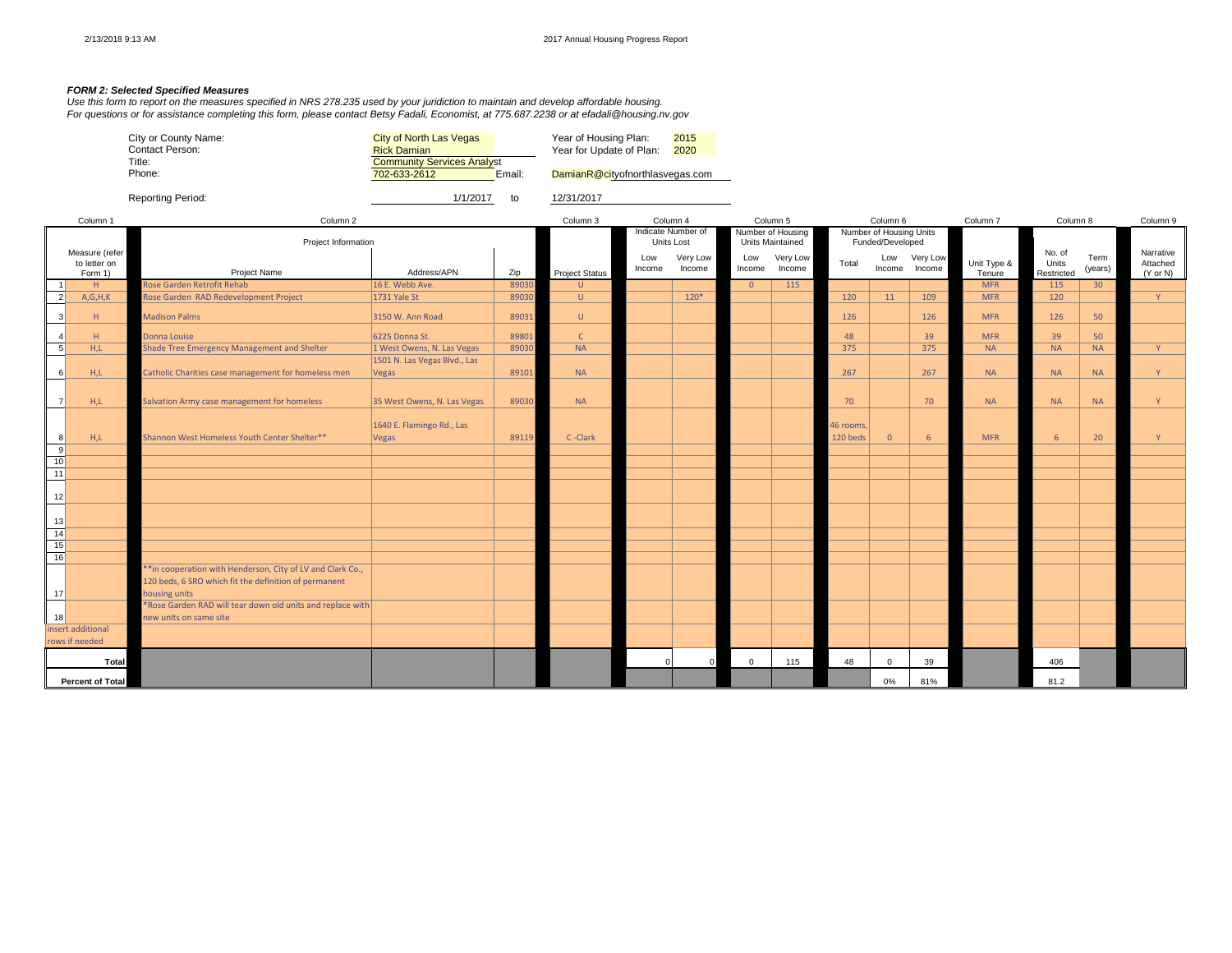|          |                                     | City or County Name:<br>Contact Person:<br>Title:                    | <b>Washoe County</b><br><b>Elaina Bills</b><br><b>Program Coordinator</b> |           | Year of Housing Plan:<br>Year for Update of Plan: |                                  | 2010<br>2022       |             |                                              |              |                                             |                       |                          |                               |                 |                                              |
|----------|-------------------------------------|----------------------------------------------------------------------|---------------------------------------------------------------------------|-----------|---------------------------------------------------|----------------------------------|--------------------|-------------|----------------------------------------------|--------------|---------------------------------------------|-----------------------|--------------------------|-------------------------------|-----------------|----------------------------------------------|
|          |                                     | Phone:                                                               | 775-328-2758                                                              | Email:    | ebills@washoecounty.us                            |                                  |                    |             |                                              |              |                                             |                       |                          |                               |                 |                                              |
|          |                                     | <b>Reporting Period:</b>                                             | 1/1/2017                                                                  | to        | 12/31/2017                                        |                                  |                    |             |                                              |              |                                             |                       |                          |                               |                 |                                              |
|          | Column 1                            | Column 2                                                             |                                                                           |           | Column 3                                          |                                  | Column 4           |             | Column 5                                     |              | Column 6                                    |                       | Column 7                 | Column 8                      |                 | Column 9                                     |
|          | Measure                             | Project Information                                                  |                                                                           |           |                                                   | Indicate Number of<br>Units Lost |                    |             | Number of Housing<br><b>Units Maintained</b> |              | Number of Housing Units<br>Funded/Developed |                       |                          |                               |                 |                                              |
|          | (refer to<br>letter on<br>Form 1)   | Project Name                                                         | Address/APN                                                               | Zip       | <b>Project Status</b>                             | Low<br>Income                    | Very Low<br>Income | Low         | Very Low<br>Income Income                    | Total        | Low<br>Income                               | Very<br>Low<br>Income | Unit Type<br>&<br>Tenure | No. of<br>Units<br>Restricted | Term<br>(years) | Narrative<br>Attached<br>$(Y \text{ or } N)$ |
|          | K,L                                 | <b>Permanent Supportive Housing</b>                                  | <b>NA</b>                                                                 | <b>NA</b> | <b>NA</b>                                         |                                  |                    |             |                                              | 9            | $\overline{0}$                              | 9                     | <b>NA</b>                | <b>NA</b>                     |                 |                                              |
|          |                                     |                                                                      |                                                                           |           |                                                   |                                  |                    |             |                                              |              |                                             |                       |                          |                               |                 |                                              |
| 2        | K,L                                 | <b>Shelter Plus Care</b>                                             | <b>NA</b>                                                                 | NA        | <b>NA</b>                                         |                                  |                    |             |                                              | 16           | 15                                          | $\mathbf{1}$          | <b>NA</b>                | <b>NA</b>                     |                 |                                              |
|          |                                     |                                                                      |                                                                           |           |                                                   |                                  |                    |             |                                              |              |                                             |                       |                          |                               |                 |                                              |
| 3        | K,L                                 | TBRA, security deposit assistance (LIHTF)                            | <b>NA</b>                                                                 | NA        | <b>NA</b>                                         |                                  |                    |             |                                              | 117          | $\overline{0}$                              | 117                   | <b>NA</b>                | <b>NA</b>                     |                 |                                              |
| 4        | K,L                                 | <b>Emergency Rental Assistance for Lemmon</b><br><b>Valley Flood</b> | <b>NA</b>                                                                 | <b>NA</b> | <b>NA</b>                                         |                                  |                    |             |                                              | 16           | $\overline{0}$                              | 16                    | <b>NA</b>                | <b>NA</b>                     |                 |                                              |
| 5        |                                     |                                                                      |                                                                           |           |                                                   |                                  |                    |             |                                              |              |                                             |                       |                          |                               |                 |                                              |
| 6        |                                     |                                                                      |                                                                           |           |                                                   |                                  |                    |             |                                              |              |                                             |                       |                          |                               |                 |                                              |
| 7        |                                     |                                                                      |                                                                           |           |                                                   |                                  |                    |             |                                              |              |                                             |                       |                          |                               |                 |                                              |
| 8        |                                     |                                                                      |                                                                           |           |                                                   |                                  |                    |             |                                              |              |                                             |                       |                          |                               |                 |                                              |
| 9        |                                     |                                                                      |                                                                           |           |                                                   |                                  |                    |             |                                              |              |                                             |                       |                          |                               |                 |                                              |
| 10       |                                     |                                                                      |                                                                           |           |                                                   |                                  |                    |             |                                              |              |                                             |                       |                          |                               |                 |                                              |
| 11       |                                     |                                                                      |                                                                           |           |                                                   |                                  |                    |             |                                              |              |                                             |                       |                          |                               |                 |                                              |
| 12       |                                     |                                                                      |                                                                           |           |                                                   |                                  |                    |             |                                              |              |                                             |                       |                          |                               |                 |                                              |
| 13       |                                     |                                                                      |                                                                           |           |                                                   |                                  |                    |             |                                              |              |                                             |                       |                          |                               |                 |                                              |
| 14<br>15 |                                     |                                                                      |                                                                           |           |                                                   |                                  |                    |             |                                              |              |                                             |                       |                          |                               |                 |                                              |
|          | insert additional<br>rows if needed |                                                                      |                                                                           |           |                                                   |                                  |                    |             |                                              |              |                                             |                       |                          |                               |                 |                                              |
|          | <b>Total</b>                        |                                                                      |                                                                           |           |                                                   | $\mathbf 0$                      | $\Omega$           | $\mathbf 0$ | $\mathbf 0$                                  | $\mathbf{0}$ | $\mathbf 0$                                 | $\mathbf{0}$          |                          | $\mathbf 0$                   |                 |                                              |
|          | Percent of Total                    |                                                                      |                                                                           |           |                                                   |                                  |                    |             |                                              |              | #DIV/0! #DIV/0!                             |                       |                          | #DIV/0!                       |                 |                                              |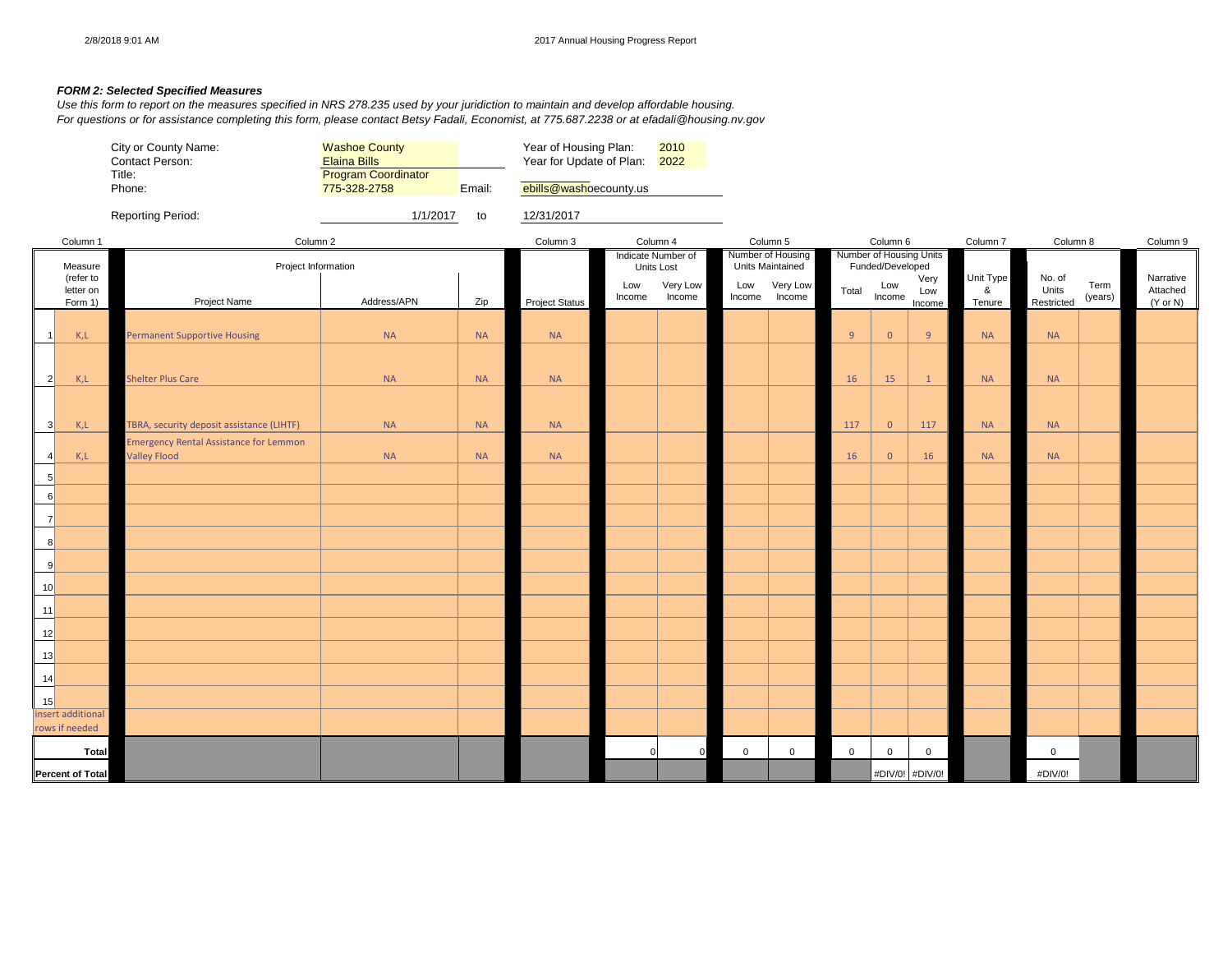| City or County Name:<br>Contact Person:<br>Title:<br>Phone: |              |                                                                                                      | <b>City of Reno</b><br><b>Cylus Scarbrough</b><br><b>Community Development Department</b><br>775.334.2578 | Email:    | Year of Housing Plan:<br>Year for Update of Plan:<br>scarbroughc@reno.gov |                                  | 2017<br>2019 |                                       |                |                                             |                |                |                |                 |           |                       |
|-------------------------------------------------------------|--------------|------------------------------------------------------------------------------------------------------|-----------------------------------------------------------------------------------------------------------|-----------|---------------------------------------------------------------------------|----------------------------------|--------------|---------------------------------------|----------------|---------------------------------------------|----------------|----------------|----------------|-----------------|-----------|-----------------------|
|                                                             |              | <b>Reporting Period:</b>                                                                             | 1/1/2017                                                                                                  | to        | 12/31/2017                                                                |                                  |              |                                       |                |                                             |                |                |                |                 |           |                       |
| Column 1                                                    |              | Column 2                                                                                             |                                                                                                           |           | Column 3                                                                  | Column 4                         |              |                                       | Column 5       | Column 6                                    |                |                | Column 7       | Column 8        |           | Column 9              |
| Measure                                                     |              | Project Information                                                                                  |                                                                                                           |           |                                                                           | Indicate Number of<br>Units Lost |              | Number of Housing<br>Units Maintained |                | Number of Housing Units<br>Funded/Developed |                |                |                |                 |           |                       |
| (refer to<br>letter on                                      |              |                                                                                                      |                                                                                                           |           |                                                                           | Very Low<br>Low                  |              | Very Low<br>Low                       |                | Very<br>Low<br>Total                        |                | Low            | Unit Type<br>& | No. of<br>Units | Term      | Narrative<br>Attached |
|                                                             | Form 1)      | Project Name                                                                                         | Address/APN                                                                                               | Zip       | Project Status                                                            | Income                           | Income       | Income                                | Income         |                                             | Income         | Income         | Tenure         | Restricted      | (years)   | (Y or N)              |
|                                                             | H,K          | <b>Hillside Meadows</b>                                                                              | 2757 Beck Street, Reno                                                                                    | 89509     | $\mathsf{C}$                                                              |                                  |              |                                       |                | 44                                          | $\overline{0}$ | 44             | <b>MFR</b>     | 44              | 50        |                       |
|                                                             | H,K          | <b>Terracina at Reno Apartments</b>                                                                  | 2175 Sierra Highlands Dr., Reno                                                                           | 89523     | $\mathsf{C}$                                                              |                                  |              | 138                                   | $\overline{4}$ |                                             |                |                | <b>MFR</b>     | 142             | 30        |                       |
| 3 <sup>l</sup>                                              | H,K          | <b>Community Gardens</b>                                                                             | 2330 Wedekind Rd., Reno                                                                                   | 89512     | $\mathsf{C}$                                                              |                                  |              | 39                                    | 142            |                                             |                |                | <b>MFR</b>     | 181             | 30        |                       |
|                                                             | Η.           | <b>Vintage at The Crossings</b>                                                                      | 11565 Old Virginia Rd.                                                                                    | 89521     | $\cup$                                                                    |                                  |              |                                       |                | 230                                         | 224            | 6              | <b>MFR</b>     | 230             | 30        |                       |
| 5 <sup>1</sup>                                              | H            | Alpine Haven (in Sparks Jurisdiction)                                                                | 2010 Oddie Blvd., Sparks                                                                                  | 89431     | $\cup$                                                                    |                                  |              |                                       |                | 40                                          | 37             | $\overline{3}$ | <b>MFR</b>     | 40              | 50        |                       |
|                                                             | H            | <b>Summit Sierra Apartments</b>                                                                      | 1660 Whites Creek Ln.                                                                                     | 89511     | $\cup$                                                                    |                                  |              |                                       |                | 574                                         | 38             | 117            | <b>MFR</b>     | 155             | 30        |                       |
|                                                             | H, I         | <b>Steamboat by Vintage</b>                                                                          | Geiger Grade Rd. and S.<br>Virginia St.                                                                   | 89521     | F                                                                         |                                  |              |                                       |                | 360                                         | 355            | 5 <sup>1</sup> | <b>MFR</b>     | 360             | 30        |                       |
| 8 <sup>1</sup>                                              | A,H,I        | <b>Sky Mountain by Vintage</b>                                                                       | 4855 Summit Ridge Drive                                                                                   | 89523     |                                                                           |                                  |              |                                       |                | 260                                         | 256            | $\overline{4}$ | <b>MFR</b>     | 260             | 30        |                       |
| 9                                                           | K            | <b>Deposit and Utility Assistance Program -</b><br>security deposits, part or all of monthly rent NA |                                                                                                           | <b>NA</b> | <b>NA</b>                                                                 |                                  |              |                                       |                | 137                                         | $\overline{0}$ | 137            | <b>NA</b>      | <b>NA</b>       | <b>NA</b> |                       |
| 10                                                          | $\mathsf{K}$ | Restart - VOA rents, security deposits,<br>utility deposits, application fees, utilities             | <b>NA</b>                                                                                                 | NA        | <b>NA</b>                                                                 |                                  |              |                                       |                | 14                                          | $\overline{0}$ | 14             | <b>NA</b>      | <b>NA</b>       | <b>NA</b> |                       |
|                                                             |              | Rapid Rehousing Program (ESG and LIHTF)                                                              |                                                                                                           |           |                                                                           |                                  |              |                                       |                |                                             |                |                |                |                 |           |                       |
| 11                                                          | K            | rent, security deposits, utility deposits,                                                           | <b>NA</b>                                                                                                 | <b>NA</b> | <b>NA</b>                                                                 |                                  |              |                                       |                | 29                                          | $\overline{0}$ | 29             | <b>NA</b>      | <b>NA</b>       | <b>NA</b> |                       |
| 12                                                          | <b>NA</b>    | Fourth Street Project I and II                                                                       | 450 N. Wells Ave.                                                                                         | 89512     | F.                                                                        |                                  |              |                                       | 49             |                                             |                | 23             | <b>MFR</b>     | 72              | 50        |                       |
| 13                                                          |              |                                                                                                      |                                                                                                           |           |                                                                           |                                  |              |                                       |                |                                             |                |                |                |                 |           | <b>V</b>              |
| insert additional<br>rows if needed                         |              |                                                                                                      |                                                                                                           |           |                                                                           |                                  |              |                                       |                |                                             |                |                |                |                 |           |                       |
|                                                             | <b>Total</b> |                                                                                                      |                                                                                                           |           |                                                                           | $\Omega$                         | $\Omega$     | 177                                   | 195            | 44                                          | $\mathbf 0$    | 44             |                | 1484            |           |                       |
| Percent of Total                                            |              |                                                                                                      |                                                                                                           |           |                                                                           |                                  |              |                                       |                |                                             |                | #DIV/0! 100%   |                | 165             |           |                       |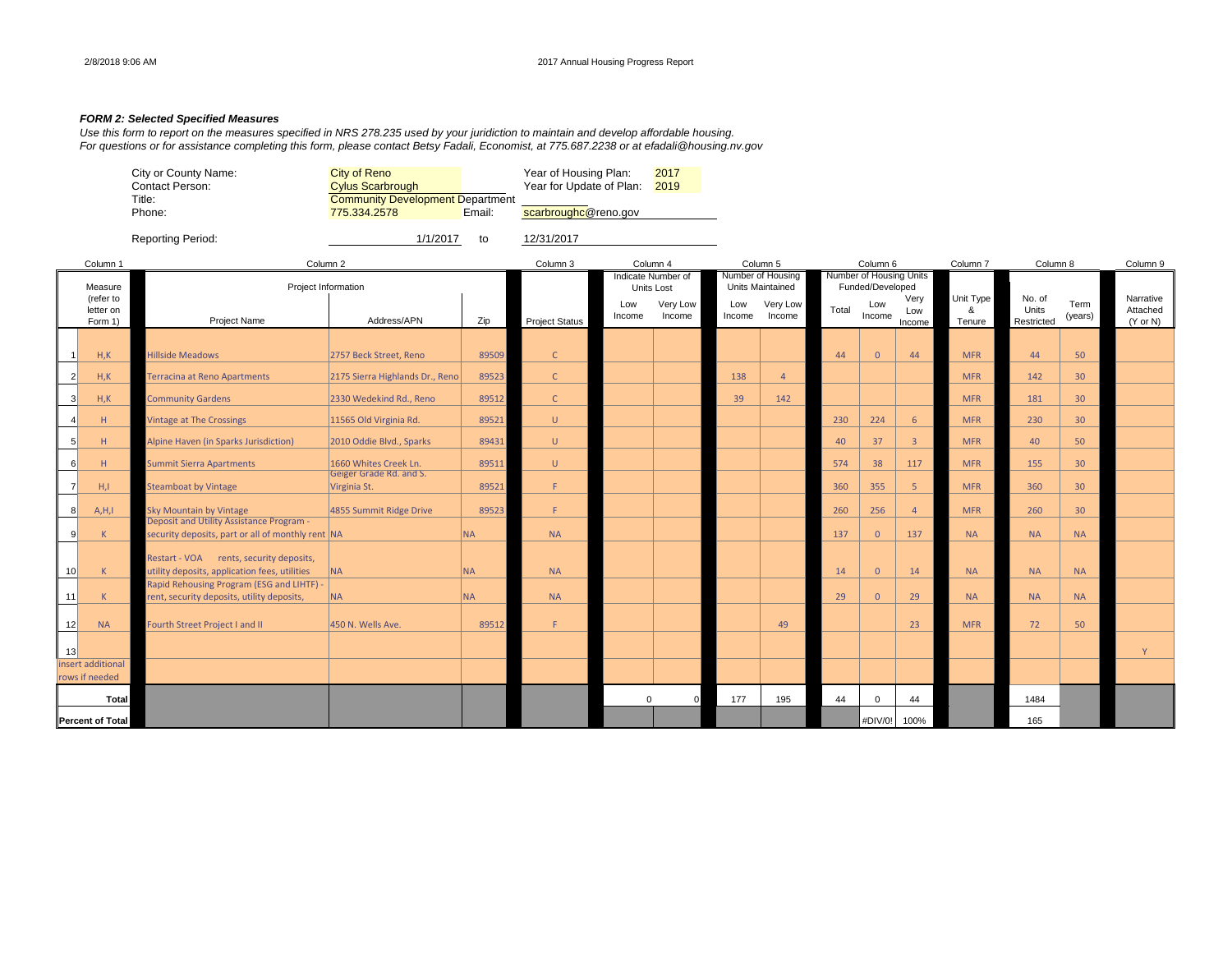| City or County Name:<br>Contact Person:<br>Title:<br>Phone: |                                            |                                                    | <b>City of Sparks</b><br>Karen Melby, AICP |                        | Year of Housing Plan:<br>Year for Update of Plan: 2021 |                                                     | 2016     |                                                          |                |                                             |             |                 |                |                 |         |                       |
|-------------------------------------------------------------|--------------------------------------------|----------------------------------------------------|--------------------------------------------|------------------------|--------------------------------------------------------|-----------------------------------------------------|----------|----------------------------------------------------------|----------------|---------------------------------------------|-------------|-----------------|----------------|-----------------|---------|-----------------------|
|                                                             |                                            | 775-353-7878                                       | Email:                                     | kmelby@cityofsparks.us |                                                        |                                                     |          |                                                          |                |                                             |             |                 |                |                 |         |                       |
|                                                             | <b>Reporting Period:</b><br>1/1/2017<br>to |                                                    |                                            |                        | 12/31/2017                                             |                                                     |          |                                                          |                |                                             |             |                 |                |                 |         |                       |
|                                                             | Column 1<br>Column 2                       |                                                    |                                            | Column 3<br>Column 4   |                                                        | Column 5                                            |          | Column 6                                                 |                |                                             | Column 7    | Column 8        |                | Column 9        |         |                       |
|                                                             | Measure                                    | Project Information                                |                                            |                        |                                                        | Indicate Number of<br>Units Lost<br>Very Low<br>Low |          | Number of Housing<br>Units Maintained<br>Very Low<br>Low |                | Number of Housing Units<br>Funded/Developed |             |                 | Unit Type<br>& | No. of<br>Units | Term    | Narrative<br>Attached |
| (refer to<br>letter on                                      |                                            |                                                    |                                            |                        |                                                        |                                                     |          |                                                          |                | Very<br>Low<br>Low<br>Total                 |             |                 |                |                 |         |                       |
|                                                             | Form 1)                                    | Project Name                                       | Address/APN                                | Zip                    | <b>Project Status</b>                                  | Income                                              | Income   | Income                                                   | Income         |                                             | Income      | Income          | Tenure         | Restricted      | (years) | $(Y \text{ or } N)$   |
|                                                             | G, J, K                                    | <b>Alpine Haven</b>                                | 2010 Oddie Blvd.                           | 89431                  | $\mathsf{U}$                                           |                                                     |          |                                                          |                | 40                                          | 37          | $\overline{3}$  | <b>MFR</b>     | 40              | 50      |                       |
| 2 <sup>1</sup>                                              |                                            | <b>Housing Rehabilitation Deferred Loans</b>       | varies throughout Sparks                   | varies                 | NP-C                                                   |                                                     |          | 5                                                        | $\overline{0}$ |                                             |             |                 | <b>SFS</b>     | <b>None</b>     |         |                       |
|                                                             | F                                          | <b>Emergency Repair Grant Program</b>              | varies throughout Sparks                   | varies                 | $NP-C$                                                 |                                                     |          | 5                                                        | $\overline{2}$ |                                             |             |                 | <b>SFS</b>     | <b>None</b>     |         | $\vee$                |
|                                                             | F                                          | <b>Used Emergency Repair Grant Program</b>         | varies throughout Sparks                   | varies                 | NP-C                                                   |                                                     |          | $\overline{0}$                                           | $\mathbf{1}$   |                                             |             |                 | Mobile-S       | None            |         | Y                     |
| 5 <sup>1</sup>                                              |                                            | Regional Homeless Center (with Reno and Washoe Co) |                                            |                        | <b>NA</b>                                              |                                                     |          |                                                          |                |                                             |             |                 | <b>NA</b>      |                 |         |                       |
| 6                                                           |                                            |                                                    |                                            |                        |                                                        |                                                     |          |                                                          |                |                                             |             |                 |                |                 |         |                       |
| $\overline{7}$                                              |                                            |                                                    |                                            |                        |                                                        |                                                     |          |                                                          |                |                                             |             |                 |                |                 |         |                       |
| 8 <sup>1</sup>                                              |                                            |                                                    |                                            |                        |                                                        |                                                     |          |                                                          |                |                                             |             |                 |                |                 |         |                       |
| 9                                                           |                                            |                                                    |                                            |                        |                                                        |                                                     |          |                                                          |                |                                             |             |                 |                |                 |         |                       |
| 10                                                          |                                            |                                                    |                                            |                        |                                                        |                                                     |          |                                                          |                |                                             |             |                 |                |                 |         |                       |
| 11                                                          |                                            |                                                    |                                            |                        |                                                        |                                                     |          |                                                          |                |                                             |             |                 |                |                 |         |                       |
| 12                                                          |                                            |                                                    |                                            |                        |                                                        |                                                     |          |                                                          |                |                                             |             |                 |                |                 |         |                       |
| 13                                                          |                                            |                                                    |                                            |                        |                                                        |                                                     |          |                                                          |                |                                             |             |                 |                |                 |         |                       |
| 14                                                          |                                            |                                                    |                                            |                        |                                                        |                                                     |          |                                                          |                |                                             |             |                 |                |                 |         |                       |
| 15                                                          |                                            |                                                    |                                            |                        |                                                        |                                                     |          |                                                          |                |                                             |             |                 |                |                 |         |                       |
|                                                             | insert additional<br>rows if needed        |                                                    |                                            |                        |                                                        |                                                     |          |                                                          |                |                                             |             |                 |                |                 |         |                       |
|                                                             | <b>Total</b>                               |                                                    |                                            |                        |                                                        | $\Omega$                                            | $\Omega$ | 10                                                       | 3              | $\mathsf 0$                                 | $\mathbf 0$ | $\mathbf 0$     |                | 40              |         |                       |
| Percent of Total                                            |                                            |                                                    |                                            |                        |                                                        |                                                     |          |                                                          |                |                                             |             | #DIV/0! #DIV/0! |                | 40              |         |                       |